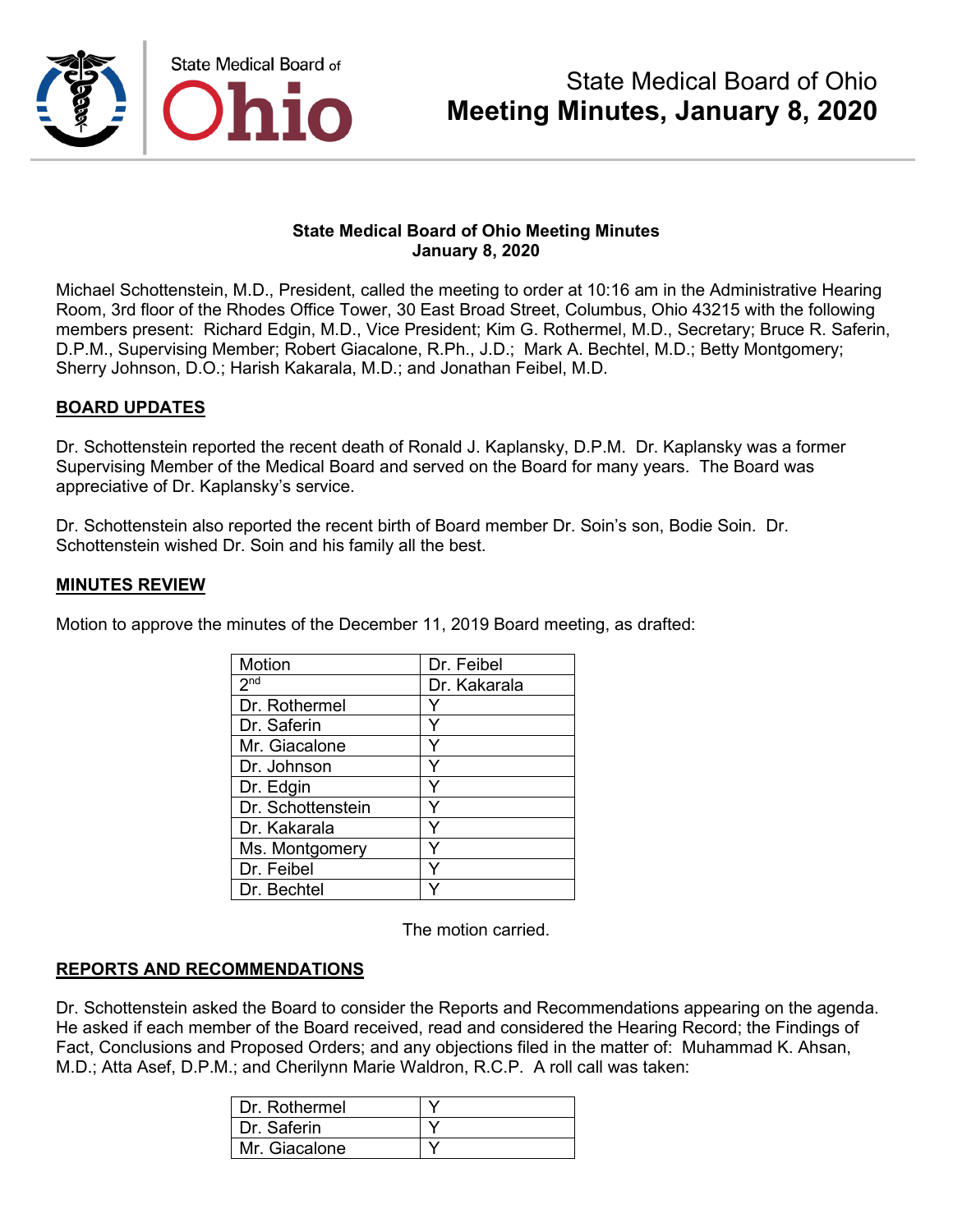| Dr. Johnson       |  |
|-------------------|--|
| Dr. Edgin         |  |
| Dr. Schottenstein |  |
| Dr. Kakarala      |  |
| Ms. Montgomery    |  |
| Dr. Feibel        |  |
| Dr. Bechtel       |  |

Dr. Schottenstein further asked if each member of the Board understands that the Board's disciplinary guidelines do not limit any sanction to be imposed, and that the range of sanctions available in each matter runs from Dismissal to Permanent Revocation or Permanent Denial. A roll call was taken:

| Dr. Rothermel     |  |
|-------------------|--|
| Dr. Saferin       |  |
| Mr. Giacalone     |  |
| Dr. Johnson       |  |
| Dr. Edgin         |  |
| Dr. Schottenstein |  |
| Dr. Kakarala      |  |
| Ms. Montgomery    |  |
| Dr. Feibel        |  |
| Dr. Bechtel       |  |

Dr. Schottenstein further asked if each member of the Board understands that in each matter eligible for a fine, the Board's fining guidelines allow for imposition of the range of civil penalties, from no fine to the statutory maximum amount of \$20,000. A roll call was taken:

| Dr. Rothermel     |  |
|-------------------|--|
| Dr. Saferin       |  |
| Mr. Giacalone     |  |
| Dr. Johnson       |  |
| Dr. Edgin         |  |
| Dr. Schottenstein |  |
| Dr. Kakarala      |  |
| Ms. Montgomery    |  |
| Dr. Feibel        |  |
| Dr. Bechtel       |  |

Dr. Schottenstein stated that in accordance with the provision in section 4731.22(F)(2), Ohio Revised Code, specifying that no member of the Board who supervises the investigation of a case shall participate in further adjudication of the case, the Secretary and Supervising Member must abstain from further participation in the adjudication of any disciplinary matters. In the disciplinary matter before the Board today, Dr. Rothermel served as Secretary and Dr. Saferin served as Supervising Member. In addition, Dr. Bechtel served as Secretary and/or Supervising member in the matters of Dr. Ahsan and Dr. Asef.

## **Muhammad K. Ahsan, M.D.**

Dr. Schottenstein directed the Board's attention to the matter of Muhammad D. Ahsan, M.D. Objections have been filed and were previously distributed to Board members. Ms. Shamansky was the Hearing Examiner.

Dr. Schottenstein stated that Dr. Ahsan's counsel, Mr. Tapocsi, has submitted an affidavit requesting the submission of newly-discovered evidence. A copy of Mr. Tapocsi's letter was provided to Board members for their review.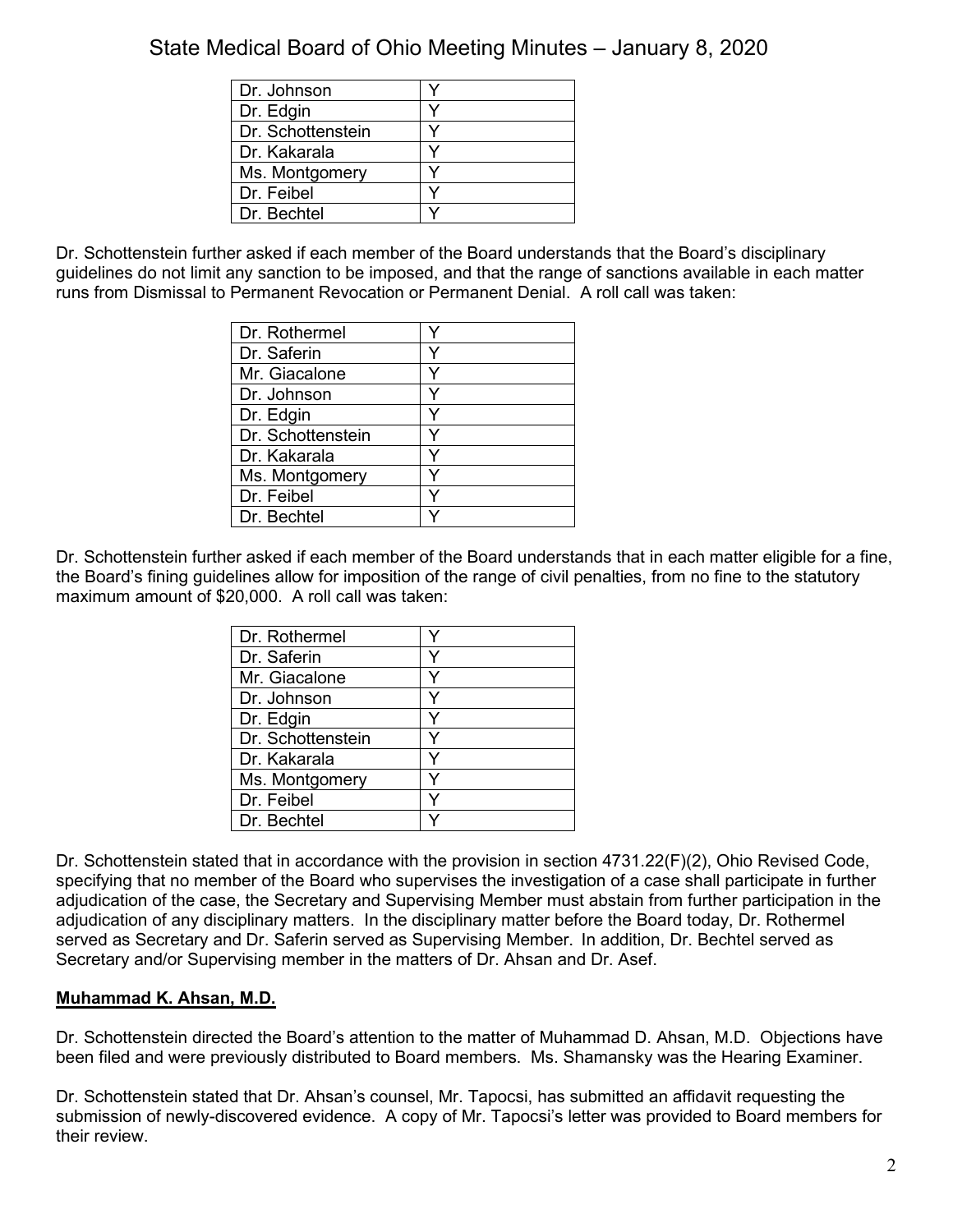Motion to accept the submission of the newly-discovered evidence:

| Motion            | Mr. Giacalone |
|-------------------|---------------|
| 2 <sub>nd</sub>   | Dr. Johnson   |
| Dr. Rothermel     | Abstain       |
| Dr. Saferin       | Abstain       |
| Mr. Giacalone     |               |
| Dr. Johnson       | Y             |
| Dr. Edgin         | Y             |
| Dr. Schottenstein | Y             |
| Dr. Kakarala      | Y             |
| Ms. Montgomery    |               |
| Dr. Feibel        |               |
| Dr. Bechtel       | Abstain       |

The motion carried.

The newly-discovered evidence, a Proposal for Decision from an administrative law judge recommending that the Michigan Board of Medicine reinstate Dr. Ahsan's Michigan medical license, was provided to the Board members for their review.

Dr. Schottenstein stated that a request to address the Board has been filed on behalf of Dr. Ahsan. Five minutes will be allowed for that address.

Dr. Ahsan was represented by his attorney, Gregory Tapocsi.

Mr. Tapocsi thanked the Board for granting Dr. Ahsan's request to continue his case from last month based on the death of his father. Mr. Tapocsi also thanked the Board for accepting the recent action in Michigan into the record.

Mr. Tapocsi stated that Dr. Ahsan, after having practiced medicine for 20 years without any formal discipline, did not receive a copy of an administrative agency's action. Mr. Tapocsi acknowledged that it is Dr. Ahsan's responsibility to make sure all boards he is license by has his credential address. However, Mr. Tapocsi noted that Dr. Ahsan, after providing a Michigan Board investigator with the part of medical records that was typically requested by the investigator, did not hear anything further due to an error in that board's offices.

Mr. Tapocsi continued that the compliant in Michigan concerned allegations of wrongful misconduct based on the Michigan Prescription Monitoring Program. Mr. Tapocsi noted that in Ohio, evidence from the Ohio Automated Rx Reporting System (OARRS) by itself is not allowable. Mr. Tapocsi further noted the generalized statements about the nature of Dr. Ahsan's practice and the percentage of prescriptions, as well as a decision in Michigan based on a record that did not contain the entire patient chart. Consequently, the Ohio Board is now considering a Proposed Order that is based on a Michigan Order which itself is not based on all the facts and did not take into account Dr. Ahsan's side of the story.

Mr. Tapocsi observed that the defense's expert witness reviewed the underlying facts of this case and agreed that Dr. Ahsan is of good moral character, has met all reinstatement requirements in Michigan, and is generally credible regarding the events of this case. Mr. Tapocsi opined that it would make sense for the Board to either defer action in this case or remand the case to the Hearing Examiner until there is a final decision from the Michigan Board. Mr. Tapocsi also expressed concern that the Proposed Order, as written, could potentially become a permanent suspension since one of the conditions for reinstatement is evidence of an unrestricted license in Michigan and the Michigan Board could choose to place a permanent restriction on Dr. Ahsan's Michigan license.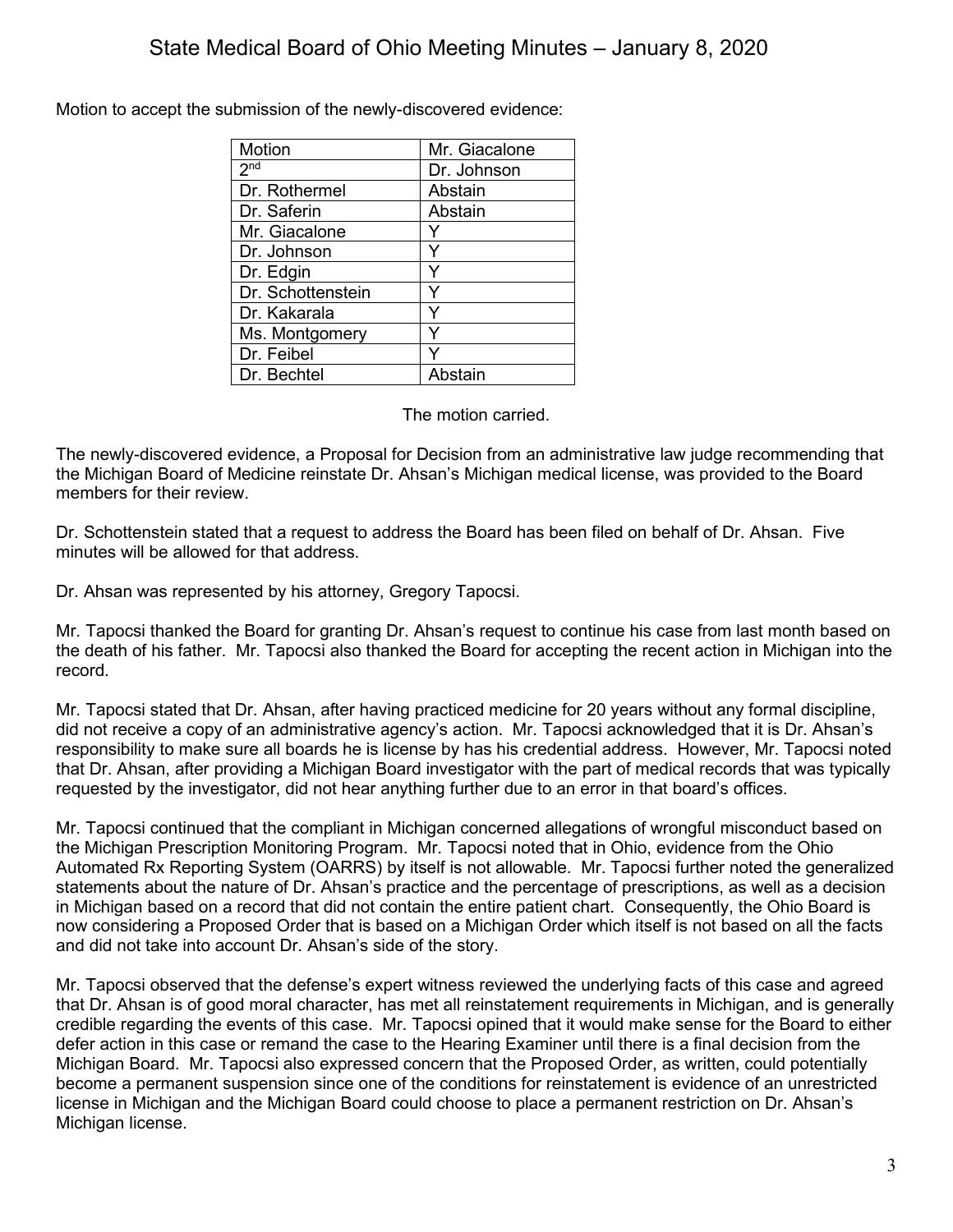Dr. Ahsan briefly reviewed his medical career, including his work as a spine interventionist in Michigan for less than two years, which is the period in which these events occurred. Dr. Ahsan stated that his practice focus had been on procedures and was not about pain management. Dr. Ahsan noted that data collected by the Michigan Board shows that in one year Dr. Ahsan's patients had a 90% reduction in pain prescriptions. Dr. Ahsan stated that he referred patients to other providers for heavy-dose chronic pain medication.

Dr. Ahsan continued that the Michigan complaint examined eight patients. For four of the patients the Michigan Board was concern about documentation, but Dr. Ahsan stated that the Michigan Board did not even have his dictated notes. Dr. Ahsan also stated that he had actually reduced the medications for the patients on 300 morphine-equivalent doses (MED) by 50% on the first visit, and they had already been on the higher dose for three to four years prior to seeing Dr. Ahsan. Dr. Ahsan stated that it was impossible to stop the medications completely at that time due to the risk of withdraw. Similarly, though the Michigan Board contended that four of Dr. Ahsan's patients did not have MRI's, Dr. Ahsan stated that he had noted in the patients' charts that MRI's were done but probably could not detect much.

Dr. Ahsan stated that he could not present his case in Michigan and he was required to pay a \$20,000 fine. Dr. Ahsan also attended 220 hours of continuing medical education (CME), including courses in chronic pain management, medical documentation, and boundaries. Dr. Ahsan was evaluated by the Center for Personalized Education for Physicians (CPEP), which recommended only self-study at home and no formal training. Dr. Ahsan stated that he has done the self-study and he also volunteered to take another course in medical documentation.

Dr. Ahsan stated that he would like to continue his practice in Ohio.

Dr. Schottenstein asked if the Assistant Attorney General wished to respond. Mr. Wilcox stated that this case had been managed by Emily Pelphrey, who is not present today. Mr. Wilcox stated that Ms. Pelphrey had no comment other than that the Board should exercise its judgment.

Motion to approve and confirm the Proposed Findings of Fact, Conclusions, and Order in the matter of Dr. Ahsan:

| <b>Motion</b> | Dr. Kakarala  |
|---------------|---------------|
|               | I Dr. Johnson |

Dr. Schottenstein stated that he will now entertain discussion in the above matter.

Dr. Schottenstein noted the respondent's objections, which maintains that the Order of the Michigan Board of Medicine was instituted by default without procedural due process, and therefore it is a fundamentally flawed basis on which to cite Dr. Ahsan in Ohio due to Ohio's tradition of deciding cases based on their merits. In response, Dr. Schottenstein stated that the Michigan action was not determinative, but was simply the trigger by which the Ohio Board opened the case and the Board proceeded to decide the case on its merits. Dr. Schottenstein stated that Section 4731.22(B)(22), Ohio Revised Code, does not require the Board to assess the validity of another state board's order; it only requires that a disciplinary action was taken by another agency. Dr. Schottenstein further stated that the Hearing Examiner's Findings in the Report and Recommendation is only an opinion and it is up to the Board whether to ratify that opinion. Therefore, contrary to defense counsel's opinion, the Findings does not violate Ohio law because it is not binding.

Dr. Schottenstein continued that defense counsel argued that the Medical Board is only within its rights to fine Dr. Ahsan if the conduct occurred completely after September 29, 2015. However, Dr. Schottenstein stated that the prescribing behavior in question clearly occurred after September 29, 2015, and it is that activity that the Board is basing its fine on. Dr. Schottenstein stated that just because the activity started before September 29, 2015, does not mean the Board cannot impose a fine. Dr. Schottenstein noted that large numbers of questionable prescriptions were written through July 2016 and the Medical Board's administrative complaint referenced concerning prescribing through November 2016.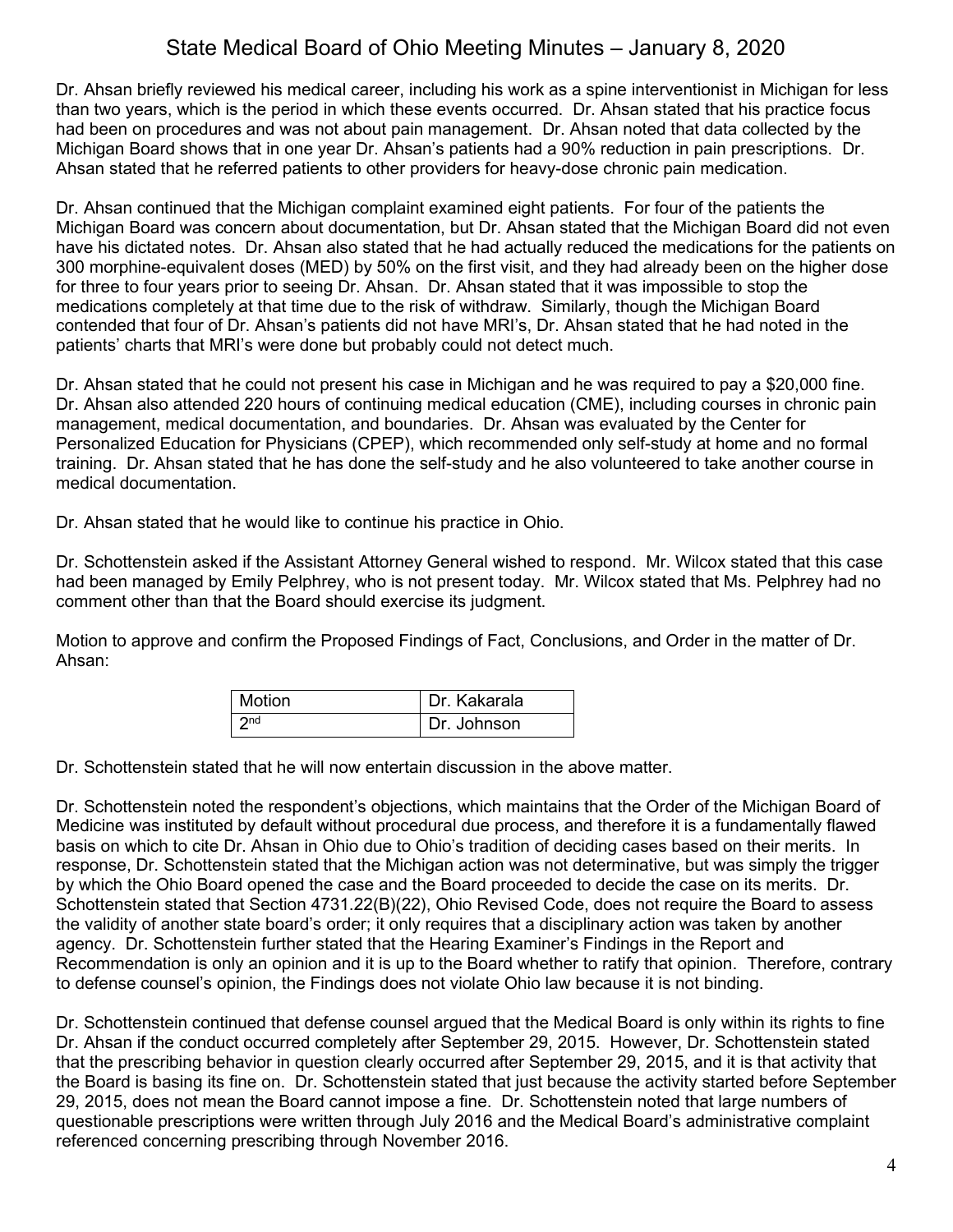Dr. Schottenstein stated that the third objection is with regard to the terms of the Proposed Order whereby Dr. Ahsan has to have a full, unrestricted license in Michigan before his suspension in Ohio can be lifted. Dr. Schottenstein felt that this is a legitimate concern. Dr. Schottenstein stated that if the Michigan Board chooses to permanently limit Dr. Ahsan's Michigan license in some way, the Proposed Order would leave him in a form of limbo where he is never able to have his Ohio suspension lifted.

Dr. Schottenstein appreciated the additional information about the recent Michigan action, which the Board voted to accept into the record earlier in the meeting. However, Dr. Schottenstein not feel that the new information required the Board to remand the case back to the Hearing Unit. Dr. Schottenstein opined that the Board can modify the current Proposed Order and dispose of the case in that fashion.

At Dr. Schottenstein's request, a proposed amendment was provided to Board members for their review. Dr. Schottenstein briefly reviewed the features of the proposed amendment:

- Removal of the requirement for full and unrestricted licensure in Michigan, replacing it with a requirement for active licensure in Michigan.
- Required courses in controlled substance prescribing and medical record-keeping.
- Requirement for successful completion of the recommendations of the Center for Personalized Education for Physicians (CPEP).
- A probationary period of at least three years
- Required evidence of compliance with the final order of the Michigan board
- Requirement that reports to the Michigan board also be sent to the Ohio Board
- If Dr. Ahsan practices in Ohio, he must submit a practice plan that includes a monitoring physician.
- The fine and the indefinite suspension with conditions for reinstatement in the Proposed Order are unchanged.
- Modification of Conclusion of Law #3 to clarify that the Board is authorized to impose a fine with respect to the conduct that occurred after September 29, 2015.

Dr. Schottenstein opined that this proposed amendment addresses both Dr. Ahsan's and the Board's concerns.

Motion to accept Dr. Schottenstein's proposed amendment:

| Motion | Mr. Giacalone |
|--------|---------------|
| $2n$ d | Dr. Feibel    |

Dr. Feibel agreed with Dr. Schottenstein's comments. Dr. Feibel asked if an order could be crafted that would mirror whatever action the Michigan Board chooses to take with regard to restrictions on Dr. Ahsan's license. Dr. Schottenstein replied that there is not a way to do that, but the Ohio Board should craft an order that it feels comfortable with. Dr. Schottenstein stated that if the Ohio Board feels that its Order should mirror Michigan's Order, then it should remand the case back to the Hearing Unit and wait for the matter to come back to the Board. Dr. Feibel asked if Dr. Ahsan would still be able to practice in Ohio while his case is remanded. Dr. Schottenstein replied that Dr. Ahsan's Ohio license would remain active and he could continue to practice during that time.

Ms. Montgomery asked the physicians on the Board to comment on Dr. Ahsan's failure to remove conflicting medications for new patients whose medication regimens included counter-indicated medicines. Dr.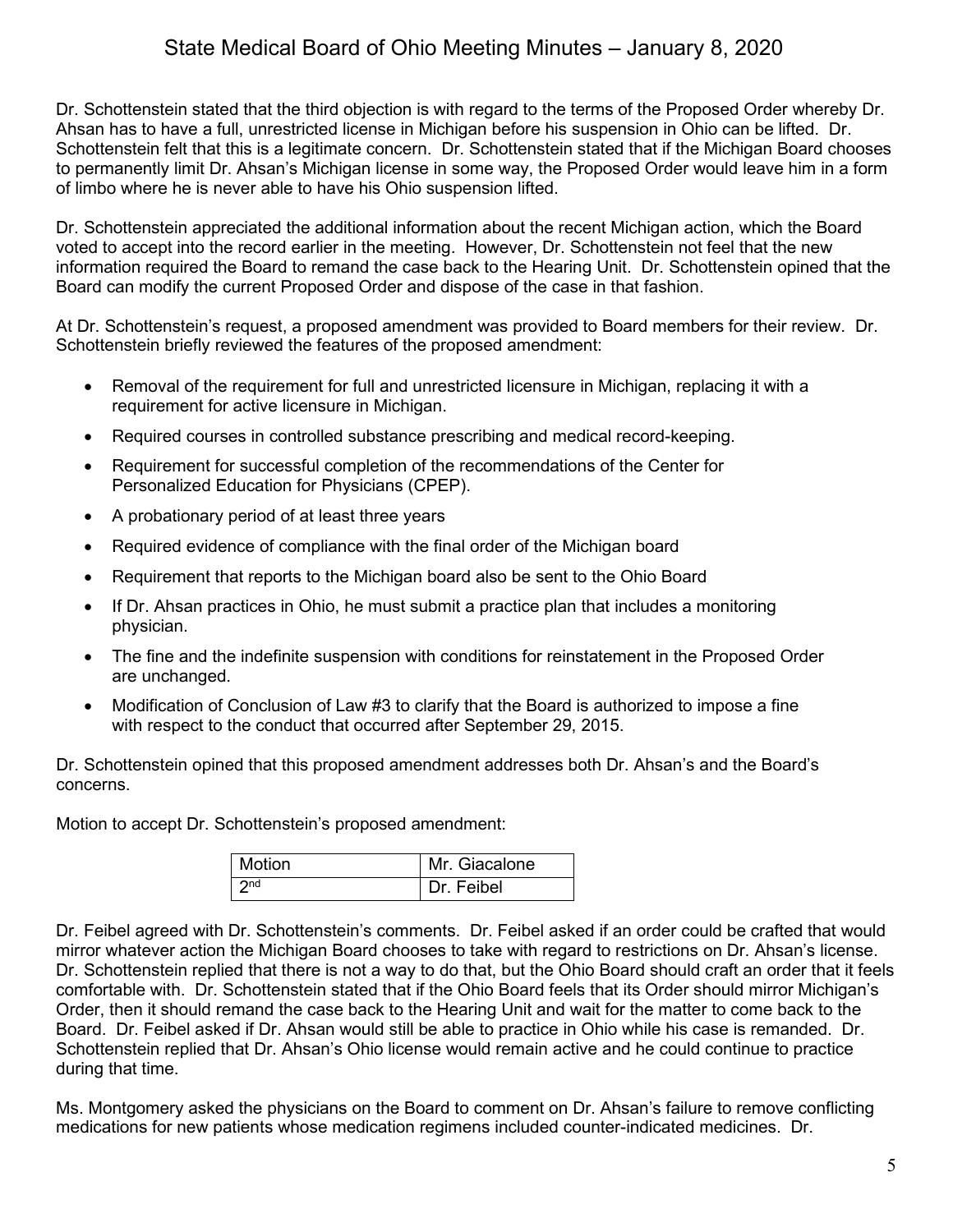Schottenstein stated that if a new patient has a risky combination of medications, a physician may not be able to simply remove one of the medications without potentially causing a problem. Dr. Schottenstein commented that the level of Dr. Ahsan's prescribing is concerning, though Dr. Ahsan testified that he had inherited patients who were on these kinds of regimens and he had made efforts to reduce the medications.

Mr. Giacalone stated that the combination of opioids, benzodiazepines, and muscle relaxants that Dr. Ahsan had been prescribing was problematic and was indicative of what the U.S. Drug Enforcement Administration (DEA) would call the "holy trinity" cocktail associated with drug abuse. Mr. Giacalone also noted the fact of 360 morphine-equivalent doses (MED) is dangerous by itself, and it is therefore a dangerous scenario either singularly or in combination with something else. Mr. Giacalone stated that such prescribing indicates either incompetency or someone who prescribes for nefarious purposes. Mr. Giacalone further commented that examinations by CPEP have not established that Dr. Ahsan has the capability of prescribing these medications correctly. Mr. Giacalone was inclined to support a restriction on Dr. Ahsan's ability to prescribe controlled substances. Mr. Giacalone commented that Dr. Ahsan's prescribing of non-controlled substances does not appear of have been problematic.

Ms. Montgomery noted that Dr. Ahsan's Michigan medical license was suspended in January 2018, the Ohio Board cited him in May 2018, and Ohio took no further action until a year later in May 2019. Ms. Montgomery stated that such delays are not fair to the physician, not fair to the patients, not fair to the process, and she opined that it makes the Board look foolish. Ms. Montgomery stated that there may be a rationale for such a delay, but it is not apparent what that rationale is. Ms. Montgomery stated that there is truth in the old saying that "justice delayed is justice denied." Ms. Montgomery commented that the reasons for such delays should be articulated in the presentations to the Board. Ms. Montgomery stated that she trusts the Secretary and Supervising Member who are involved in the investigation and enforcement processes, but the other Board members also have a responsibility to act independently. Dr. Schottenstein stated that there have been discussions of including case timelines as part of the Report and Recommendation and he was hopeful that Board members would start getting satisfying explanation for the delays.

Dr. Feibel opined that the suggested minimum of three years of probation should be increased to a minimum of five years. Mr. Giacalone agreed.

**Mr. Giacalone wished to change his motion to amend to add a permanent restriction on Dr. Ahsan's ability to prescribe controlled substances, as well as to increase the minimum period of probation to five years.** No Board member objected to the change in the motion. The change to the motion was accepted.

## **If the motion to amend passes, Conclusion of Law #3 will read as follows:**

3. With respect to the conduct underlying the actions against Dr. Ahsan's license in Michigan and Virginia that occurred after September 28, 2015, the Board is authorized to impose a fine for these violations pursuant to R.C. 4731.225. The Board's fining guidelines for these violations are as follows: Minimum Fine \$2,500; Maximum Fine \$18,000.

## **If the motion to amend passes, the Proposed Order will read as follows:**

It is hereby ORDERED that:

- A. **SUSPENSION OF LICENSE**: The license of Muhammad Kamran Ahsan, M.D., to practice medicine and surgery in the State of Ohio shall be SUSPENDED for an indefinite period of time.
- B. **FINE**: Within thirty days of the effective date of this Order, Dr. Ahsan shall remit payment in full of a fine of \$2,500 (two thousand, five hundred) dollars (\$2,500). Such payment shall be made via credit card in the manner specified by the Board through its online portal, or by other manner as specified by the Board.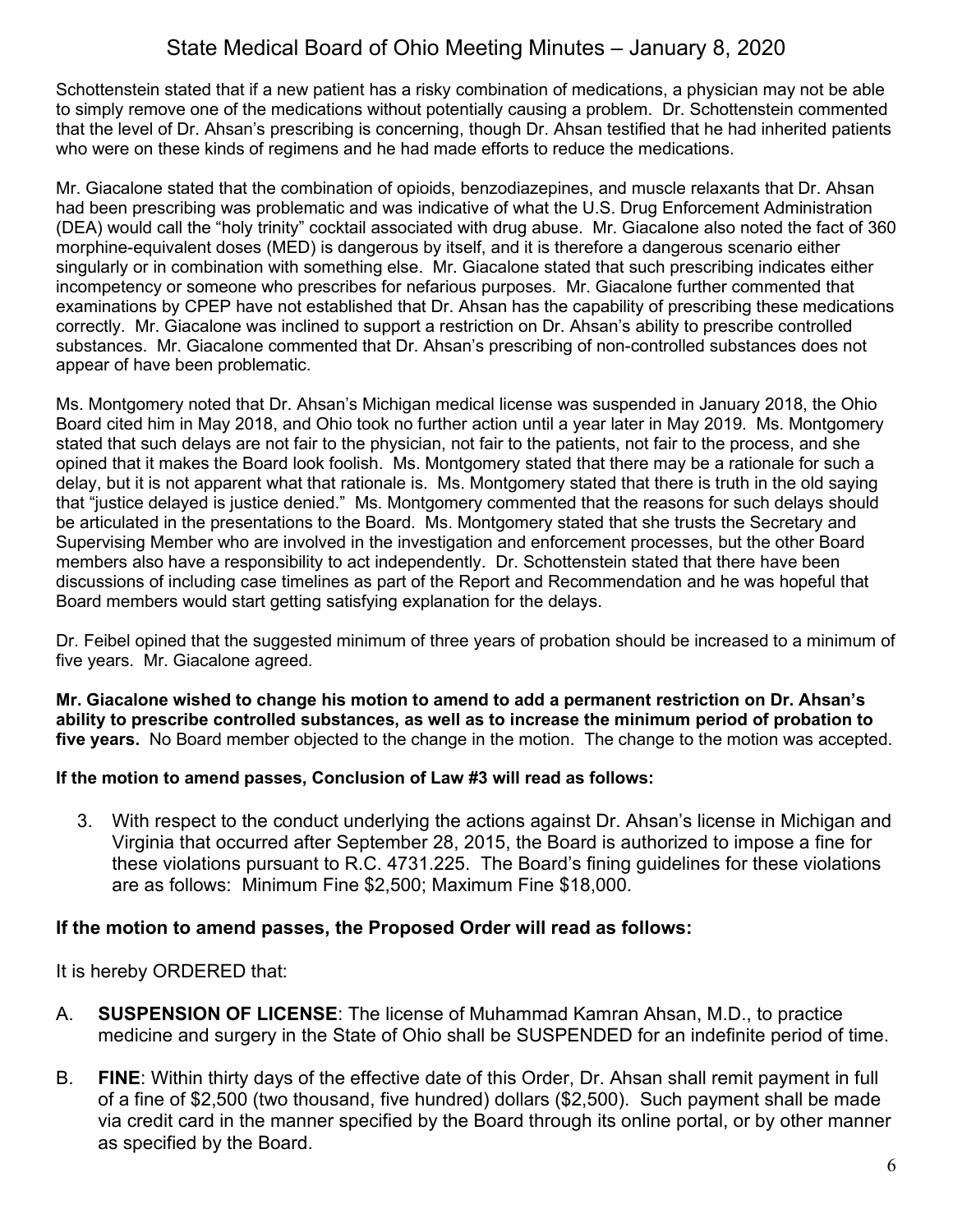- C. **PERMANENT LIMITATION/RESTRICTION**: The license of Dr. Ahsan to practice medicine and surgery in the State of Ohio shall be permanently LIMITED and RESTRICTED as follows: Dr. Ahsan shall not prescribe controlled substances while practicing in the State of Ohio.
- D. **CONDITIONS FOR REINSTATEMENT OR RESTORATION**: The Board shall not consider reinstatement or restoration of Dr. Ahsan's license to practice medicine and surgery until all of the following conditions have been met:
	- 1. **Application for Reinstatement or Restoration**: Dr. Ahsan shall submit an application for reinstatement or restoration, accompanied by appropriate fees, if any.
	- 2. **Evidence of Active Licensure in Michigan**: At the time he submits his application for reinstatement or restoration, Dr. Ahsan shall provide the Board with acceptable documentation evidencing that his license to practice medicine in the State of Michigan has been reinstated.
	- 3. **Controlled Substances Prescribing Course(s)**: At the time he submits his application for reinstatement or restoration, or as otherwise approved by the Board, Dr. Ahsan shall provide acceptable documentation of successful completion of a course or courses dealing with the prescribing of controlled substances. The exact number of hours and the specific content of the course or courses shall be subject to the prior approval of the Board or its designee. Any course(s) taken in compliance with this provision shall be in addition to the Continuing Medical Education requirements for relicensure for the Continuing Medical Education period(s) in which they are completed.

In addition, at the time Dr. Ahsan submits the documentation of successful completion of the course(s) dealing with the prescribing of controlled substances, he shall also submit to the Board a written report describing the course(s), setting forth what he learned from the course(s), and identifying with specificity how he will apply what he has learned to his practice of medicine in the future.

4. **Medical Records Course(s)**: At the time he submits his application for reinstatement or restoration, or as otherwise approved by the Board, Dr. Ahsan shall provide acceptable documentation of successful completion of a course or courses on maintaining adequate and appropriate medical records. The exact number of hours and the specific content of the course or courses shall be subject to the prior approval of the Board or its designee. Any course(s) taken in compliance with this provision shall be in addition to the Continuing Medical Education requirements for relicensure for the Continuing Medical Education period(s) in which they are completed.

In addition, at the time Dr. Ahsan submits the documentation of successful completion of the course(s) on maintaining adequate and appropriate medical records, he shall also submit to the Board a written report describing the course(s), setting forth what he learned from the course(s), and identifying with specificity how he will apply what he has learned to his practice of medicine in the future.

5. **Complete CPEP Educational Intervention**: Prior to submitting his application for reinstatement or restoration, Dr. Ahsan shall have undergone an assessment and completed the recommended Education Intervention as developed for Dr. Ahsan by the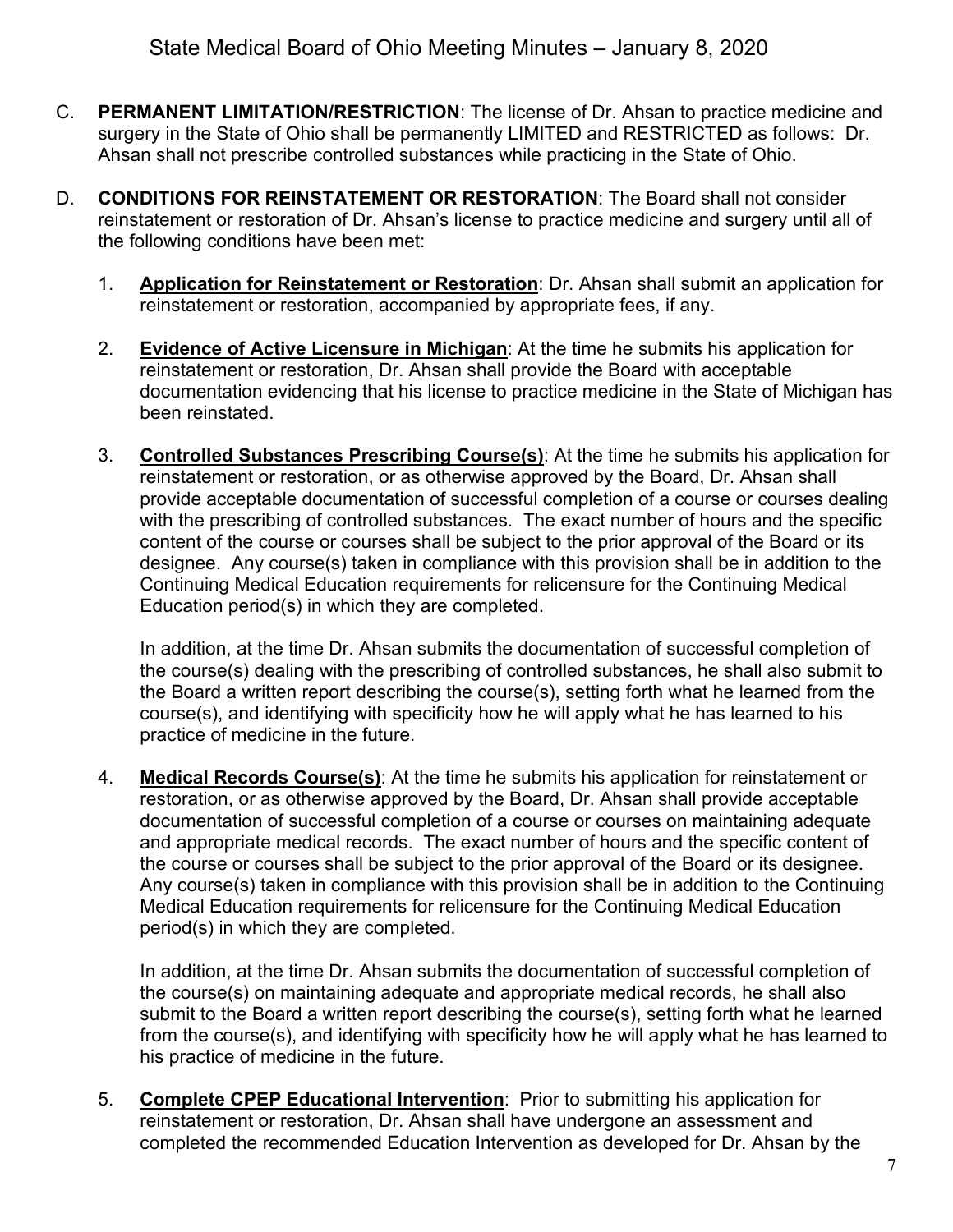Center for Personalized Education for Professionals ("CPEP") as recommended by CPEP in its August 13, 2019 Assessment Report. Dr. Ahsan's participation in CPEP and his completion of the educational recommendations shall be at his own expense. Dr. Ahsan shall successfully complete all educational activities including any final assessment or evaluation.

At the time he submits his application for reinstatement or restoration, Dr. Ahsan shall submit to the Board satisfactory documentation from the CPEP indicating that he has successfully completed the recommended educational activities.

- 6. **Payment of Fine**: Dr. Ahsan shall have fully paid the fine as set forth in Paragraph B of this Order.
- 7. **Additional Evidence of Fitness To Resume Practice**: In the event that Dr. Ahsan has not been engaged in the active practice of medicine and surgery for a period in excess of two years prior to application for reinstatement or restoration, the Board may exercise its discretion under Section 4731.222, Ohio Revised Code, to require additional evidence of his fitness to resume practice.
- E. **PROBATION**: Upon reinstatement or restoration, Dr. Ahsan's license shall be subject to the following PROBATIONARY terms, conditions, and limitations for a period of at least five years:
	- 1. **Modification of Terms; Exception**: Dr. Ahsan shall not request modification of the terms, conditions, or limitations of probation for at least one year after imposition of these probationary terms, conditions, and limitations, except that Dr. Ahsan may make such request with the mutual approval and joint recommendation of the Secretary and Supervising Member.
	- 2. **Obey the Law**: Dr. Ahsan shall obey all federal, state, and local laws, and all rules governing the practice of medicine and surgery in the state(s) in which he is practicing.
	- 3. **Declarations of Compliance**: Dr. Ahsan shall submit quarterly declarations under penalty of Board disciplinary action and/or criminal prosecution, stating whether there has been compliance with all the conditions of this Order. The first quarterly declaration must be received in the Board's offices on or before the first day of the third month following the month in which Dr. Ahsan's license is restored or reinstated. Subsequent quarterly declarations must be received in the Board's offices on or before the first day of every third month.
	- 4. **Evidence of Compliance with the Final Order of the Michigan Board**: At the time he submits his declarations of compliance, Dr. Ahsan shall also submit declarations under penalty of Board disciplinary action and/or criminal prosecution stating whether he has complied with all the terms, conditions, and limitations imposed by the State of Michigan Department of Licensing and Regulatory Affairs, Bureau of Professional Licensing, Board of Medicine ("Michigan Board") in File No. 43-16-142878. Moreover, Dr. Ahsan shall cause to be submitted to the Board copies of any reports that he submits to the Michigan Board whenever and at the same time the Michigan Board requires such submission.
	- 5. **Notification of Change in Terms of the Final Order by the Michigan Board**: Dr. Ahsan shall immediately notify the Board in writing of any modification or change to any term,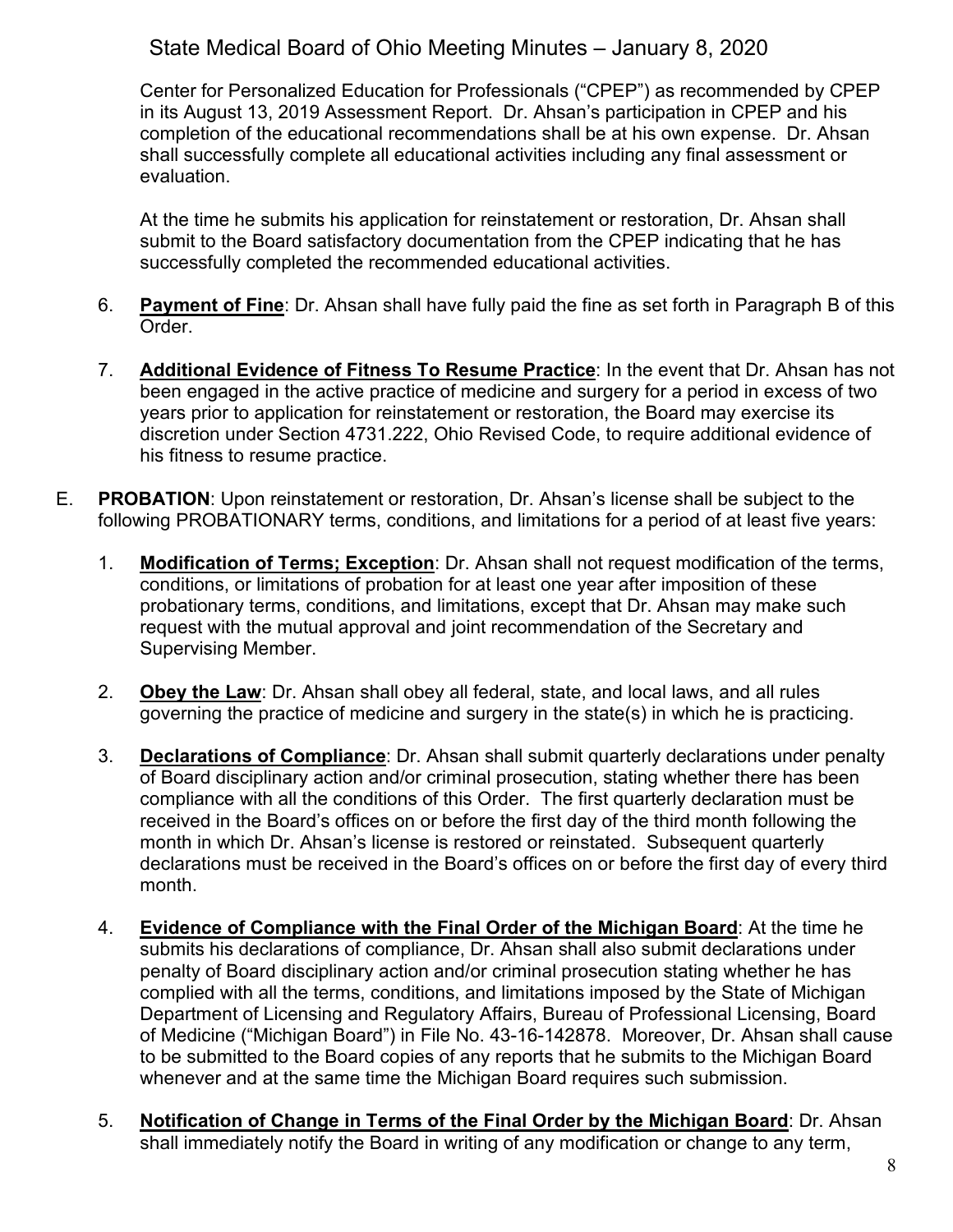condition, or limitation imposed by the Michigan Board in File No. 43-16-142878, including termination of the Michigan Board Final Order.

- 6. **Personal Appearances**: Dr. Ahsan shall appear in person for an interview before the full Board or its designated representative during the third month following the month in which Dr. Ahsan's license is restored or reinstated, or as otherwise directed by the Board. Subsequent personal appearances shall occur as otherwise directed by the Board. If an appearance is missed or is rescheduled for any reason, ensuing appearances shall be scheduled based on the appearance date as originally scheduled.
- 7. **Refrain from Commencing Practice in Ohio**: Dr. Ahsan shall refrain from commencing practice in Ohio without prior written Board approval. Moreover, should Dr. Ahsan commence practice in Ohio, the Board may place his license under additional probationary terms, conditions, or limitations, including the following:
	- a. **Practice Plan; Monitoring Physician**: Prior to Dr. Ahsan's commencement of practice in Ohio, or as otherwise determined by the Board, Dr. Ahsan shall submit to the Board and receive its approval for a plan of practice in Ohio. The practice plan, unless otherwise determined by the Board, shall be limited to a supervised structured environment in which Dr. Ahsan's activities will be directly supervised and overseen by a monitoring physician approved by the Board. Dr. Ahsan shall obtain the Board's prior approval for any alteration to the practice plan approved pursuant to this Order.

At the time Dr. Ahsan submits his practice plan, he shall also submit the name and curriculum vitae of a monitoring physician for prior written approval by the Secretary and Supervising Member of the Board. In approving an individual to serve in this capacity, the Secretary and Supervising Member will give preference to a physician who practices in the same locale as Dr. Ahsan and who is engaged in the same or similar practice specialty.

The monitoring physician shall monitor Dr. Ahsan and his medical practice, and shall review Dr. Ahsan's patient charts. The chart review may be done on a random basis, with the frequency and number of charts reviewed to be determined by the Board.

Further, the monitoring physician shall provide the Board with reports on the monitoring of Dr. Ahsan and his medical practice, and on the review of Dr. Ahsan's patient charts. Dr. Ahsan shall ensure that the reports are forwarded to the Board on a quarterly basis and are received in the Board's offices no later than the due date for Dr. Ahsan's declarations of compliance.

In the event that the designated monitoring physician becomes unable or unwilling to serve in this capacity, Dr. Ahsan shall immediately so notify the Board in writing. In addition, Dr. Ahsan shall make arrangements acceptable to the Board for another monitoring physician within 30 days after the previously designated monitoring physician becomes unable or unwilling to serve, unless otherwise determined by the Board. Dr. Ahsan shall further ensure that the previously designated monitoring physician also notifies the Board directly of his or her inability to continue to serve and the reasons therefor.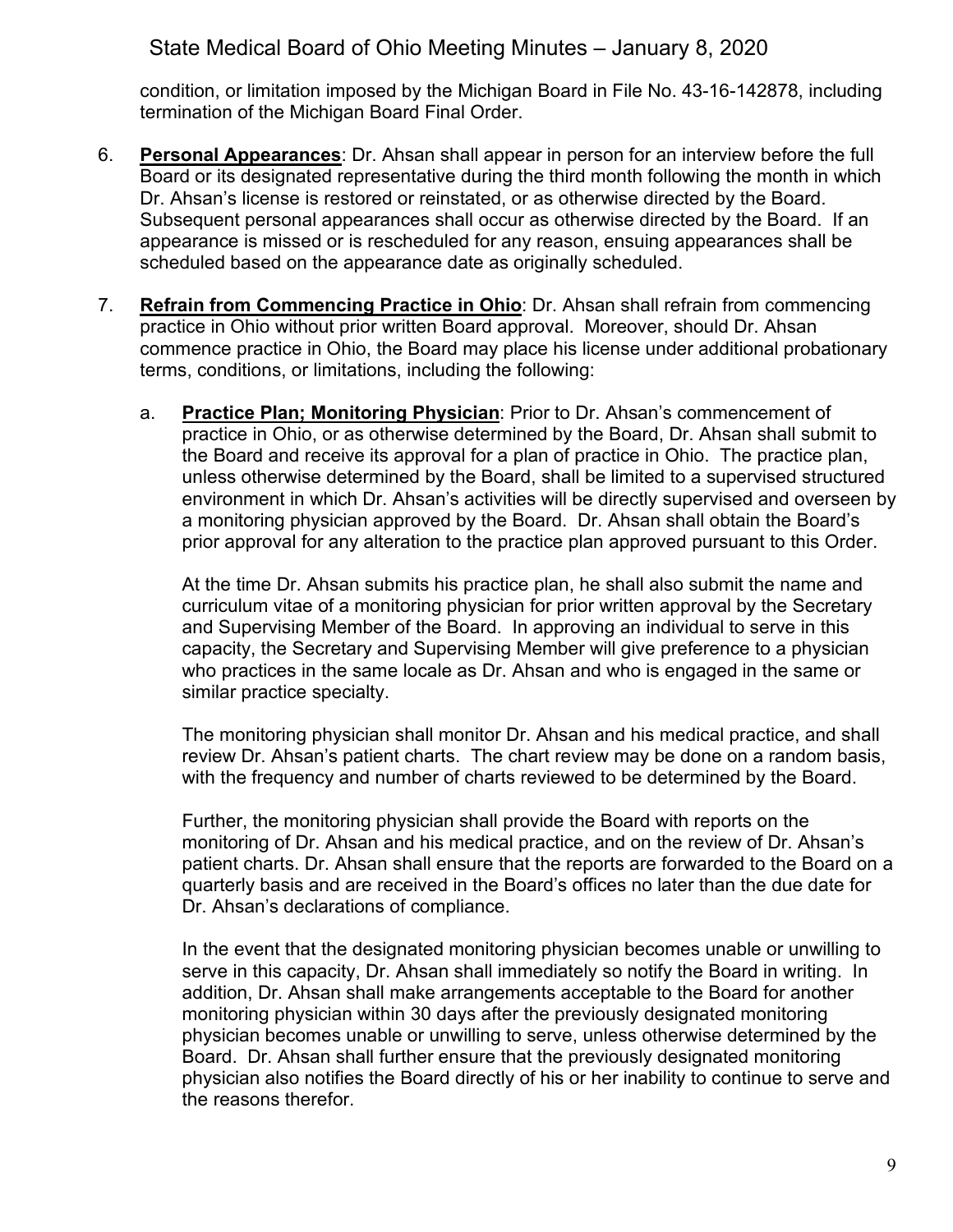The Board, in its sole discretion, may disapprove any physician proposed to serve as Dr. Ahsan's monitoring physician, or may withdraw its approval of any physician previously approved to serve as Dr. Ahsan's monitoring physician, in the event that the Secretary and Supervising Member of the Board determine that any such monitoring physician has demonstrated a lack of cooperation in providing information to the Board or for any other reason.

- F. **TERMINATION OF PROBATION; PERMANENT LIMITATION**: Upon successful completion of probation, as evidenced by a written release from the Board, Dr. Ahsan's license will be restored, but shall thereafter be permanently LIMITED and RESTRICTED as specified in Paragraph C, above.
- G. **VIOLATION OF THE TERMS OF THIS ORDER**: If Dr. Ahsan violates the terms of this Order in any respect, the Board, after giving him notice and the opportunity to be heard, may institute whatever disciplinary action it deems appropriate, up to and including the permanent revocation of his license.

## H. **REQUIRED REPORTING TO THIRD PARTIES; VERIFICATION**:

1. **Required Reporting to Employers and Others**: Within 30 days of the effective date of this Order, Dr. Ahsan shall provide a copy of this Order to all employers or entities with which he is under contract to provide healthcare services (including but not limited to third-party payors), or is receiving training, and the Chief of Staff at each hospital or healthcare center where he has privileges or appointments. Further, Dr. Ahsan shall promptly provide a copy of this Order to all employers or entities with which he contracts in the future to provide healthcare services (including but not limited to third-party payors), or applies for or receives training, and the Chief of Staff at each hospital or healthcare center where he applies for or obtains privileges or appointments.

In the event that Dr. Ahsan provides any healthcare services or healthcare direction or medical oversight to any emergency medical services organization or emergency medical services provider in Ohio, within 30 days of the effective date of this Order, he shall provide a copy of this Order to the Ohio Department of Public Safety, Division of Emergency Medical Services.

Further, within 30 days of the date of each such notification, Dr. Ahsan shall provide documentation acceptable to the Secretary and Supervising Member of the Board demonstrating that the required notification has occurred.

This requirement shall continue until Dr. Ahsan receives from the Board written notification of the reinstatement or restoration of his Ohio license to practice osteopathic medicine and surgery.

2. **Required Reporting to Other Licensing Authorities**: Within 30 days of the effective date of this Order, Dr. Ahsan shall provide a copy of this Order by certified mail to the proper licensing authority of any state or jurisdiction in which he currently holds any professional license, as well as any federal agency or entity, including but not limited to the Drug Enforcement Administration, through which he currently holds any professional license or certificate. Also, Dr. Ahsan shall provide a copy of this Order by certified mail at the time of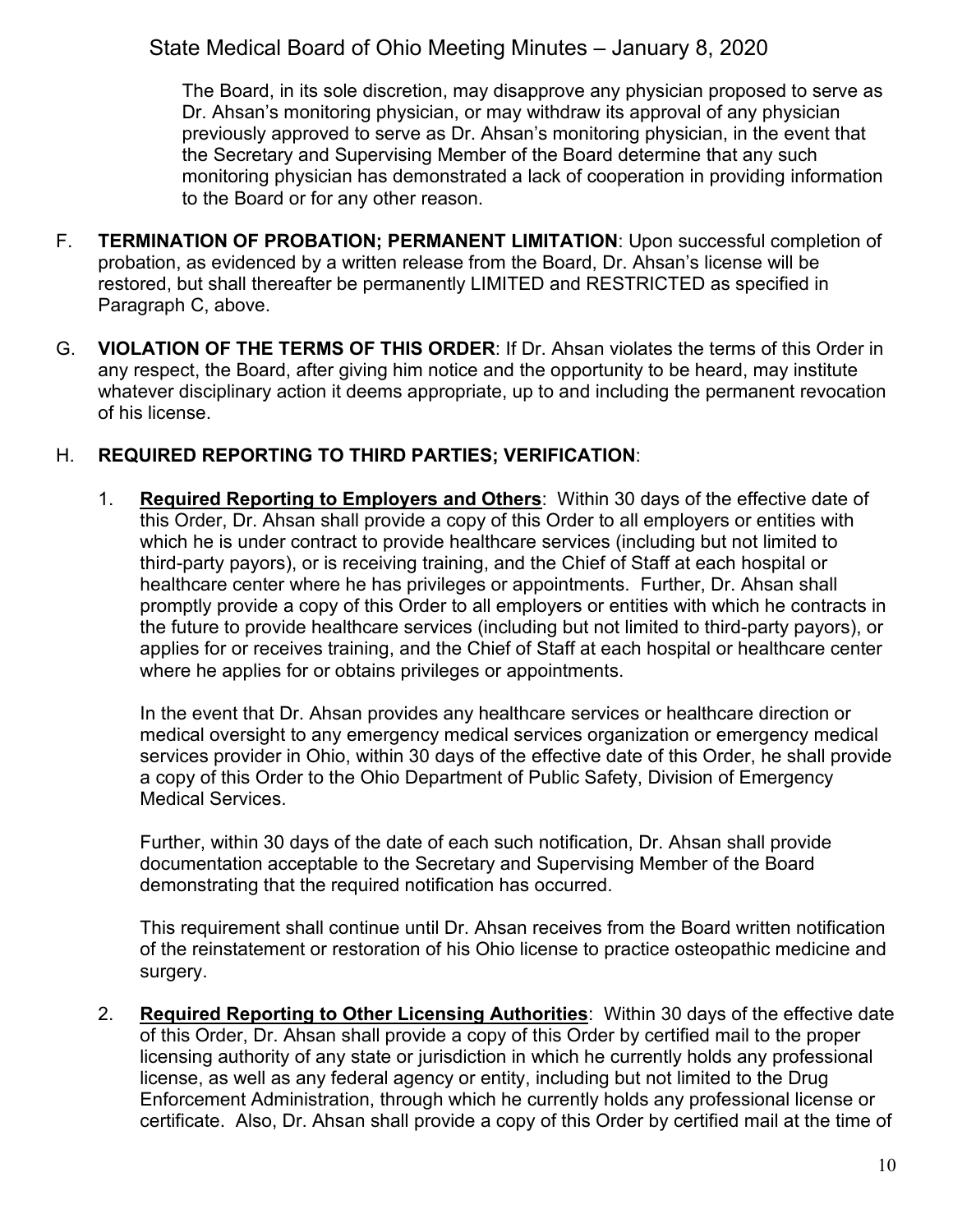application to the proper licensing authority of any state or jurisdiction in which he applies for any professional license or reinstatement/restoration of any professional license.

Additionally, within 30 days of the effective date of this Order, Dr. Ahsan shall provide a copy of this Order to any specialty or subspecialty board of the American Board of Medical Specialties or the American Osteopathic Association Bureau of Osteopathic Specialists under which he currently holds or has previously held certification.

Further, within 30 days of the date of each such notification, Dr. Ahsan shall provide documentation acceptable to the Secretary and Supervising Member of the Board demonstrating that the required notification has occurred.

This requirement shall continue until Dr. Ahsan receives from the Board written notification of the reinstatement or restoration of his Ohio license to practice osteopathic medicine and surgery.

**EFFECTIVE DATE OF ORDER:** This Order shall become effective immediately upon the mailing of the notification of approval by the Board.

> Dr. Rothermel | Abstain Dr. Saferin | Abstain Mr. Giacalone | Y Dr. Johnson Y Dr. Edgin Y Dr. Schottenstein | Y Dr. Kakarala Y Ms. Montgomery Dr. Feibel Y Dr. Bechtel | Abstain

Vote on Mr. Giacalone's motion to amend:

The motion to amend carried.

Motion to approve and confirm the Proposed Findings of Fact, Conclusions, and Order, as amended, in the matter of Dr. Ahsan:

| Motion            | Mr. Giacalone |
|-------------------|---------------|
| 2 <sub>nd</sub>   | Dr. Kakarala  |
| Dr. Rothermel     | Abstain       |
| Dr. Saferin       | Abstain       |
| Mr. Giacalone     |               |
| Dr. Johnson       | Y             |
| Dr. Edgin         | Y             |
| Dr. Schottenstein | ٧             |
| Dr. Kakarala      | Y             |
| Ms. Montgomery    | Y             |
| Dr. Feibel        | v             |
| Dr. Bechtel       | Abstain       |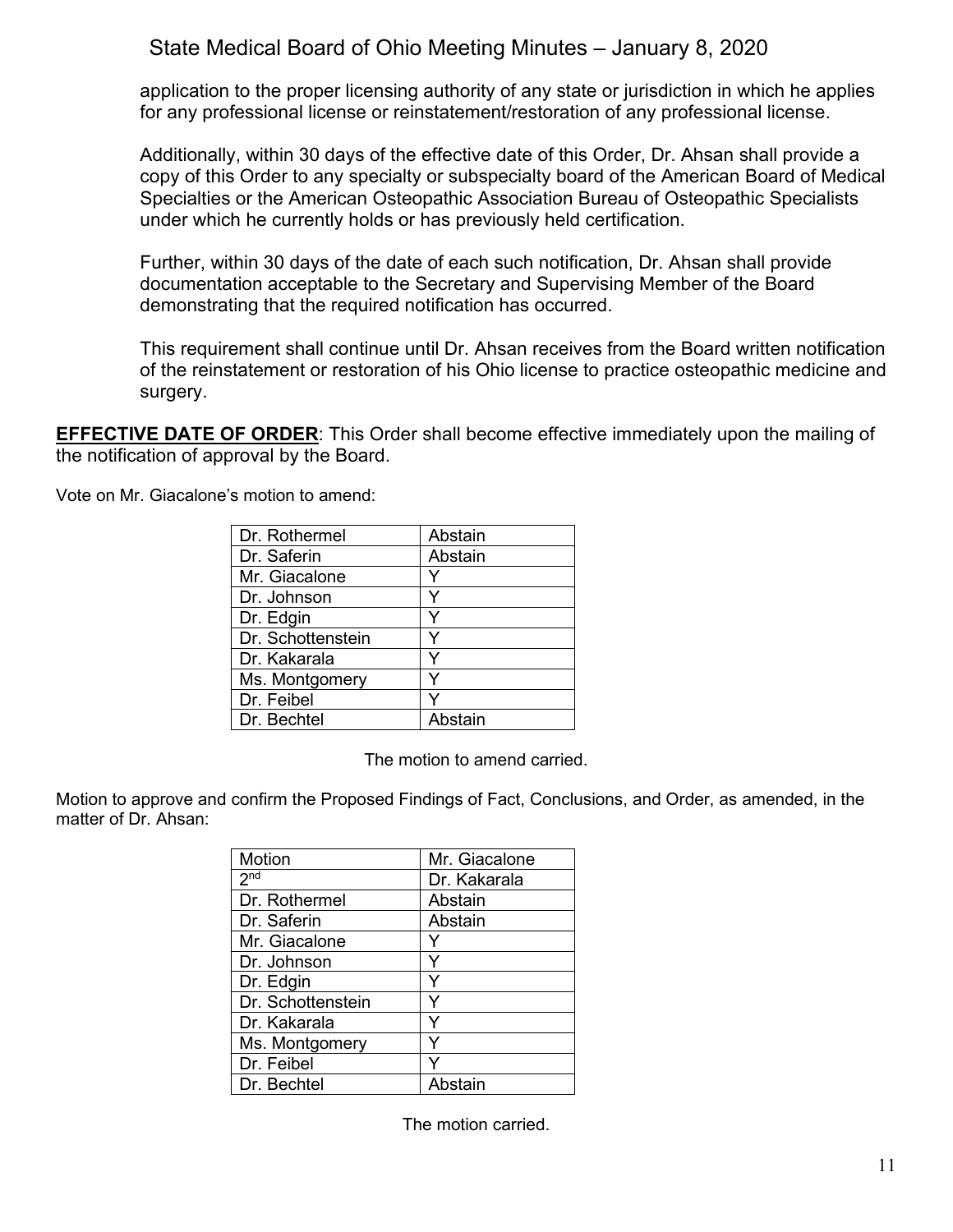## **Atta Asef, D.P.M.**

In the matter of Dr. Asef, Dr. Schottenstein had served as Acting Supervising Member. Therefore, Dr. Edgin assumed the chair for this discussion.

Dr. Edgin directed the Board's attention to the matter of Atta Asef, D.P.M. Objections have been filed and were previously distributed to Board members. Ms. Shamansky was the Hearing Examiner.

Motion to approve and confirm the Proposed Findings of Fact, Conclusions, and Order in the matter of Dr. Asef:

| Motion | Dr. Johnson  |
|--------|--------------|
|        | Dr. Kakarala |

Dr. Edgin stated that he will now entertain discussion in the above matter.

Ms. Montgomery observed that this case has languished for two or three years, noting the investigator meetings regarding this case occurred in March 2016. Ms. Montgomery opined that there does not seem to be a sense of urgency in some cases. Ms. Montgomery further opined that the Board should review its investigation and enforcement processes to address these delays, and perhaps invite an outside entity to review the processes. Ms. Montgomery stated that such delays are not fair to anyone and is not professional for the Board. Dr. Feibel agreed with Ms. Montgomery's comments.

Dr. Feibel stated that he has watched the videos in the hearing record and, in spite of the respondent's expert witness, it is clear to Dr. Feibel that this behavior is below the standards of care. Dr. Feibel stated that there is no question that Dr. Asef's actions, both verbally and physically, were much more than just a physical examination. Dr. Feibel would have felt better had Dr. Asef owned up to his mistake, but he seems to be tone deaf in that regard. Dr. Feibel expressed worry about allowing Dr. Asef to ever practice in Ohio again, opining that it puts people in danger. Dr. Feibel stated that he would support permanent revocation of Dr. Asef's license, but he wished to hear from other Board members first.

Mr. Giacalone agreed with Dr. Feibel. Mr. Giacalone stated that the video seemed more like actions and a dialogue that would occur in a venue like a bar as opposed to a physician's office. As such, this was totally inappropriate. Mr. Giacalone opined that the defense counsel wants to paint Dr. Asef as the victim instead of the patient being the victim. Mr. Giacalone stated that regardless of the patient's actions or motivations, Dr. Asef should know better. Mr. Giacalone added that he was taken aback by the attempt to blame the patient, stating that it was very apparent what was happening in the videos. Mr. Giacalone also questioned the credibility of both Dr. Asef and his expert witness, who conveniently stated that he did not hear or understand the comments made in the video by Dr. Asef or the patient, when doing so was beneficial to Dr. Asef.

Mr. Giacalone was most troubled by Dr. Asef's unwillingness to take responsibility for his actions. Mr. Giacalone commented that he may have had a different view if Dr. Asef had admitted he had made a mistake and crossed a line that he should not have, but instead he denied what he did and even went on to blame the patient. Mr. Giacalone found this to be inexcusable. Mr. Giacalone stated that the allegations of pre-signing blank prescriptions is important, but not as important as what took place between him and his patient. Mr. Giacalone expressed concerns about what might happen with Dr. Asef's next female patient. Mr. Giacalone stated that he could support an amendment to permanently revoke Dr. Asef's license.

Ms. Montgomery stated that at some point one has to defer to the Hearing Examiner as to the credibility of these witnesses. Ms. Montgomery stated that it is clear that Dr. Asef did not come close to the proper standards and he violated boundaries to such an extent that an indefinite suspension of at least one year is probably too light a sanction. Ms. Montgomery felt that this case calls for a stronger suspension, if not a permanent revocation of license.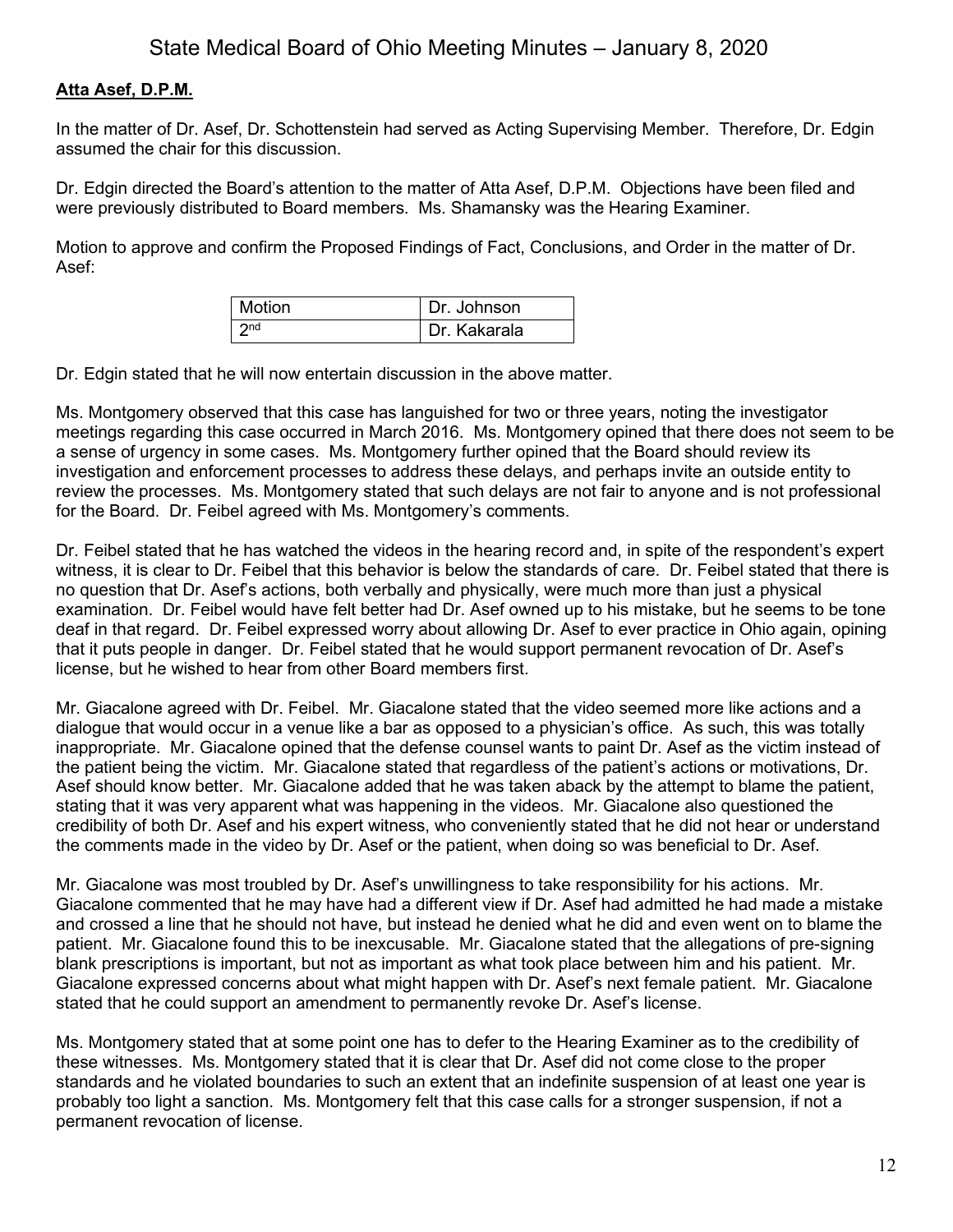Dr. Edgin stated that he, like everyone else, was taken aback by the videos in the hearing record, and he was taken more aback by the inappropriate and unprofessional nature of the discussions in the videos. Dr. Edgin felt that the defense of Dr. Asef's touching of the groin area was suspect, stating that one does not check for a deep vein thrombosis (DVT) by checking a thermal pulse. Dr. Edgin stated that Dr. Asef was defensive and he never took responsibility for his inappropriate behavior. Dr. Edgin agreed with Mr. Giacalone that the issue of pre-signed blank prescriptions, while important, is not as important as Dr. Asef's behavior. Dr. Edgin opined that a suspension of one or two years is not enough in this case.

Dr. Kakarala agreed with all the comments that have been made by the Board members. Dr. Kakarala stated that none of the Board members take permanent revocation lightly, but he opined that such an action would be appropriate in this case.

Motion to amend the Proposed Order to a permanent revocation of Dr. Asef's license to practice podiatric medicine and surgery in Ohio:

| Motion            | Dr. Feibel   |
|-------------------|--------------|
| 2 <sup>nd</sup>   | Dr. Kakarala |
| Dr. Rothermel     | Abstain      |
| Dr. Saferin       | Recuse       |
| Mr. Giacalone     |              |
| Dr. Johnson       | Y            |
| Dr. Edgin         |              |
| Dr. Schottenstein | Abstain      |
| Dr. Kakarala      |              |
| Ms. Montgomery    |              |
| Dr. Feibel        |              |
| Dr. Bechtel       | Abstain      |
|                   |              |

The motion to amend carried.

Motion to approve and confirm the Proposed Findings of Fact, Conclusions, and Order, as amended, in the matter of Dr. Asef:

| Motion            | Dr. Feibel   |
|-------------------|--------------|
| 2 <sup>nd</sup>   | Dr. Kakarala |
| Dr. Rothermel     | Abstain      |
| Dr. Saferin       | Recuse       |
| Mr. Giacalone     |              |
| Dr. Johnson       |              |
| Dr. Edgin         |              |
| Dr. Schottenstein | Abstain      |
| Dr. Kakarala      |              |
| Ms. Montgomery    |              |
| Dr. Feibel        |              |
| Dr. Bechtel       | Abstain      |

The motion carried.

## **Cherilynn Marie Waldron, R.C.P.**

Dr. Schottenstein directed the Board's attention to the matter of Cherilynn Marie Waldron, R.C.P. No objections were filed. Ms. Lee was the Hearing Examiner.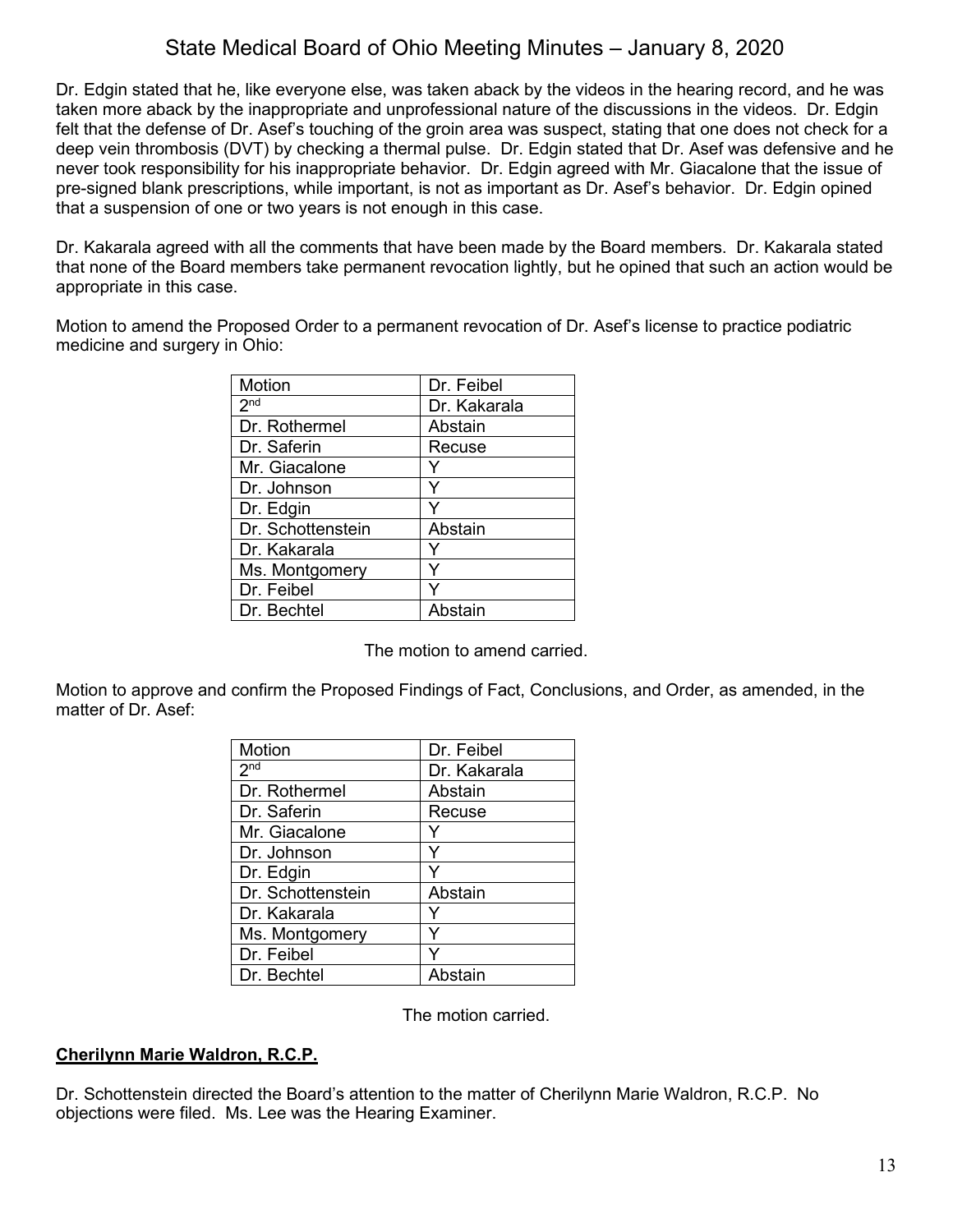Dr. Schottenstein stated that a request to address the Board has been filed on behalf of Ms. Waldron. Five minutes will be allowed for that address.

Ms. Waldron stated that she has not practiced as a respiratory care professional since 2011 and she is currently working as a phlebotomist. Ms. Waldron also noted that she had been incarcerated due to a long history of alcoholism and convictions for operating a vehicle under the influence (OVI).

Ms. Waldron continued that she has been told that insanity is doing the same thing over and over again expecting different results, and this has been her life since she could drive a vehicle. Ms. Waldron stated that when she got home in 2016 she tried for two years to get things together and start her life over. Ms. Waldron applied to have her respiratory care professional (RCP) license reinstated and in January 2019 she signed a Consent Agreement with the Board stating that she would do certain things to keep that license. Ms. Waldron stated that she still has not been employed at an RCP since that time. However, Ms. Waldron has "flirted" with alcohol in that time and there were consequences, which has led her to the Board today.

Ms. Waldron stated that she only asks the Board to refrain from suspending her license, as she would like an opportunity to work as an RCP. Ms. Waldron stated that she loves health care and she has succeeded well in that field despite herself. Ms. Waldron stated she has taken a relapse prevention program at Meridien, her employer Mercy Health has allowed her to take and complete the program A New Start, and she continues to attend Alcoholics Anonymous (AA) meetings.

Ms. Waldron stated that the disease of alcoholism has taken her life. Ms. Waldron did not wish to lose her ability to work in health care. Ms. Waldron reiterated that she loves health care, stating that she loves the field, she is proficient at it, she has a good rapport with patients, and she once taught at Youngstown State University. Ms. Waldron pointed out that no action has ever been taken on her license based on anything that occurred while practicing.

Ms. Waldron stated that in January 2019 she was overwhelmed with the entire Consent Agreement. Ms. Waldron signed the agreement, then failed to fulfill any of the Agreement's requirements or contact the Board. Ms. Waldron speculated that she may have felt unable to talk with the Medical Board because she had previously dealt with the Ohio Respiratory Care Board. Ms. Waldron apologized for not going to the Board with any of her issues.

Ms. Waldron again asked the Board to not indefinitely suspend her license so that she may have an opportunity to practice as an RCP. Ms. Waldron stated that she loves health care and is currently enrolled in Mercy College of Ohio where she hoped to earn a master's degree in health care administration.

Dr. Schottenstein asked if the Assistant Attorney General wished to respond. Mr. Wakley stated that he wished to respond.

Mr. Wakley stated that Ms. Waldron is an alcoholic. At the hearing, Mr. Wakley had recommended a stayed permanent revocation of Ms. Waldron's license. Mr. Wakley stated that he understood the Hearing Examiner's rationale for the Proposed Order of revocation and he would ordinarily agree with it. However, Mr. Wakley stated that previous non-permanent revocations have led to respondents continually reapplying for licensure. Mr. Wakley had recommended a stayed permanent revocation so that Ms. Waldron would understand that another violation would likely result in the permanent revocation of her license.

Mr. Wakley stated that it is an open question whether Ms. Waldron can follow conditions set out by the Board, noting that the first time she signed a Consent Agreement she never engaged in the process and she ignored her responsibilities. If the Board gives Ms. Waldron one more chance, she could fail and have her license permanently revoked later. Conversely, Ms. Waldron could turn herself around and become a valuable member of the respiratory care field. Mr. Wakley stated that if Ms. Waldron is able to find employment as an RCP, she will unquestionably be under significant levels of supervision by her employer.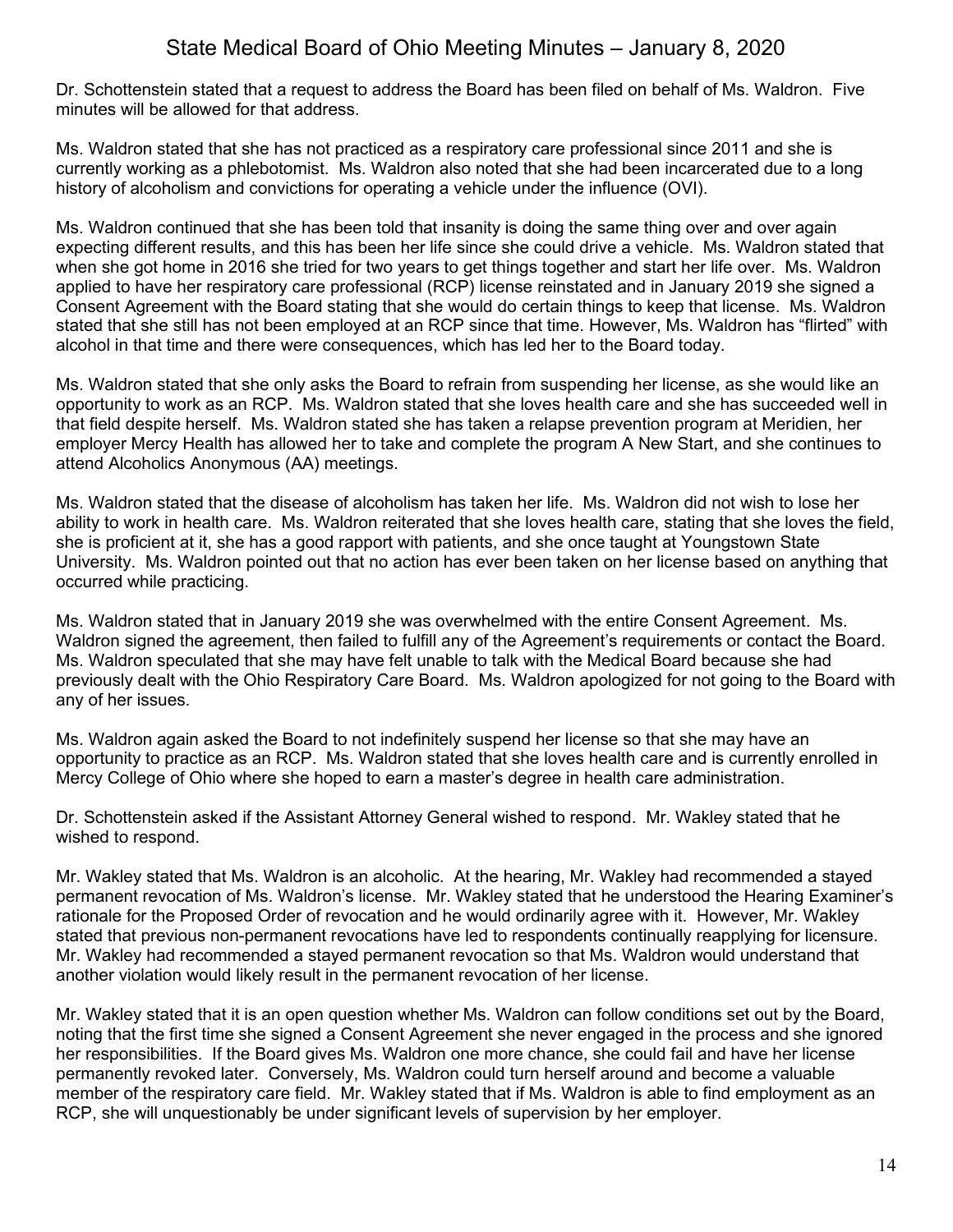Mr. Wakley noted that, to the State's knowledge, Ms. Waldron's alcohol issues have never impacted her practice. Therefore, Mr. Wakley stood by his recommendation for a stayed permanent revocation, opining that is will effectively protect the public while also helping Ms. Waldron stay sober. Mr. Wakley observed that Ms. Waldron was already being supervised by the criminal system doing about the same things the Board would have required, including drug screens. Ms. Waldron's explanation was that she saw that the main office for FirstSource, the business who would perform the drug screens for the Board's process, was located in New Castle, Pennsylvania, and she could not do anything in Pennsylvania. Mr. Wakley commented that the fact that Ms. Waldron offered such a foolish explanation caused him to believe it.

Mr. Wakley reiterated that State's suggestion that Ms. Waldron be given one more chance, stating that if she failed again he would assign the case to himself and advocate for permanent revocation.

Motion to approve and confirm the Proposed Findings of Fact, Conclusions, and Order in the matter of Ms. Waldron:

| l Motion | Dr. Kakarala |
|----------|--------------|
| ∣ ond    | Dr. Johnson  |

Dr. Schottenstein stated that he will now entertain discussion in the above matter.

Ms. Montgomery commented that she says her prayers for Ms. Waldron. Ms. Montgomery stated that the Board wants Ms. Waldron to be successful and to realize that she has value no matter what happens here today. Ms. Montgomery firmly believed that Ms. Waldron wants to change. However, Ms. Montgomery stated that the Board has a higher responsibility than just to Ms. Waldron. While Ms. Montgomery appreciated the Assistant Attorney General's thoughtful approach, she noted Ms. Waldron's nine OVI convictions and opined that Ms. Waldron should not be practicing.

Ms. Montgomery also observed that Ms. Waldron failed to meet any of her obligations under her Consent Agreement for a year, during which time the Board did nothing despite knowing that Ms. Waldron was a highrisk licensee. Ms. Montgomery stated that if any case tells the Board that it should review its processes and perhaps have outside entities review its processes, it is this case.

Motion to amend the revocation in the Proposed Order to a permanent revocation:

| <b>Motion</b>   | Ms. Montgomery |
|-----------------|----------------|
| 2n <sub>d</sub> | Mr. Giacalone  |

Mr. Giacalone noted that the Assistant Attorney General had stated that Ms. Waldron had been lucky to have not hurt anyone in her professional capacity as well as in her non-professional capacity. Mr. Giacalone stated that every time Ms. Waldron has been given another chance, she has lapsed into the same behavior. Mr. Giacalone observed that Ms. Waldron once faced the possibility of jail time but it was suspended; Mr. Giacalone considered that Ms. Waldron may have a different outlook had she served time in jail for her actions. Mr. Giacalone wished Ms. Waldron the best, but he stated that the Board's job is to protect the public, not Ms. Waldron. Mr. Giacalone stated that Ms. Waldron's track record does not support another chance. Mr. Giacalone supported Ms. Montgomery's proposed amendment.

Dr. Schottenstein stated that when he reviewed this case he wondered if the Board would be right to permanently revoke Ms. Waldron's license. This is not because Ms. Waldron has a severe substance use disorder history, because the Board works with licensees with such histories all the time. Dr. Schottenstein had considered permanent revocation in this case because Ms. Waldron had just been placed into a Consent Agreement one year ago and she ignored every aspect of it. Dr. Schottenstein commented that it was not as though Ms. Waldron made an attempt to comply with the agreement and relapsed; rather, there was essentially a willful disregard for the agreement she signed. Dr. Schottenstein further stated that Ms. Waldron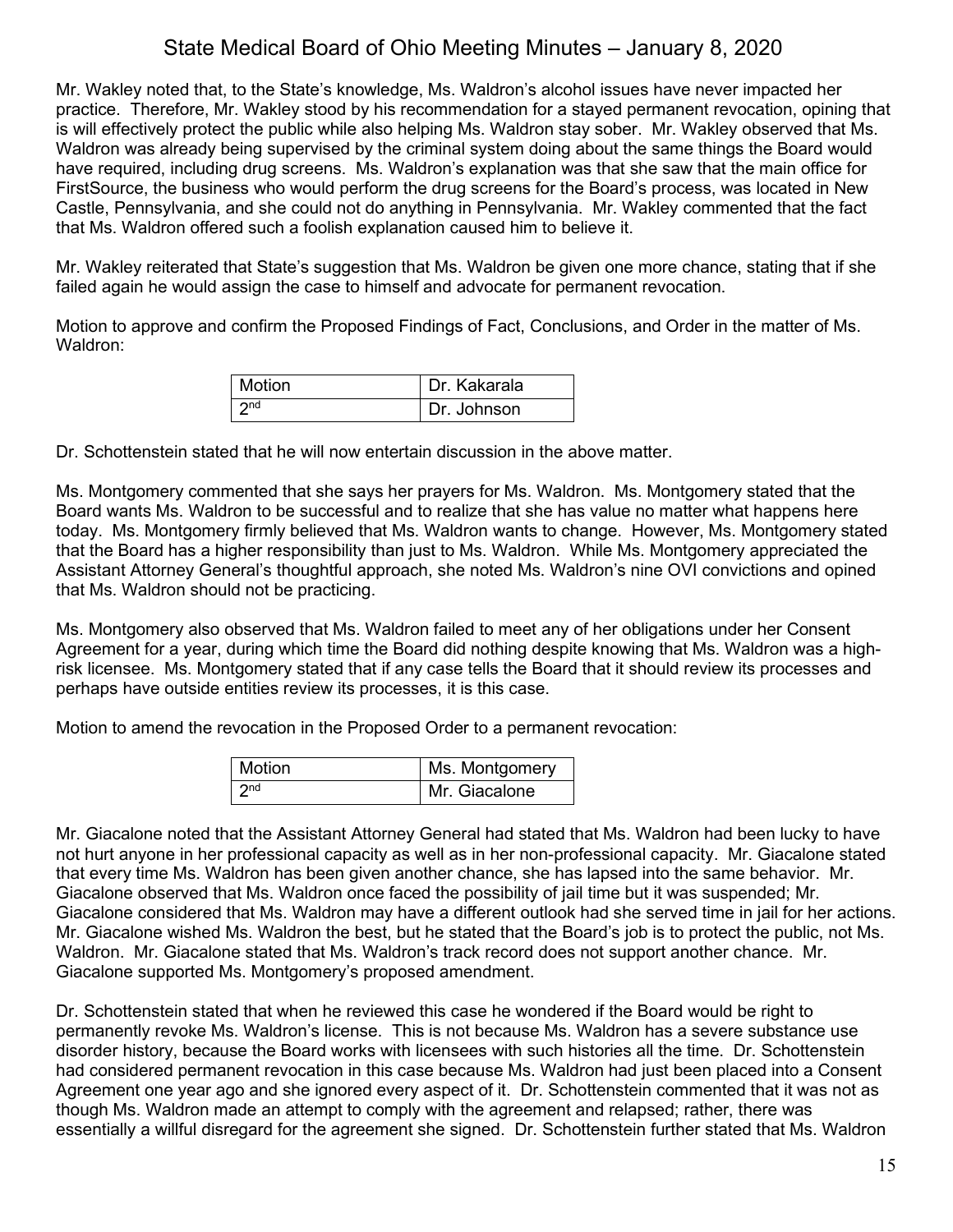has not been completely forthcoming with the Board, noting that she did not admit to a Medical Board investigator that she had used alcohol in January 2019 or that she has purchased the alcohol that police found around her vehicle in February 2019. Dr. Schottenstein stated that it is not unusual for people in the grip of substance use disorder to be deceptive, but there needs to be some baseline level of commitment to truthfulness and sobriety that the Board can work with.

Dr. Schottenstein continued that Ms. Waldron has also never completed a 28-day inpatient treatment program at a Board-approved facility. The Hearing Examiner had stated that Ms. Waldron does not currently appear to be in a good position to engage in that treatment and that an order of that nature would set her up for failure. However, Dr. Schottenstein had the sense that Ms. Waldron would need that inpatient treatment and he questioned where this leaves the matter if Ms. Waldron is not in a position to engage in that treatment.

Dr. Schottenstein stated that he agonized over this case, but he just did not feel that Ms. Waldron is a good candidate for licensure. Dr. Schottenstein supported Ms. Montgomery's proposed amendment.

Vote on Ms. Montgomery's motion to amend:

| Dr. Rothermel     | Abstain |
|-------------------|---------|
| Dr. Saferin       | Abstain |
| Mr. Giacalone     |         |
| Dr. Johnson       |         |
| Dr. Edgin         |         |
| Dr. Schottenstein |         |
| Dr. Kakarala      |         |
| Ms. Montgomery    |         |
| Dr. Feibel        |         |
| Dr. Bechtel       |         |

The motion to amend carried.

Motion to approve and confirm the Proposed Findings of Fact, Conclusions, and Order, as amended, in the matter of Ms. Waldron:

| Motion            | Mr. Giacalone |
|-------------------|---------------|
| 2 <sup>nd</sup>   | Dr. Kakarala  |
| Dr. Rothermel     | Abstain       |
| Dr. Saferin       | Abstain       |
| Mr. Giacalone     |               |
| Dr. Johnson       |               |
| Dr. Edgin         | ٧             |
| Dr. Schottenstein | Υ             |
| Dr. Kakarala      | ٧             |
| Ms. Montgomery    | Y             |
| Dr. Feibel        | ٧             |
| Dr. Bechtel       |               |

The motion carried.

## **EXECUTIVE SESSION I**

Motion to go into Executive Session to confer with the Medical Board's attorneys on matters of pending or imminent court action, and for the purpose of deliberating on proposed consent agreements in the exercise of the Medical Board's quasi-judicial capacity: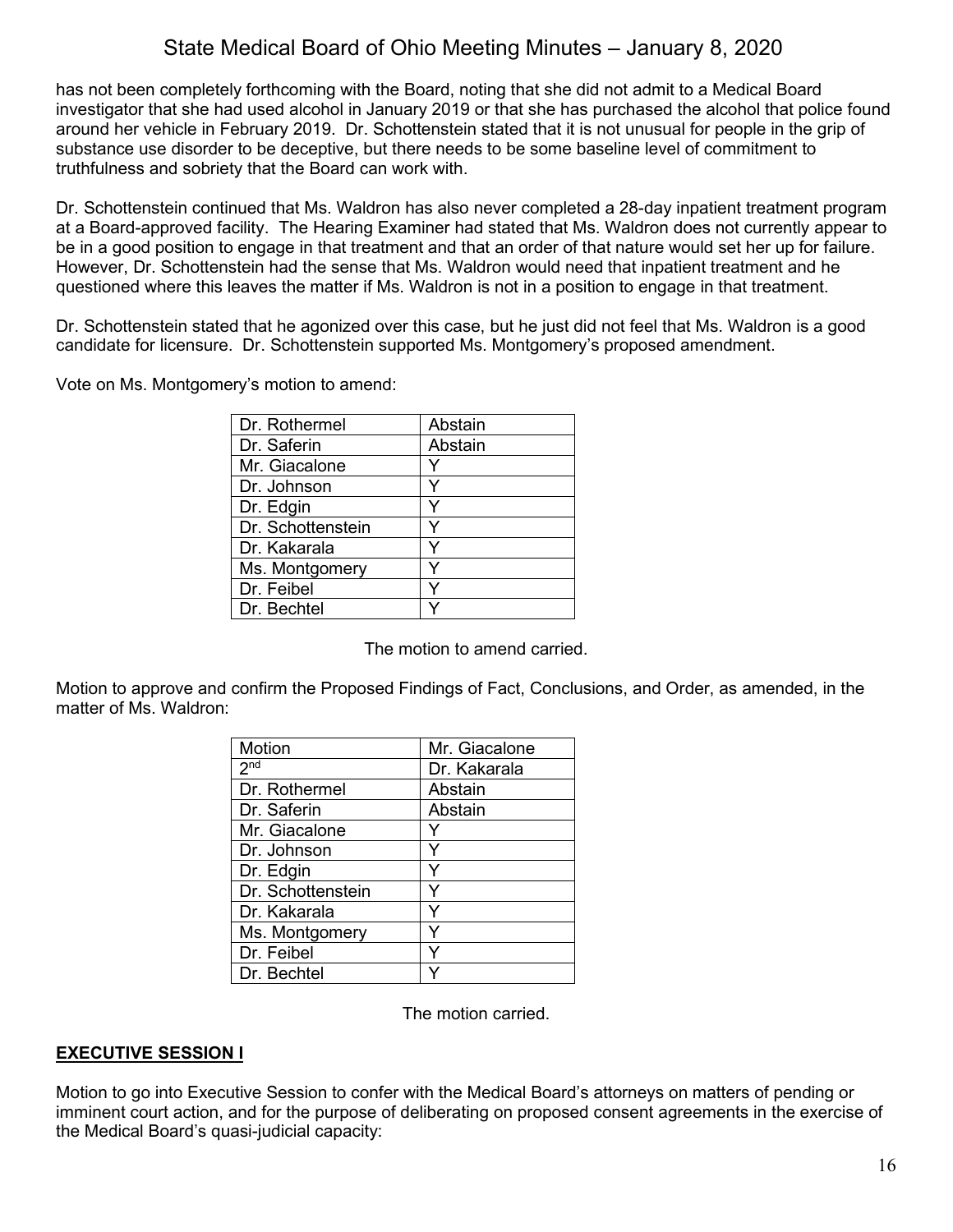| Motion            | Dr. Saferin   |
|-------------------|---------------|
| 2 <sub>nd</sub>   | Mr. Giacalone |
| Dr. Rothermel     |               |
| Dr. Saferin       |               |
| Mr. Giacalone     |               |
| Dr. Johnson       |               |
| Dr. Edgin         |               |
| Dr. Schottenstein |               |
| Dr. Kakarala      | Y             |
| Ms. Montgomery    | Y             |
| Dr. Feibel        | Y             |
| Dr. Bechtel       |               |

The motion carried.

The Board went into Executive Session at 11:22 a.m. and returned to public session at 11:29 a.m.

## **SETTLEMENT AGREEMENTS**

### **Howard S. Ames, M.D.**

Motion to ratify the proposed Voluntary Permanent Retirement with Howard S. Ames, M.D.:

| <b>Motion</b>     | Dr. Kakarala |
|-------------------|--------------|
| 2 <sub>nd</sub>   | Dr. Bechtel  |
| Dr. Rothermel     | Abstain      |
| Dr. Saferin       | Abstain      |
| Mr. Giacalone     |              |
| Dr. Johnson       |              |
| Dr. Edgin         |              |
| Dr. Schottenstein |              |
| Dr. Kakarala      | Y            |
| Ms. Montgomery    |              |
| Dr. Feibel        | Y            |
| Dr. Bechtel       |              |

The motion carried.

## **Randy M. Smith, D.O.**

Motion to ratify the proposed Step II Consent Agreement with Randy M. Smith, D.O.:

| Motion            | Dr. Kakarala |
|-------------------|--------------|
| 2 <sup>nd</sup>   | Dr. Bechtel  |
| Dr. Rothermel     | Abstain      |
| Dr. Saferin       | Abstain      |
| Mr. Giacalone     |              |
| Dr. Johnson       | v            |
| Dr. Edgin         |              |
| Dr. Schottenstein |              |
| Dr. Kakarala      |              |
| Ms. Montgomery    |              |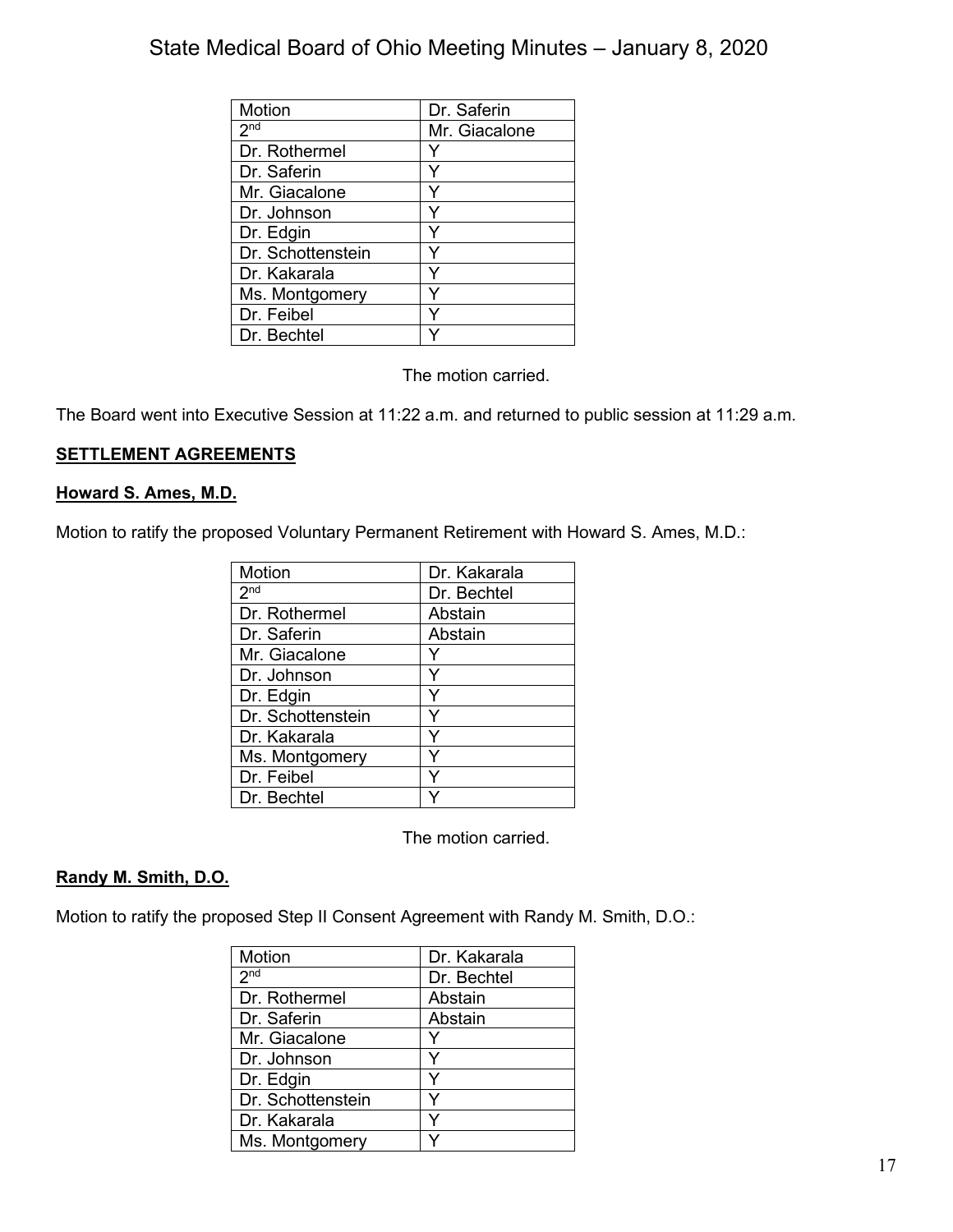| Dr. Feibel |  |
|------------|--|
| Dr Bechtel |  |

The motion carried.

## **Nicholas Charles Brautigam, M.D.**

Motion to ratify the proposed Consent Agreement with Nicholas Charles Brautigam, M.D.:

| Motion            | Dr. Bechtel |
|-------------------|-------------|
| 2 <sub>nd</sub>   | Dr. Edgin   |
| Dr. Rothermel     | Abstain     |
| Dr. Saferin       | Abstain     |
| Mr. Giacalone     |             |
| Dr. Johnson       |             |
| Dr. Edgin         | Y           |
| Dr. Schottenstein | Y           |
| Dr. Kakarala      | Y           |
| Ms. Montgomery    |             |
| Dr. Feibel        |             |
| Dr. Bechtel       |             |

The motion carried.

### **NOTICES OF OPPORTUNITY FOR HEARING, ORDERS OF SUMMARY SUSPENSION, ORDERS OF IMMEDIATE SUSPENSION, AND ORDERS OF AUTOMATIC SUSPENSION**

Ms. Marshall presented the following Citations to the Board for consideration:

- 1. Omar Almusa, M.D.: Based on a guilty plea for Unlawful Dispensing of Controlled Substances.
- 2. Martin Escobar, M.D.: Based on the doctor's surrender his Drug Enforcement Administration (DEA) registration.

Motion to approve and issue proposed Citation #1:

| Motion            | Dr. Kakarala  |
|-------------------|---------------|
| 2 <sup>nd</sup>   | Mr. Giacalone |
| Dr. Rothermel     | Abstain       |
| Dr. Saferin       | Abstain       |
| Mr. Giacalone     |               |
| Dr. Johnson       | Y             |
| Dr. Edgin         | Y             |
| Dr. Schottenstein |               |
| Dr. Kakarala      |               |
| Ms. Montgomery    |               |
| Dr. Feibel        | ٧             |
| Dr. Bechtel       |               |

The motion carried.

Motion to approve and issue proposed Citation #2:

| Motion | Kakarala<br>Dr. |
|--------|-----------------|
|--------|-----------------|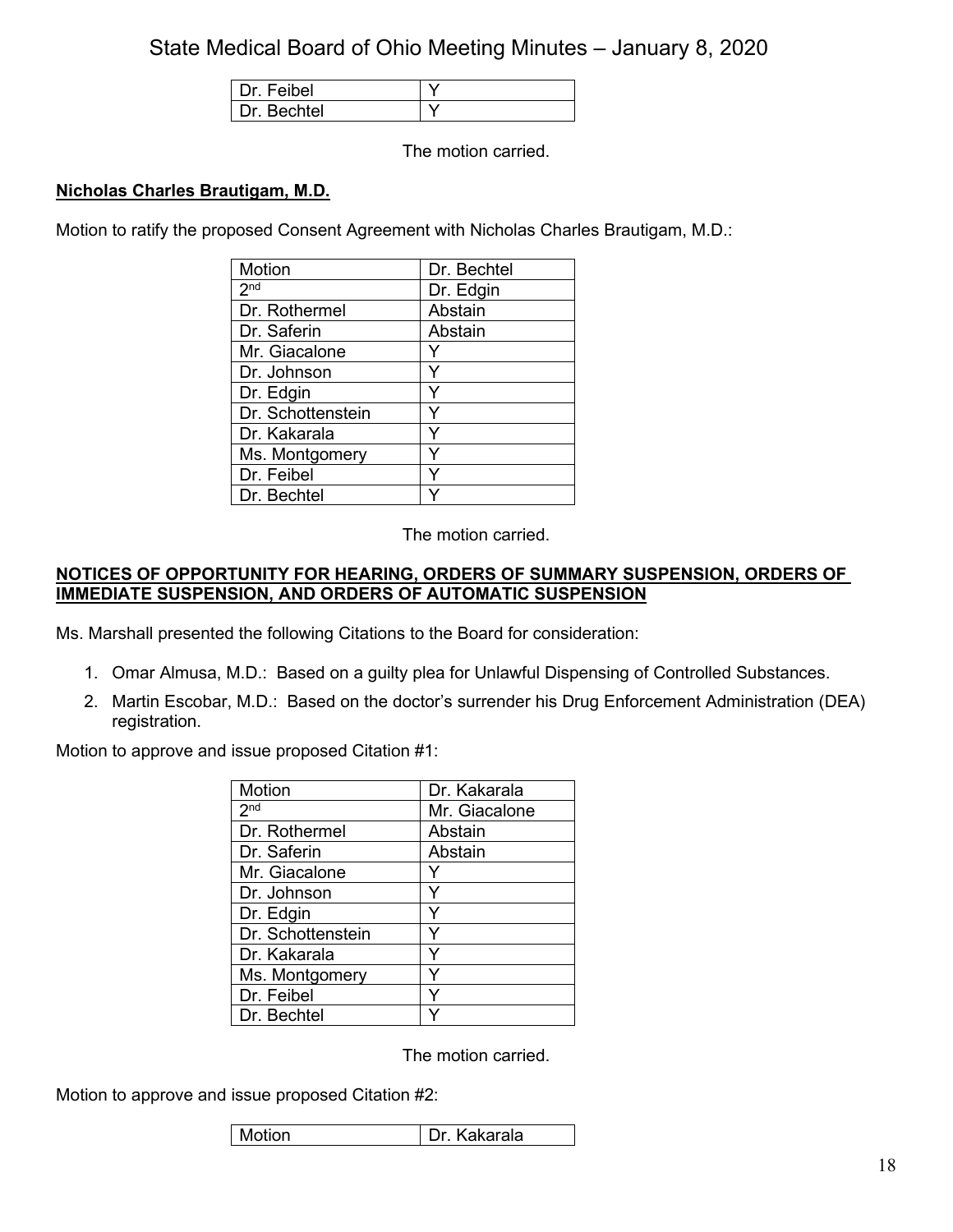| $2n\overline{d}$  | Dr. Johnson |
|-------------------|-------------|
| Dr. Rothermel     | Abstain     |
| Dr. Saferin       | Abstain     |
| Mr. Giacalone     |             |
| Dr. Johnson       |             |
| Dr. Edgin         | Y           |
| Dr. Schottenstein |             |
| Dr. Kakarala      |             |
| Ms. Montgomery    | Y           |
| Dr. Feibel        |             |
| Dr. Bechtel       | Abstain     |

The motion carried.

## **EXECUTIVE SESSION II**

Motion to go into Executive Session for the purpose of preparing for, conducting, or reviewing negotiations or bargaining sessions with public employees concerning their compensation or other terms and conditions of their employment; and to consider the appointment, employment, dismissal, discipline, promotion, demotion, or compensation of a public employee or official:

| Motion            | Dr. Saferin   |
|-------------------|---------------|
| 2 <sup>nd</sup>   | Mr. Giacalone |
| Dr. Rothermel     |               |
| Dr. Saferin       |               |
| Mr. Giacalone     |               |
| Dr. Johnson       |               |
| Dr. Edgin         |               |
| Dr. Schottenstein |               |
| Dr. Kakarala      |               |
| Ms. Montgomery    |               |
| Dr. Feibel        |               |
| Dr. Bechtel       |               |

The motion carried.

The Board went into Executive Session at 11:32 a.m. and returned to public session at 11:55 a.m.

## **RULES AND POLICIES**

## **Disciplinary and Fining Guidelines**

Ms. Marshall stated that the proposed Disciplinary and Fining Guidelines document combines the Board's minimum disciplinary guidelines and the Board's finding grid into one document. In the process of combining the documents, Ms. Marshall also identified some areas that needed corrections, as outlined in the memo to the Board. Ms. Montgomery approved of Ms. Marshall's work on the document.

Motion to accept the draft disciplinary and fining guidelines as presented:

| Motion          | Dr. Saferin |
|-----------------|-------------|
| 2 <sub>nd</sub> | Dr. Edgin   |
| Dr. Rothermel   |             |
| Dr. Saferin     |             |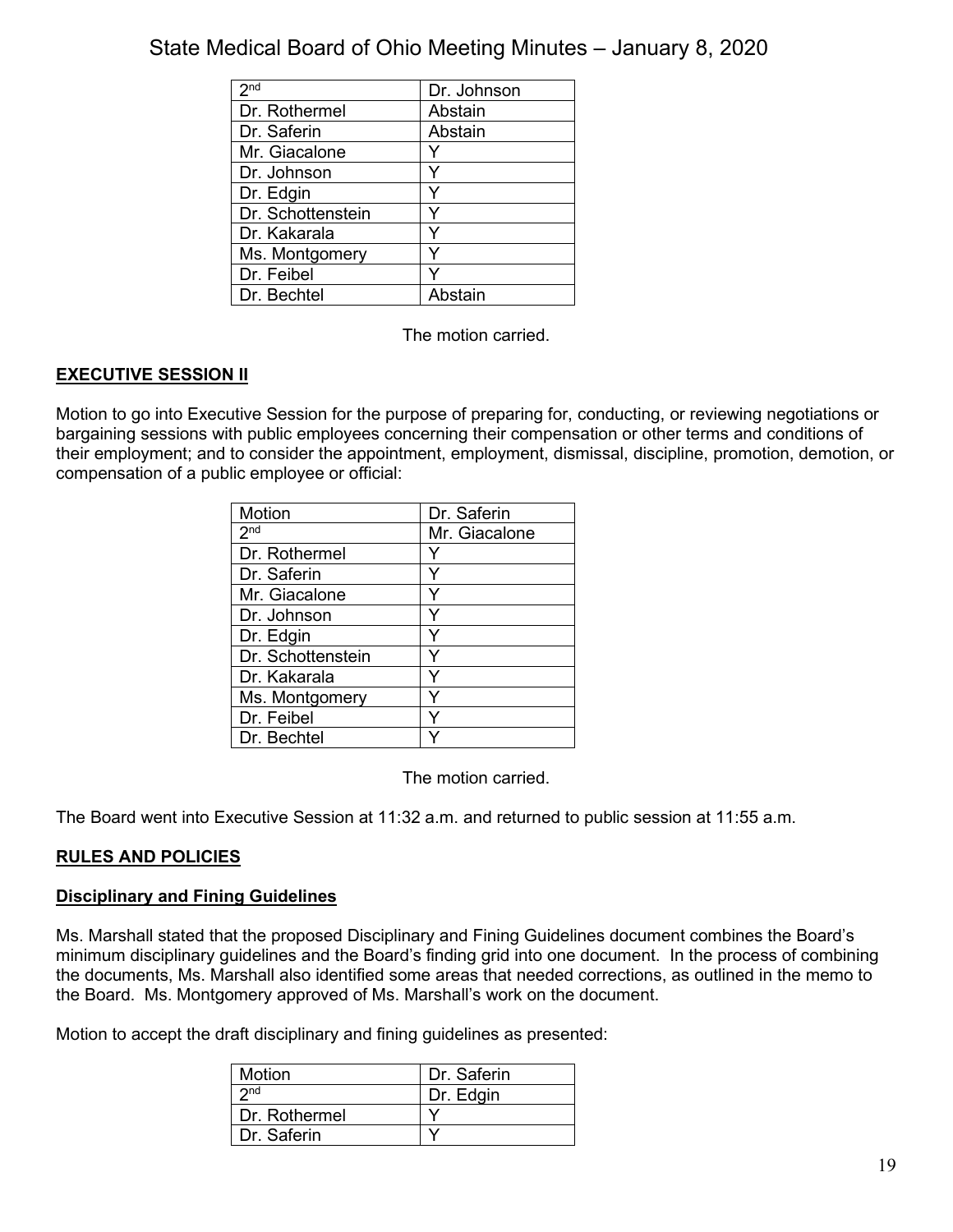| Mr. Giacalone     |  |
|-------------------|--|
| Dr. Johnson       |  |
| Dr. Edgin         |  |
| Dr. Schottenstein |  |
| Dr. Kakarala      |  |
| Ms. Montgomery    |  |
| Dr. Feibel        |  |
| Dr. Bechtel       |  |

The motion carried.

## **OPERATIONS REPORT**

**Human Resources:** Ms. Loucka stated that one of the Board's vacant positions will be filled by an administrative assistant who will support Ms. Loucka, Communications, and legislative affairs. The new hire will also work on a constituent inquiry tracking system, which will help in developing consistent standard replies to inquiries.

Dr. Schottenstein noted that while the Board has many FAQ documents on its website, it does not have such a document for consumers. Dr. Schottenstein suggested that an FAQ document for consumers be developed and placed on the website. Dr. Schottenstein opined that consumer FAQ's would be a service for the public and may save staff time by answering routine questions. Ms. Loucka agreed.

**Budget Update:** Ms. Loucka stated that the budget will be discussed later during the Finance Committee report. Ms. Loucka noted an anomaly, namely a net revenue of -\$513,000 for November 2019. Ms. Loucka noted that three pay periods occurred in November instead of the normal two. Ms. Loucka further noted that the Board paid \$250,000 that month for the eLicense system. Ms. Loucka stated that this negative number will wash out as the year progresses.

**Licensure:** Ms. Loucka stated that Mr. Turek reports that in calendar year 2019 the Board exceeded 8,000 credentials, processed 11,360 license verifications, and licensure staff had 22,558 emails and over 17,000 calls.

**Closed Complaints Statistics:** Ms. Loucka stated that for the first time, statistics on close complaints for the quarter have been included in the Operations Report, as recommended by the Strauss Working Group. Ms. Loucka stated that staff is working on making the closed complaints statistics document more reader-friendly. Ms. Loucka stated that since the closed complaints data is de-identified, it can be shared. Once the document is in a more reader-friendly format, it will be posted on the Board's transparency website.

**Federation of State Medical Boards 2020 Annual Meeting:** Ms. Loucka stated that the Federation of State Medical Boards (FSMB) 2020 Annual Meeting will be held April 30 to May 2 in San Diego, California. Ms. Loucka asked any Board member who wishes to attend to contact her, noting that the FSMB offers a number of travel scholarships for the meeting. The Board will vote next month on approval of members to attend the meeting.

## **REPORTS BY ASSIGNED COMMITTEES**

## **Sexual Misconduct Committee Report**

Dr. Schottenstein stated that the Sexual Misconduct Committee met this morning to discuss progress on the governor's working group recommendations. The Committee reviewed the investigator manual. The most recent update was a cooperative effort of revisions. Executive Director Loucka and Mr. Roach, Acting Chief of Investigations, took the manual draft to investigator supervisors for input. Once that team had a working draft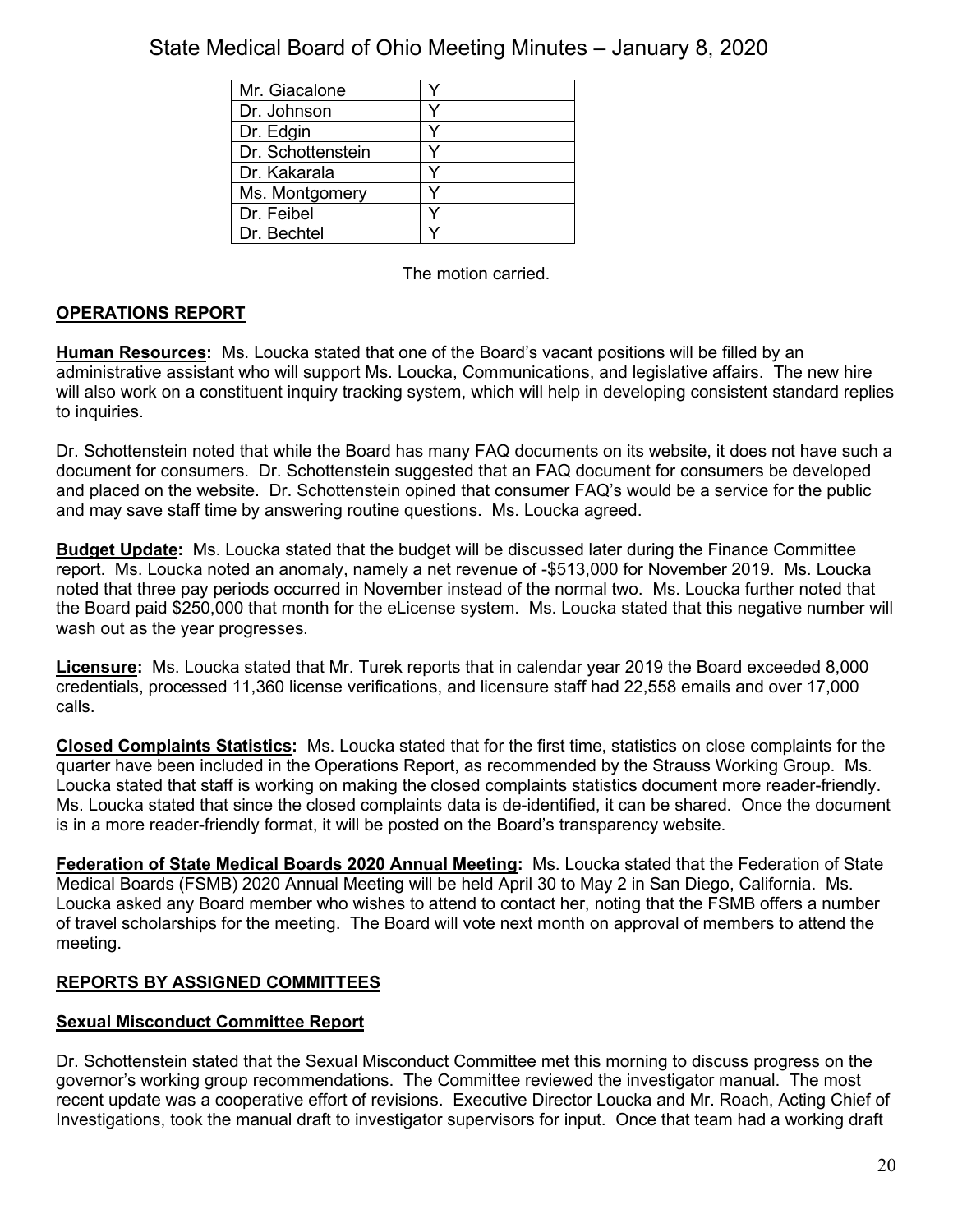put together, the supervisors shared the manual with the investigators and solicited comments. Investigator comments were incorporated into the draft that is in today's Board meeting material.

Dr. Schottenstein stated that he and Ms. Loucka would like to have the investigator manual continue to be a living document which can be updated according to the needs of the investigators. To that end, the Committee recommended allowing edits to the manual on a rolling basis without requiring a formal Board vote.

Motion to give Medical Board staff authority to make future updates to the Investigator Manual without formalized board approval:

| <b>Motion</b>       | Dr. Edgin   |
|---------------------|-------------|
| $2^{n\overline{d}}$ | Dr. Bechtel |
| Dr. Rothermel       |             |
| Dr. Saferin         |             |
| Mr. Giacalone       |             |
| Dr. Johnson         |             |
| Dr. Edgin           |             |
| Dr. Schottenstein   |             |
| Dr. Kakarala        |             |
| Ms. Montgomery      |             |
| Dr. Feibel          | v           |
| Dr. Bechtel         |             |

The motion carried.

Dr. Schottenstein continued that the Committee also reviewed potential legislative changes. Of note was the agreement among Board members in the Committee meeting that on issues of peer review, it will be critical to be clear regarding what information the Board is seeking and to ensure support from hospitals and associations. Staff will continue to review potential legislative changes and bring those to the Board for input and discussion.

The Committee also discussed the utilization of victim advocates. The Board currently has two victim advocates on contract. Additionally, the Board has come to learn that some of the investigators have training and experience from previous positions in victim advocacy. The Board will begin incorporating the two contracted advocates into the investigation process, as well as pilot one of the investigators in a victim advocate role.

Next month the Committee will review a staff training plan. While extensive training has already occurred, the Committee wants to ensure that opportunities to learn ways to support excellent investigation and case management continue with current staff and is available to new staff.

The Committee received a progress report on the working group recommendations:

- Approximately 40% of the hundreds of tasks needed to support the working group's recommendations have been completed.
- In the historical case review project specifically, about 60% of the paper files have been scanned by the contracted company… and now that we are more than halfway through that process, it seems like we may end ahead of time and under budget.
- Staff is also about 60% complete with compiling all the electronic records—for historical cases that occurred after the paper era.

Dr. Schottenstein stated that timely processing is critical to ensure that the Board's independent third-party reviewers have access to all the information they need. The Board currently has five external reviewers in the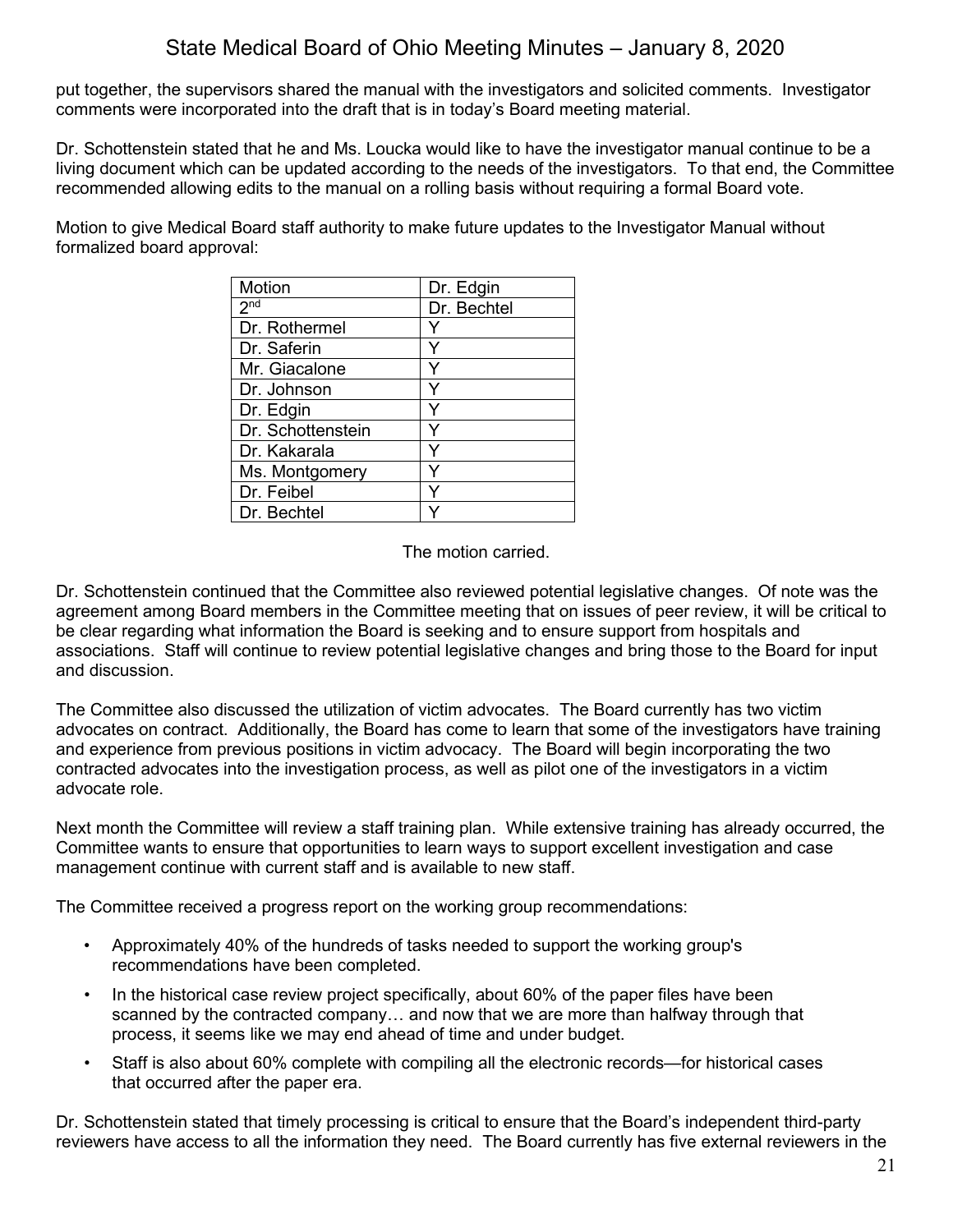system. Staff has worked to ensure training for these reviewers and to receive consistent and meaningful feedback. As more reviewers execute their contracts and start reviewing cases, there should be considerable jumps in progress.

## **Licensure Committee Report**

## Licensure Application Reviews

## Amy Glines

Dr. Saferin stated that Ms. Glines has applied for restoration of her Ohio massage therapy license. Ms. Glines has not practiced massage therapy within the last two years. The Committee has recommended approval of Ms. Glines' application, provided she takes and passes the Massage and Bodywork Licensing Examination (MBLEx).

Motion to approve Ms. Glines' application for restoration of her Ohio license contingent on her passing of the MBLEx within six months from the date of mailing of the Notice of Opportunity for a Hearing:

| Motion            | Dr. Edgin   |
|-------------------|-------------|
| 2 <sub>nd</sub>   | Dr. Bechtel |
| Dr. Rothermel     |             |
| Dr. Saferin       |             |
| Mr. Giacalone     |             |
| Dr. Johnson       |             |
| Dr. Edgin         | Y           |
| Dr. Schottenstein |             |
| Dr. Kakarala      | Y           |
| Ms. Montgomery    | v           |
| Dr. Feibel        |             |
| Dr. Bechtel       |             |

The motion carried.

## Jodie Huston

Dr. Saferin stated that Ms. Huston has applied for an Ohio Respiratory Care Professional (RCP) license. Ms. Huston has not practiced respiratory care within the last two years. Ms. Huston has passed the Clinical Simulation Examination to obtain her Registered Respiratory Therapist (RRT) credential on October 31, 2019. Ms. Huston's RRT is current with an expiration date of October 31, 2024. The Committee has recommended approval of Ms. Huston's application.

Motion to approve Ms. Huston's application for an Ohio Respiratory Care Professional license:

| Motion            | Dr. Bechtel |
|-------------------|-------------|
| 2 <sup>nd</sup>   | Dr. Edgin   |
| Dr. Rothermel     |             |
| Dr. Saferin       | v           |
| Mr. Giacalone     |             |
| Dr. Johnson       | v           |
| Dr. Edgin         |             |
| Dr. Schottenstein |             |
| Dr. Kakarala      |             |
| Ms. Montgomery    |             |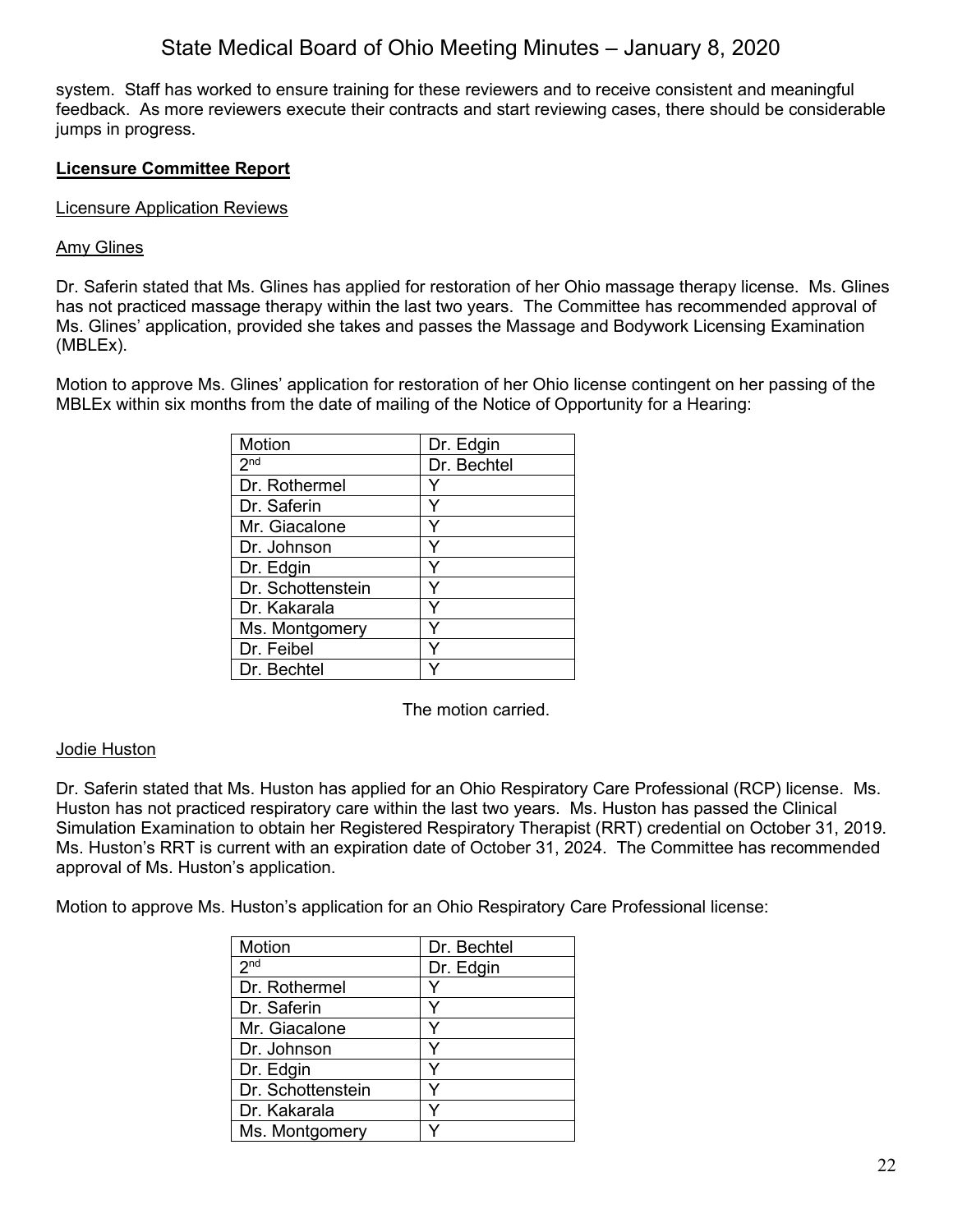| Dr Feibel  |  |
|------------|--|
| Dr Bechtel |  |

The motion carried.

## Continuing Medical Education Rules

Dr. Saferin stated that the staff has requested that the Board consider whether to amend the continuing education (CME) rules in Chapter 4731-10 of the Ohio Administrative Code (OAC) and whether to approve them for filing with the Common Sense Initiative. The Committee has recommended two amendments to the rules prior to filing. The first proposed amendment would allow one credit of CME to be earned each week for participating in a training program. Under this proposal, residents will continue to receive an hour of CME for every week they work their program.

Motion to amend proposed Rule 4731-10-02(A)(6) to allow for one credit of CME to be earned per each week for participating in a training program:

| Motion            | Dr. Edgin  |
|-------------------|------------|
| 2 <sup>nd</sup>   | Dr. Feibel |
| Dr. Rothermel     |            |
| Dr. Saferin       |            |
| Mr. Giacalone     |            |
| Dr. Johnson       |            |
| Dr. Edgin         |            |
| Dr. Schottenstein |            |
| Dr. Kakarala      |            |
| Ms. Montgomery    |            |
| Dr. Feibel        |            |
| Dr. Bechtel       |            |

The motion carried.

The Committee also recommended an amendment to remove the requirement for physicians to earn one hour of CME on the topic of a licensee's duty to report. To replace this requirement, the staff will create an educational video that a licensee must view as part of the initial or renewal application process.

Motion to amend proposed 4731-10-02(A) to remove the requirement for physicians to earn one hour of CME on the topic of a licensee's duty to report and for staff to create an educational video that a licensee must view as part of the initial or renewal application process:

| Motion          | Dr. Bechtel |
|-----------------|-------------|
| 2 <sub>nd</sub> | Dr. Edgin   |

The Board briefly discussed this proposal. Dr. Schottenstein noted feedback from interested parties that there was a disinclination to requiring CME in a certain subject. Dr. Schottenstein stated that a required video would not have to be so long and would not necessarily incorporate the CME process, but could be structured with questions with questions interspersed in the video to ensure that people are actually watching the video and answering the questions correctly. Dr. Saferin stated that Ms. Pollock is already in the process of producing such a video.

Dr. Schottenstein stated that the Board is contemplating a five-minute to ten-minute video. Dr. Feibel agreed with a video of that length, stating that there will be more compliance with viewing the video and it will allow the Board to be more direct about what the duty to report means. Dr. Feibel, noting the Strauss Working Group's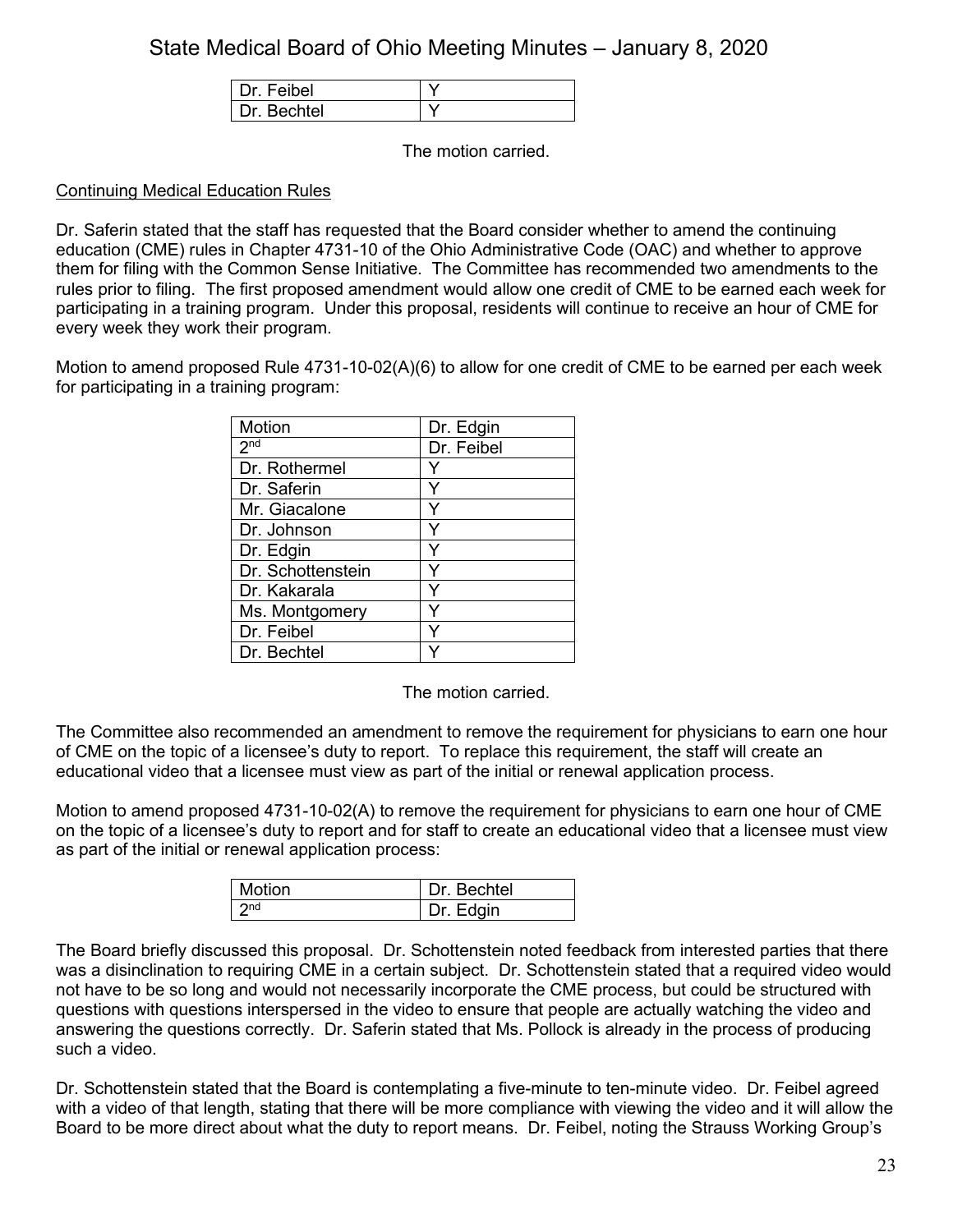recommendation of requiring an hour of CME on this subject, stated that the Board must make sure the Working Group understands that in the Board's view, a five-minute to ten-minute video will increase compliance and increase what the Working Group is hoping to accomplish. Dr. Schottenstein agreed that the information the Board is seeking to impart can be better delivered in a short video because it will be more userfriendly than a one-hour video. Dr. Schottenstein further opined that a one-hour video would contain unnecessary information that would only be included for the purpose of making the video longer.

In response to a question from Ms. Montgomery, Dr. Schottenstein stated that licensees would be required to watch the video and answer the questions each time they renew their licenses, which would be every two years.

A vote was taken on Dr. Bechtel's motion:

| Dr. Rothermel     |   |
|-------------------|---|
| Dr. Saferin       | v |
| Mr. Giacalone     |   |
| Dr. Johnson       | Y |
| Dr. Edgin         | v |
| Dr. Schottenstein |   |
| Dr. Kakarala      |   |
| Ms. Montgomery    |   |
| Dr. Feibel        |   |
| Dr. Bechtel       |   |

The motion carried.

Motion to file the rules, as amended, with the Common Sense Initiative:

| <b>Motion</b>     | Dr. Edgin   |
|-------------------|-------------|
| $2^{nd}$          | Dr. Bechtel |
| Dr. Rothermel     |             |
| Dr. Saferin       | Y           |
| Mr. Giacalone     |             |
| Dr. Johnson       | Y           |
| Dr. Edgin         |             |
| Dr. Schottenstein |             |
| Dr. Kakarala      | Y           |
| Ms. Montgomery    | Y           |
| Dr. Feibel        | Y           |
| Dr. Bechtel       |             |

The motion carried.

## **Finance Committee Report**

Dr. Schottenstein stated that revenue for Fiscal Year 2019 was \$800,018. There was a net fiscal revenue for November 2019 of -\$513,803 which is substantially a function of two main factors. First, while most months have two pay periods, November 2019 had three pay periods. Second, the Board was also billed in November 2019 for the \$254,000 yearly eLicense maintenance cost. Dr. Schottenstein stated that those totals together essentially represent the funds the Board paid out over and above a typical month. The Board has a cash balance of \$4,720,474, which is down from last month due to the reasons listed above. Dr. Schottenstein stated that without the unusual expenses, these are good numbers considering there was no renewal deadline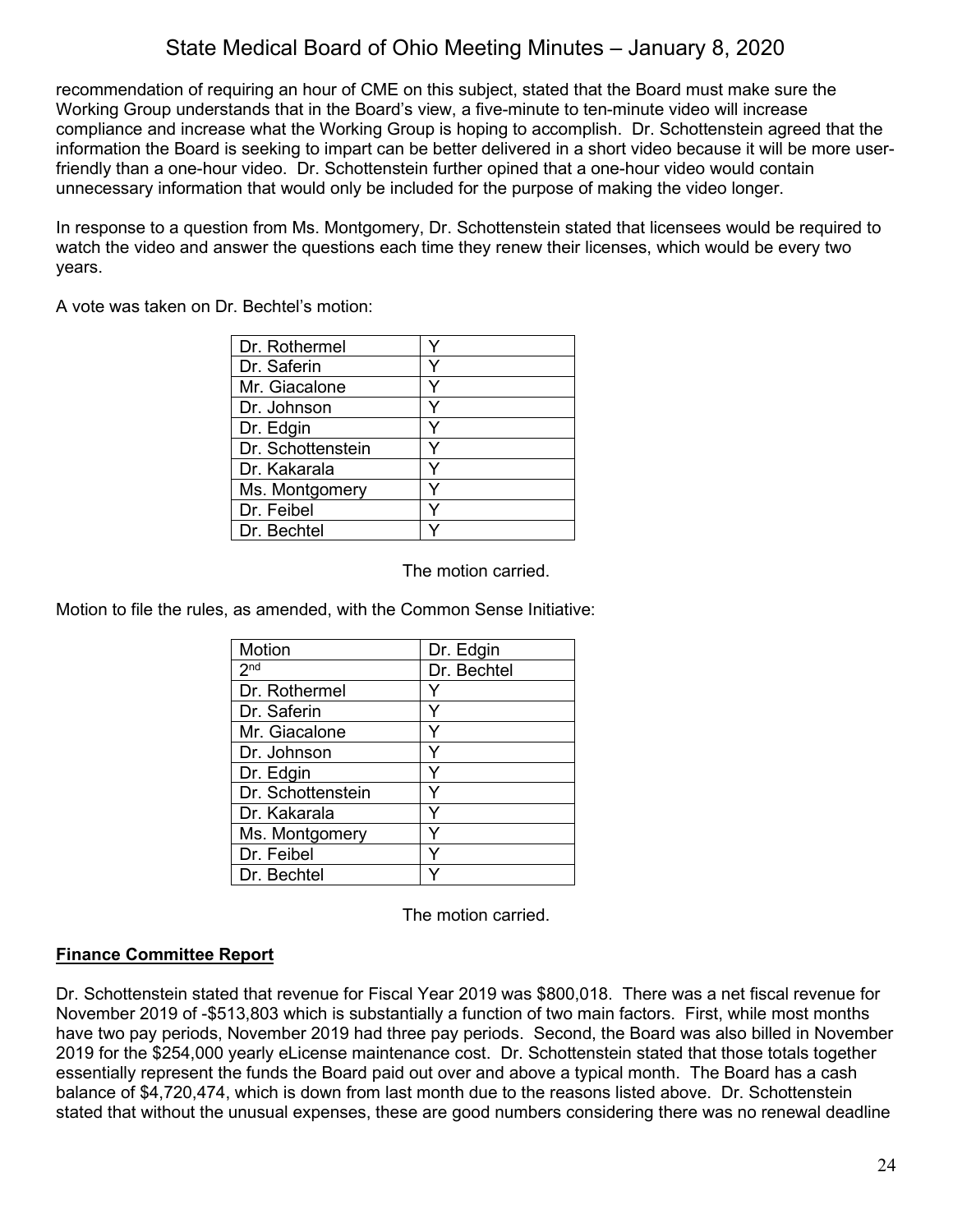in November 2019. Expenditures are up 8% for November 2019 as compared to one year ago, which also reflects the third pay period.

Dr. Schottenstein stated that the Board is starting to see the effect of the additional expenses related to the Sexual Misconduct Committee work. Dr. Schottenstein stated that there is a cushion because the Board is spending substantially less than allocated, but there is the potential to deplete that cushion. Dr. Schottenstein stated that it is conceivable that at some point it may be necessary to go to the Controlling Board to ask for an increase in the Board's allotted spending for this project. Dr. Schottenstein noted that the Board is still underspending every month with regard to its allocation.

Dr. Schottenstein stated that in the past month, the Board has received \$417 in collections, \$6,000 in Continuing Medical Education (CME) fines, and \$8,500 in disciplinary fine payments.

### Communications Update

Dr. Schottenstein stated that Communications has completed and submitted the Federation of State Medical Board's (FSMB's) Annual State Board Survey.

Dr. Schottenstein that staff is drafting a proposal to contract with a vendor for production of a video on licensees' duty to report.

### Prosecutor Review of Closed Sexual Misconduct Cases

Dr. Schottenstein stated that at the November meeting, the Committee and full Board approved \$50,000 funding for contracting with former prosecutors or other law enforcement agents to review closed sexual misconduct cases. To date, the Board has contracted with five reviewers with a maximum cost of \$10,000 each. In order to continue to conduct a timely review of these cases, it has become apparent that additional resources will be necessary. Staff has already identified at least six additional contractors who are able to perform this work and anticipates finding several others. The Committee approved the proposal for additional resources.

Motion to approve up to \$150,000 in funding possible for contracting with up to 15 additional prosecutors or other law enforcement agents to review closed sexual misconduct cases:

| <b>Motion</b> | Dr. Edgin   |
|---------------|-------------|
| つnd           | Dr. Bechtel |

In response to a question from Dr. Rothermel, Ms. Loucka stated that the reviewers are being paid a flat rate \$50.00 per hour and the staff is doing quality assurance check on the reviewers. Staff has already done some reviews to establish benchmarks on how long a review should take, though some cases will take longer than others.

Vote on Dr. Edgin's motion:

| Dr. Rothermel     |   |
|-------------------|---|
| Dr. Saferin       | ٧ |
| Mr. Giacalone     |   |
| Dr. Johnson       |   |
| Dr. Edgin         | v |
| Dr. Schottenstein |   |
| Dr. Kakarala      |   |
| Ms. Montgomery    |   |
| Dr. Feibel        |   |
| Dr. Bechtel       |   |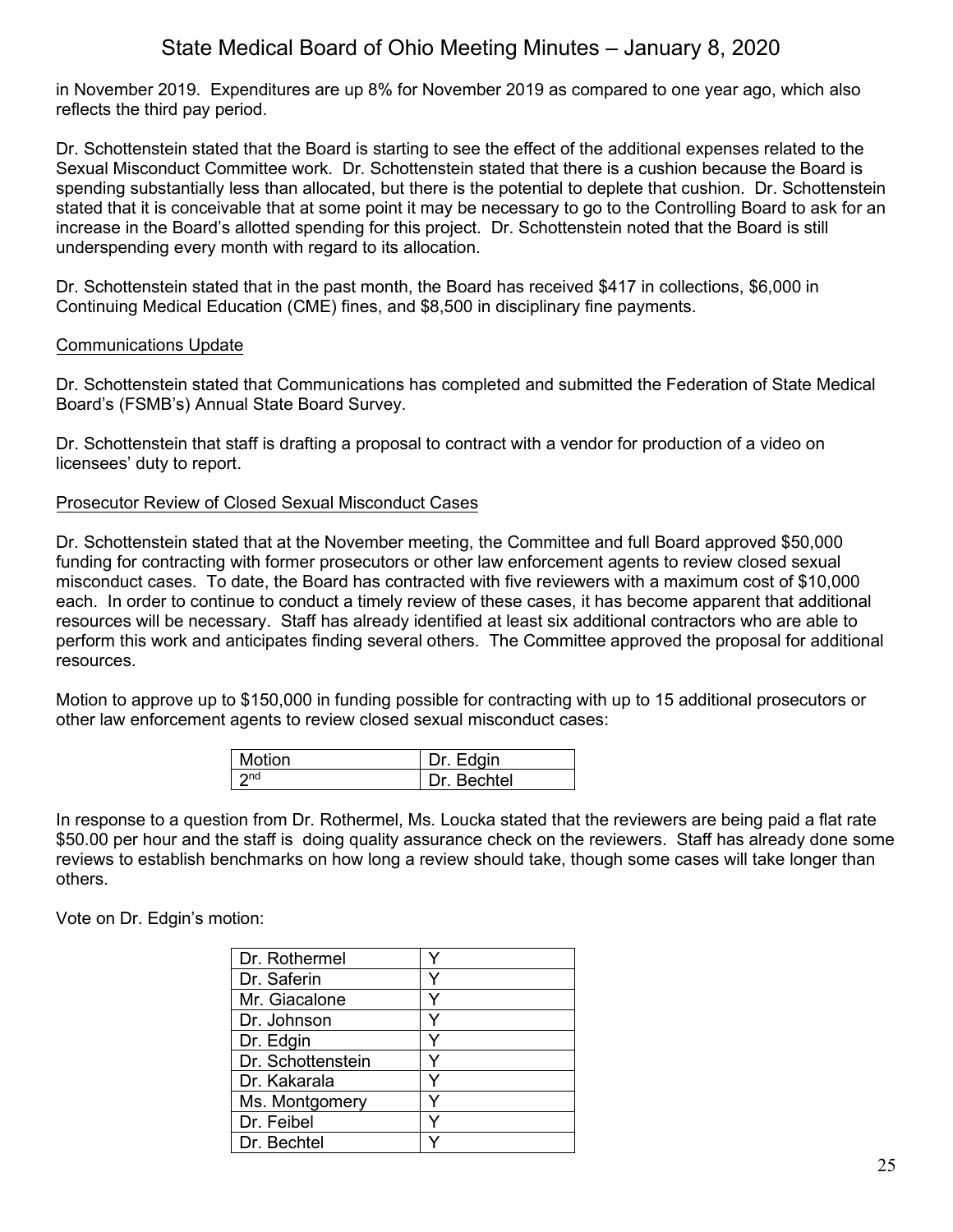The motion carried.

## Board Member Compensation Annual Report

Ms. Loe stated that the total compensation for all Board members was approximately \$88,000 in the last fiscal year. Ms. Loe noted that the previous year's total Board member compensation was also in the \$80,000 range.

## Outside Counsel for Depositions

Dr. Schottenstein stated that as part of the work on the recommendations from the Strauss Working Group, there are approximately 30 investigative depositions that need to be completed by the Chief Enforcement Attorney. The Attorney General's office has approved the hiring of special counsel to assist with these investigative depositions. Isaac, Wiles is the assigned law firm. Approval is requested for an amount up to \$60,000 for legal fees in completing these investigative depositions.

Motion to approve up to \$60,000 for Isaac, Wiles counsel as special counsel for completion of investigative depositions:

| Motion            | Dr. Edgin   |
|-------------------|-------------|
| 2 <sup>nd</sup>   | Dr. Saferin |
| Dr. Rothermel     |             |
| Dr. Saferin       |             |
| Mr. Giacalone     |             |
| Dr. Johnson       |             |
| Dr. Edgin         | Y           |
| Dr. Schottenstein |             |
| Dr. Kakarala      |             |
| Ms. Montgomery    |             |
| Dr. Feibel        |             |
| Dr. Bechtel       |             |

The motion carried.

## **Policy Committee Report**

Motion to finalize and post the FAQ document on physician office closures:

| <b>Motion</b>     | Dr. Saferin |
|-------------------|-------------|
| 2 <sub>nd</sub>   | Dr. Edgin   |
| Dr. Rothermel     |             |
| Dr. Saferin       |             |
| Mr. Giacalone     |             |
| Dr. Johnson       |             |
| Dr. Edgin         |             |
| Dr. Schottenstein |             |
| Dr. Kakarala      | Y           |
| Ms. Montgomery    |             |
| Dr. Feibel        |             |
| Dr. Bechtel       |             |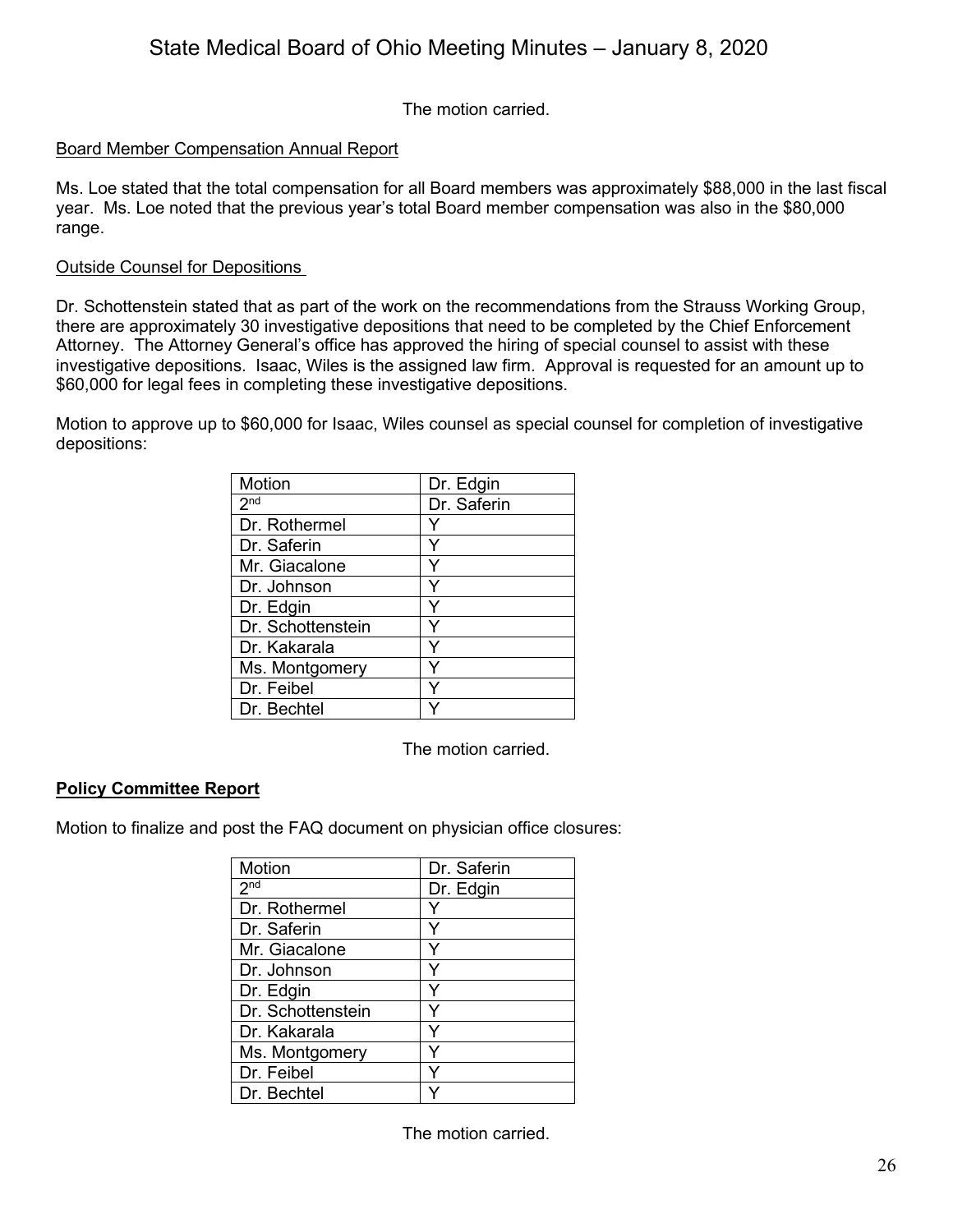Motion to work with the Ohio Board of Nursing on a possible Joint Regulatory Statement regarding CRNA- "Nurse Anesthesiologist" terminology:

| Motion          | Dr. Kakarala |
|-----------------|--------------|
| 2n <sub>d</sub> | Dr. Bechtel  |

Dr. Saferin stated that the Committee's position is to oppose use of the term "nurse anesthesiologist."

Ms. Montgomery commented that the presentations at this morning's Policy Committee meeting were very well done.

Vote on Dr. Kakarala's motion:

| Dr. Rothermel     |   |
|-------------------|---|
| Dr. Saferin       | v |
| Mr. Giacalone     | ٧ |
| Dr. Johnson       |   |
| Dr. Edgin         |   |
| Dr. Schottenstein | v |
| Dr. Kakarala      |   |
| Ms. Montgomery    |   |
| Dr. Feibel        |   |
| Dr. Bechtel       |   |

The motion carried.

## **Compliance Committee Report**

Dr. Schottenstein stated that Compliance Committee last met on Wednesday, November 13, 2019. There were no initial appearances. Compliance Committee approved the Compliance Staff's Reports of conferences held November 12 and 14, 2019, followed by the approval of the draft minutes from the November Compliance Committee.

Because there are no initial probationary appearances for the Committee this month, Dr. Schottenstein asked the Board to consider the two agenda items for the January compliance committee at this time.

Motion to approve the minutes from the December 11, 2019 Compliance Committee as drafted:

| Motion            | Dr. Saferin |
|-------------------|-------------|
| 2 <sub>nd</sub>   | Dr. Edgin   |
| Dr. Rothermel     |             |
| Dr. Saferin       | Y           |
| Mr. Giacalone     |             |
| Dr. Johnson       | Y           |
| Dr. Edgin         | Y           |
| Dr. Schottenstein |             |
| Dr. Kakarala      |             |
| Ms. Montgomery    |             |
| Dr. Feibel        |             |
| Dr. Bechtel       |             |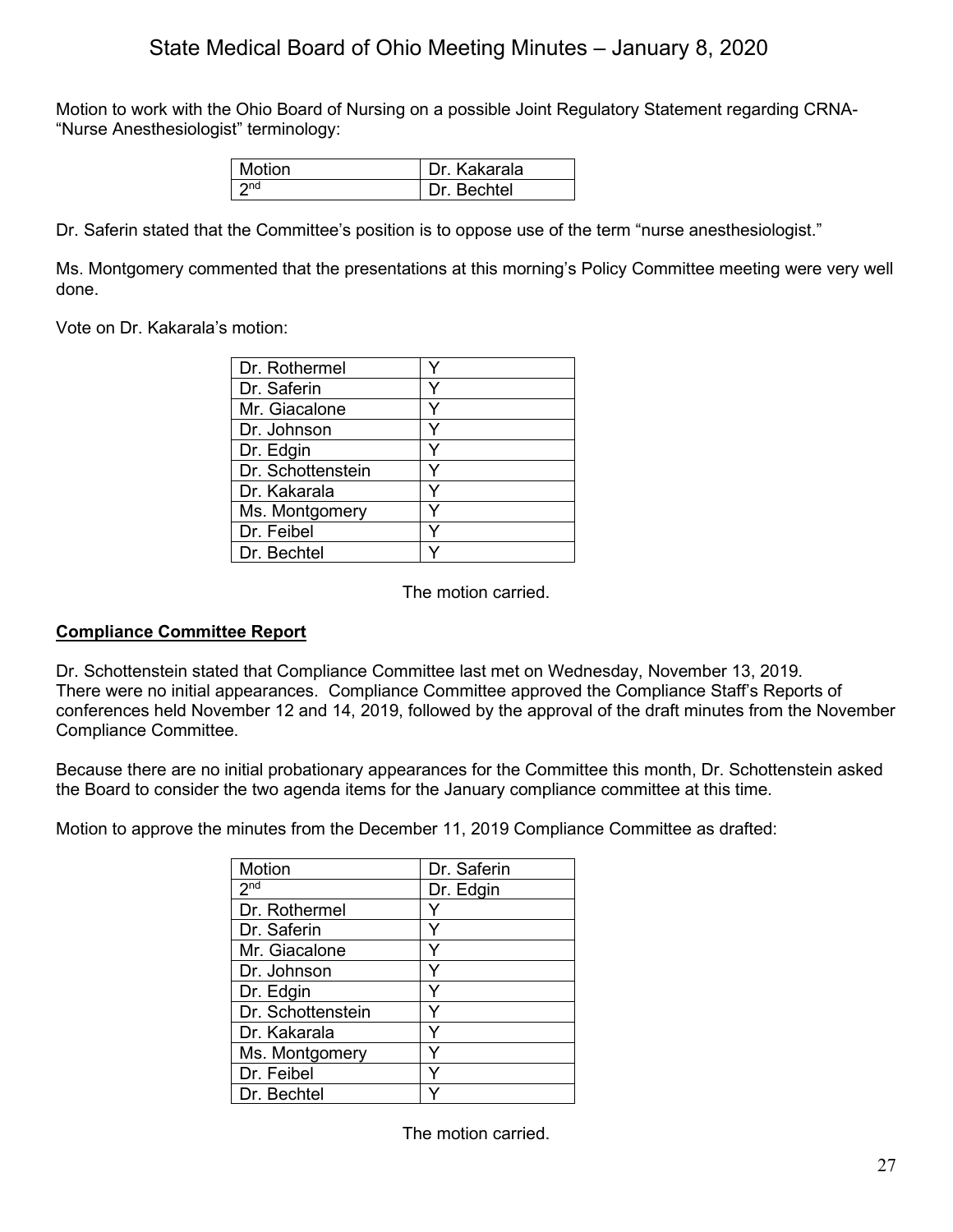Motion to approve the Compliance staff's Reports of Conferences for December 9 and 10, 2019:

| Motion              | Mr. Giacalone |
|---------------------|---------------|
| $2^{\overline{nd}}$ | Dr. Saferin   |
| Dr. Rothermel       |               |
| Dr. Saferin         |               |
| Mr. Giacalone       | Y             |
| Dr. Johnson         | ٧             |
| Dr. Edgin           | Y             |
| Dr. Schottenstein   |               |
| Dr. Kakarala        |               |
| Ms. Montgomery      | Y             |
| Dr. Feibel          | ٧             |
| Dr. Bechtel         |               |

The motion carried.

## **PROBATIONARY REQUESTS**

Motion to approve the Secretary and Supervising Member's recommendations for the following probationary requests:

- a) William K. Basedow, D.O.: Request for release from the terms of the June 10, 2015 Board Order.
- b) Marek A. Buczek, M.D.: Request for release from the terms of the June 12, 2019 Consent Agreement.
- c) Ifeoma N. Kamalu, M.D.: Request for release from the terms of the October 16, 2019 Consent Agreement.
- d) Donna Porter, M.T.: Request for release from the terms of the July 13, 2016 Consent Agreement.
- e) Tammy M. Reed, D.O.: Request for approval of *PBI Medical Record Keeping*, Course administered by the University of California, Irvine School of Medicine.
- f) Jon B. Silk, Jr., M.D.: Request for approval of Marcia Kaplan, M.D. to complete the psychiatric return to work assessment required for reinstatement.
- g) Peter G. Striegel, M.D.: Request for release from the terms of the April 10, 2019 Consent Agreement.

| Motion            | Dr. Johnson |
|-------------------|-------------|
| 2 <sub>nd</sub>   | Dr. Kakrala |
| Dr. Rothermel     | Abstain     |
| Dr. Saferin       | Abstain     |
| Mr. Giacalone     |             |
| Dr. Johnson       |             |
| Dr. Edgin         |             |
| Dr. Schottenstein |             |
| Dr. Kakarala      |             |
| Ms. Montgomery    |             |
| Dr. Feibel        |             |
| Dr. Bechtel       | Abstain     |
|                   |             |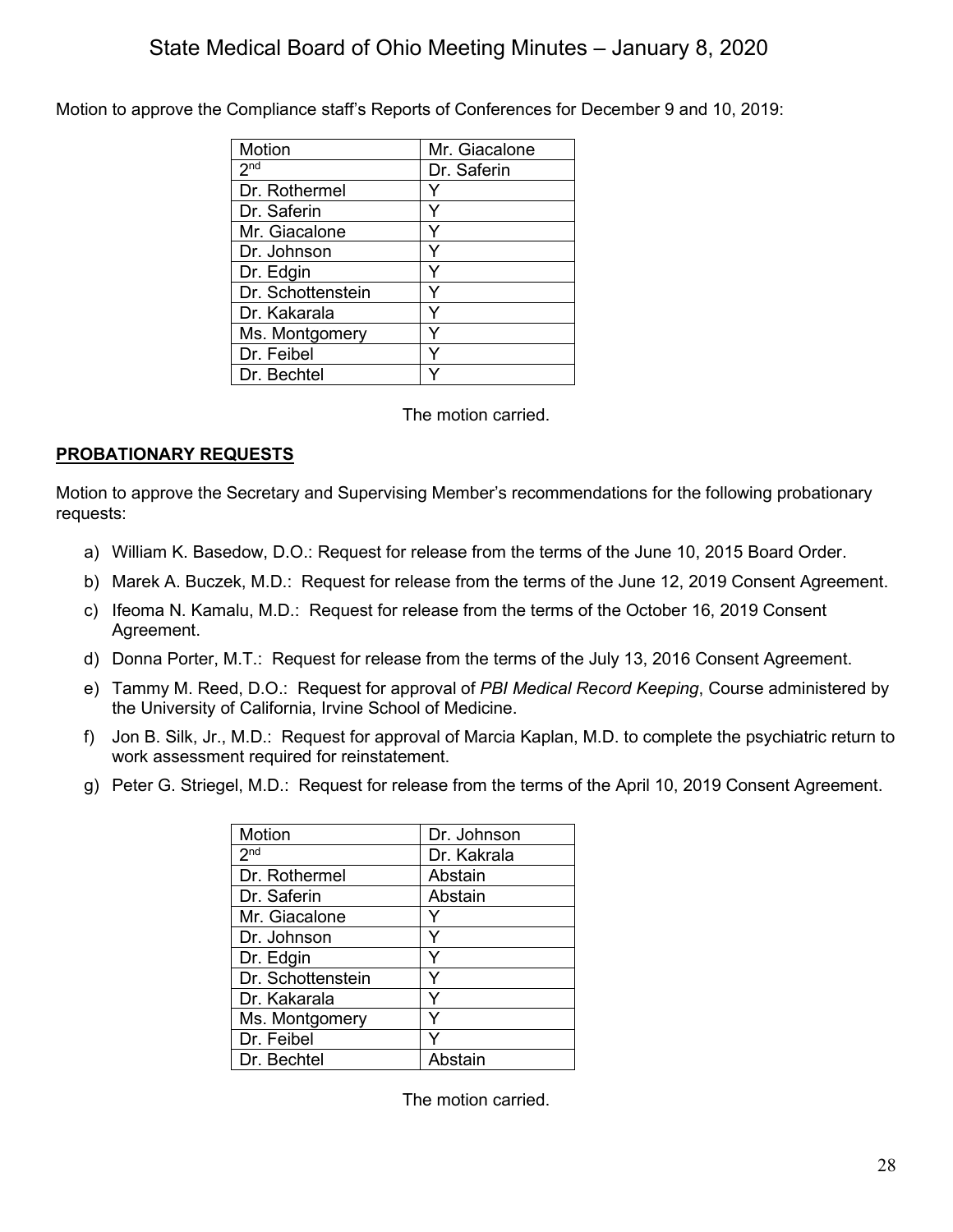## **REINSTATEMENT REQUEST**

## **Joseph F. Yurich, M.D.**

Motion to approve the request for the reinstatement of the license of Joseph F. Yurich, M.D., effective February 3, 2020:

| Motion            | Mr. Giacalone |
|-------------------|---------------|
| 2 <sup>nd</sup>   | Dr. Edgin     |
| Dr. Rothermel     | Abstain       |
| Dr. Saferin       | Abstain       |
| Mr. Giacalone     |               |
| Dr. Johnson       |               |
| Dr. Edgin         |               |
| Dr. Schottenstein |               |
| Dr. Kakarala      |               |
| Ms. Montgomery    |               |
| Dr. Feibel        |               |
| Dr. Bechtel       |               |

The motion carried.

## **ADJOURN**

Motion to adjourn:

| Motion            | Dr. Saferin |
|-------------------|-------------|
| 2 <sub>nd</sub>   | Dr. Bechtel |
| Dr. Rothermel     |             |
| Dr. Saferin       |             |
| Mr. Giacalone     |             |
| Dr. Johnson       |             |
| Dr. Edgin         |             |
| Dr. Schottenstein |             |
| Dr. Kakarala      |             |
| Ms. Montgomery    |             |
| Dr. Feibel        |             |
| Dr. Bechtel       |             |

The motion carried.

The meeting adjourned at 12:30 pm.

We hereby attest that these are the true and accurate approved minutes of the State Medical Board of Ohio meeting on January 8, 2020, as approved on February 12, 2020.

 $\mathscr{L} \rightarrow \mathscr{L} \rightarrow \mathscr{L} \rightarrow \mathscr{L} \rightarrow \mathscr{L} \rightarrow \mathscr{L} \rightarrow \mathscr{L} \rightarrow \mathscr{L} \rightarrow \mathscr{L} \rightarrow \mathscr{L} \rightarrow \mathscr{L} \rightarrow \mathscr{L} \rightarrow \mathscr{L} \rightarrow \mathscr{L} \rightarrow \mathscr{L} \rightarrow \mathscr{L} \rightarrow \mathscr{L} \rightarrow \mathscr{L} \rightarrow \mathscr{L} \rightarrow \mathscr{L} \rightarrow \mathscr{L} \rightarrow \mathscr{L} \rightarrow \mathscr{L} \rightarrow \mathscr{L} \rightarrow \mathscr{L} \rightarrow \mathscr{L} \rightarrow \mathscr{L} \rightarrow \mathscr{$ 

Michael Schottenstein, M.D., President

Him G. Rokhumel MD

Kim G. Rothermel, M.D., Secretary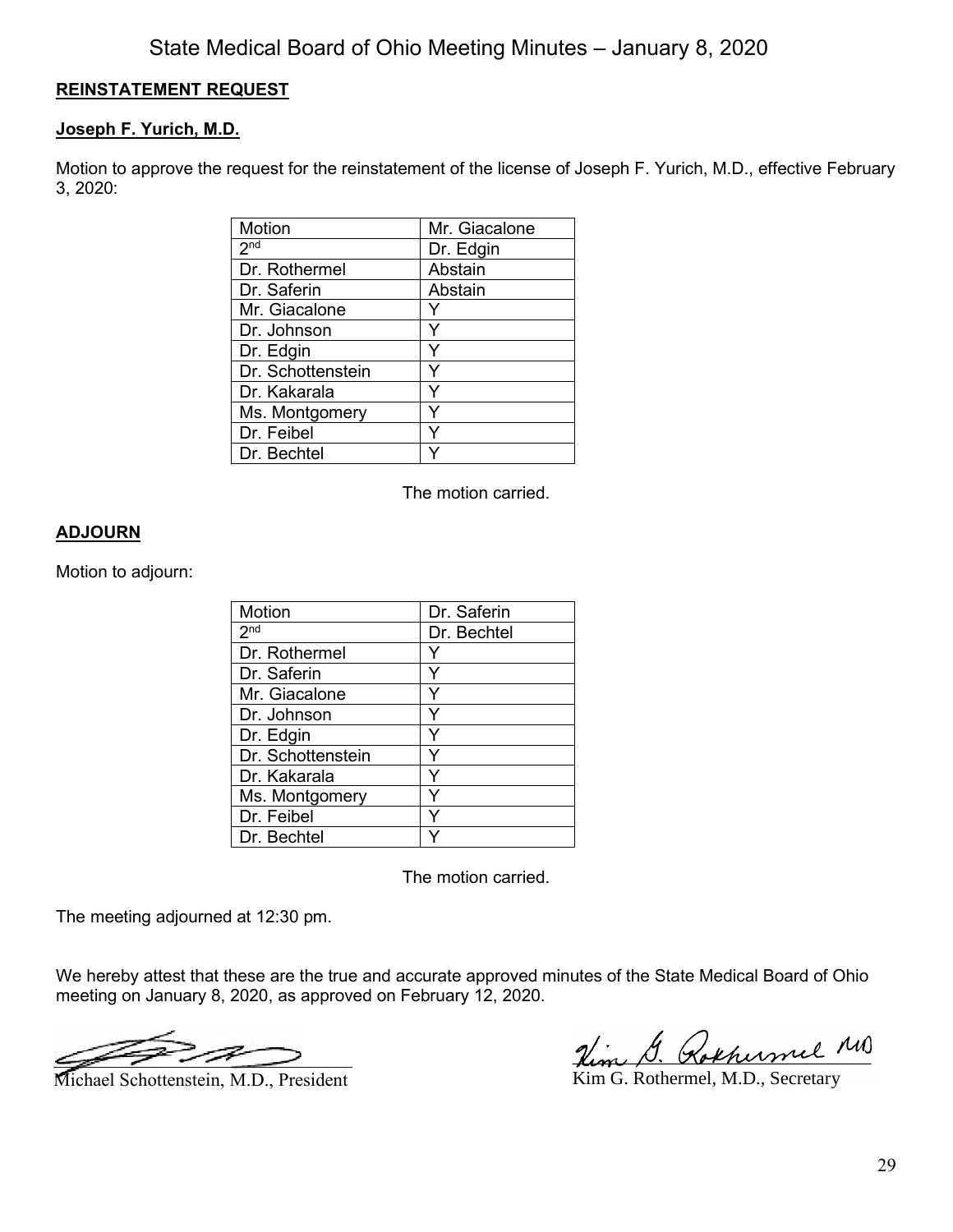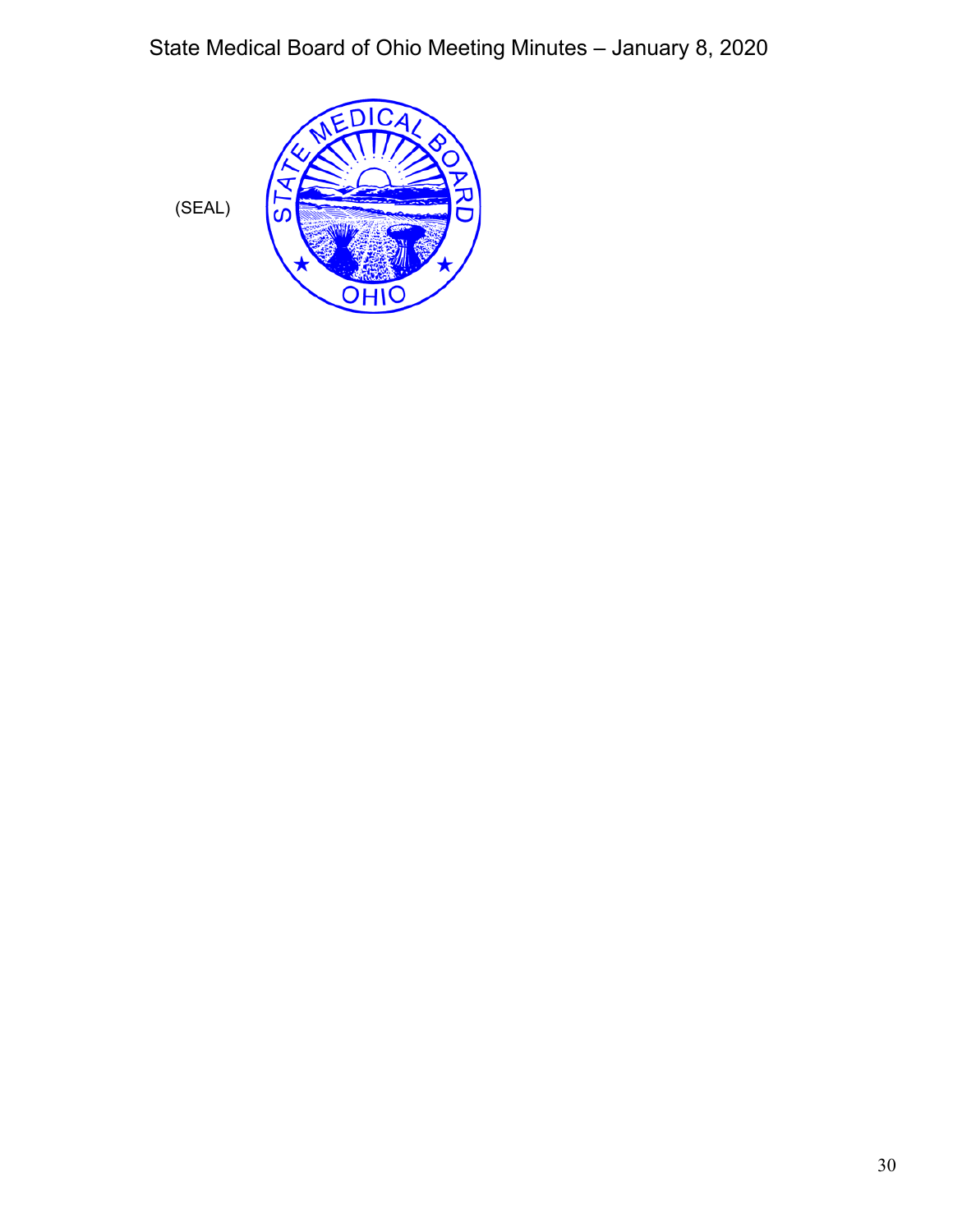

## **SEXUAL MISCONDUCT COMMITTEE MEETING January 8, 2019** - **Room 336**

| <b>Committee Members Present:</b>        | <b>Staff Present:</b>                               |
|------------------------------------------|-----------------------------------------------------|
| Michael Schottenstein, MD, Chair         | Stephanie Loucka, Executive Director                |
| Robert P. Giacalone, JD                  | Kimberly Anderson, Chief Legal Counsel              |
| Betty Montgomery, JD                     | <b>Stuart Nealis, Project Manager</b>               |
| Mark Bechtel, MD (temporary appointment) | Tessie Pollock, Chief Communications Officer        |
|                                          | Alexandra Murray, Standards Review                  |
| <b>Other Board Members Present:</b>      | Nate Smith, Senior Legal and Policy Counsel         |
| Kim Rothermel, MD                        | Jill Reardon, Deputy Director of Strategic Services |
| Richard Edgin, MD                        | Jonithon LaCross, Legislative Liaison               |
| <b>Bruce Saferin, MD</b>                 |                                                     |
| Jonathan Feibel, MD                      |                                                     |

The committee did not have a quorum so Dr. Schottenstein temporarily appointed Dr. Bechtel.

Dr. Schottenstein called the meeting to order at 7:32 a.m.

### **MINUTES REVIEW**

**Dr. Bechtel moved to approve the draft minutes of December 11, 2019. Mr. Giacalone seconded the motion. All members voted aye. The motion carried.**

#### **WORKING GROUP RECOMMENDATIONS PROGRESS REPORT**

Ms. Montgomery arrived.

Ms. Loucka provided an update to the committee regarding the investigator manual, a recommendation from the Working Group. James Roach, Acting Chief of Investigations, worked with the investigator supervisors for the first draft. They had three main goals:

- **1)** Incorporate victim advocates into the investigation process
- **2)** Incorporate notification of local law enforcement into the investigation process
- **3)** Work with the investigators and determine if the manual was practical and applicable to their jobs in the field.

After the first draft, Mr. Roach and Ms. Loucka revised it together and then sent it back to the investigator supervisors to collect feedback from their team. As a result of the feedback, the manual now includes more discretion and flexibility for the investigators. Ms. Montgomery provided additional edits as well. The manual is intended to be a working document to reflect what's happening in the field.

Dr. Bechtel offered his support of the document.

Dr. Schottenstein asked if the investigators had been able to review the current draft.

Ms. Loucka confirmed.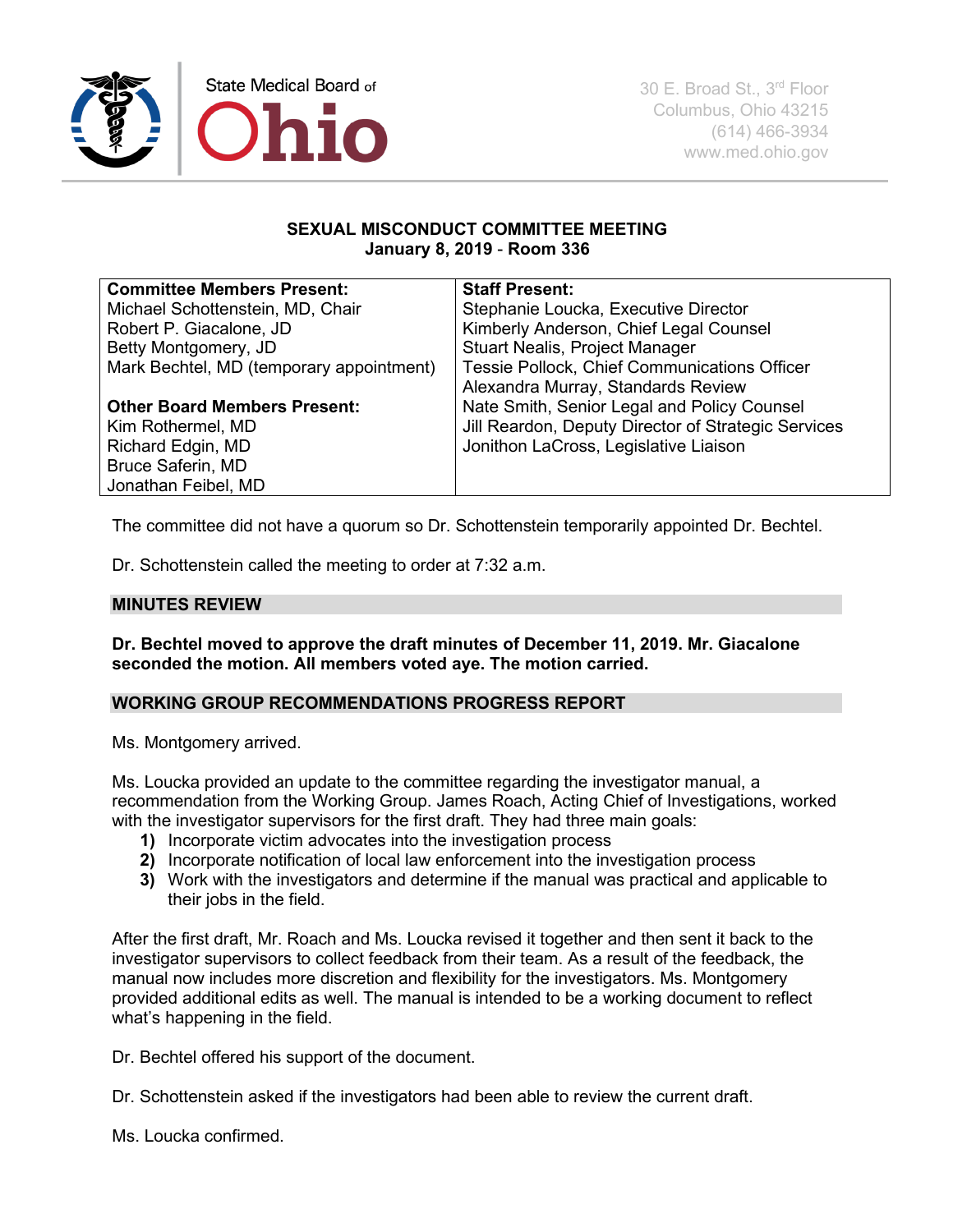Ms. Montgomery expressed concern that too much of the document emphasizes the safety of the investigator over the job of the investigator. She pointed the committee to page 18, 20, 31 and 32.

Ms. Loucka reminded the committee that incorporating victim advocates and collaborating with local law enforcement is new for the board and that there will be changes made to the investigator manual. Since this is the only manual required to be brought to the board for approval, Dr. Schottenstein and Ms. Loucka proposed the manual be turned into a working document that no longer needs formal board approval. Instead it could be treated the same as other documents that can be updated as needed and presented as an educational item.

Dr. Schottenstein shared the reason the manual originally came to the board was because of the proposed safety improvements to remove the guns from the investigators. He questioned if historically the investigator manual was brought to the board or any other manuals for other job descriptions. He suggested staff could manage the manuals, make needed edits and only bring areas of concern to the board.

Ms. Montgomery added her support.

Dr. Schottenstein also addressed Ms. Montgomery's previous concern about the safety of the investigator. He stated there is a way to emphasize safety.

**Dr. Bechtel moved to recommend to the full board that Medical Board staff be given the authority to make future updates to the investigator manual without formalized board approval. Mr. Giacalone seconded the motion. All in favor, the motion carried.** 

#### Legislative Changes Memo

Ms. Loucka referred the committee to the memo with potential legislative changes. The recommendations in the memo came directly from the Working Group report with respect to duty to report, transparency and enforcement.

Mr. Giacalone addressed page 32 of the pdf regarding confidentiality and the time limit for disclosure. He asked if an individual is not found to be violative, if the information will be made public.

Ms. Montgomery addressed page 32 regarding fines. She asked why an education violation would be non-disciplinary and only require a fine.

Ms. Anderson shared this item came out of one of the board's former panels; if a group of experts review the physician's practice and determines remedial education is necessary, there's no enforcement mechanism in place currently. This is an attempt to remedy that process. Because it was being set up as non-disciplinary, it would require only a fine. She suggested this legislative proposal was modeled from the current CME violation protocol.

Ms. Loucka stated this was one of the staff recommendations.

Ms. Anderson shared in the Working Group report, the group did not express an opinion. She believes it's up the committee's discretion.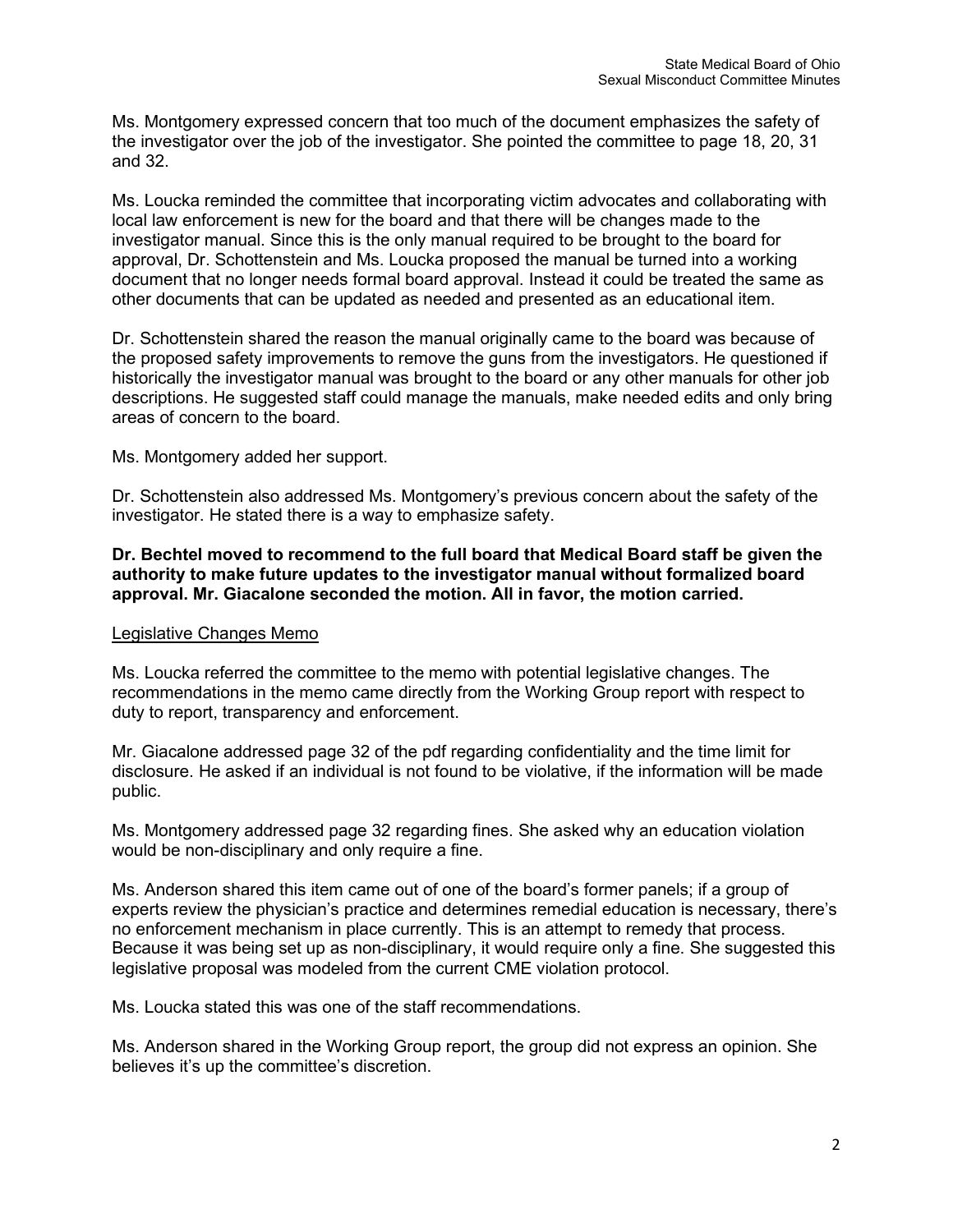Dr. Schottenstein stated this addresses a non-disciplinary remedial education. The licensees in this position would not be violating a board order. They would have been recommended to take the courses.

Ms. Montgomery asked how a recommendation can be made.

Dr. Schottenstein stated there are licensees who don't rise to the level of needing an order in the opinion of the Secretary and Supervising Member but may still need to do remedial work. The licensee may choose to ignore the recommendation. The board can't enforce the recommendation because it is not an order. This legislative change may provide an additional method of enforcement.

Dr. Rothermel provided an example scenario of how a recommendation can be made. She wanted to know how the board could fine licensees in this situation because the board is not requiring the licensee to complete the recommendation. She stated once the recommendation is made, the Secretary and Supervising Member make it clear to the licensee that if they come back before the board with another similar complaint without taking the recommended course, there will be more significant consequences, maybe disciplinary. She wanted to know how the board could fine licensees in this situation because the board is not requiring the licensee to complete the recommendation.

Ms. Anderson stated if the statute was amended, the process would change making the course required. This would be like the CME process. If the licensee failed to complete the course, the board could move forward with the fine.

The committee discussed.

Ms. Montgomery asked if this problem happens often.

Dr. Rothermel opined they probably see an average of three to five of these cases a month.

Dr. Feibel asked if it would be a disciplinary action.

Ms. Anderson stated if a licensee fails to complete CME, they're given the opportunity to settle the issue in a non-disciplinary way by taking the course and paying a fine. There may be a disciplinary action if the behavior is continued.

Mr. Giacalone asked how confidentiality applies when the action is non-disciplinary.

Ms. Anderson shared an example and stated if the licensee did follow through with the CME course, it would remain confidential and would not be disciplinary.

Mr. Giacalone referred to page 33 of the memo and asked if including a peer review process is a good idea. He expressed concern that it could be good for enforcement but bad for public health.

Dr. Schottenstein worried that the peer review process being used to shield bad behavior. He stated there is a way to carve out the areas that should not be protected by peer review. Ideally peer review is there to act as an educational resource for licensees, but it becomes different when someone participates in criminal behavior.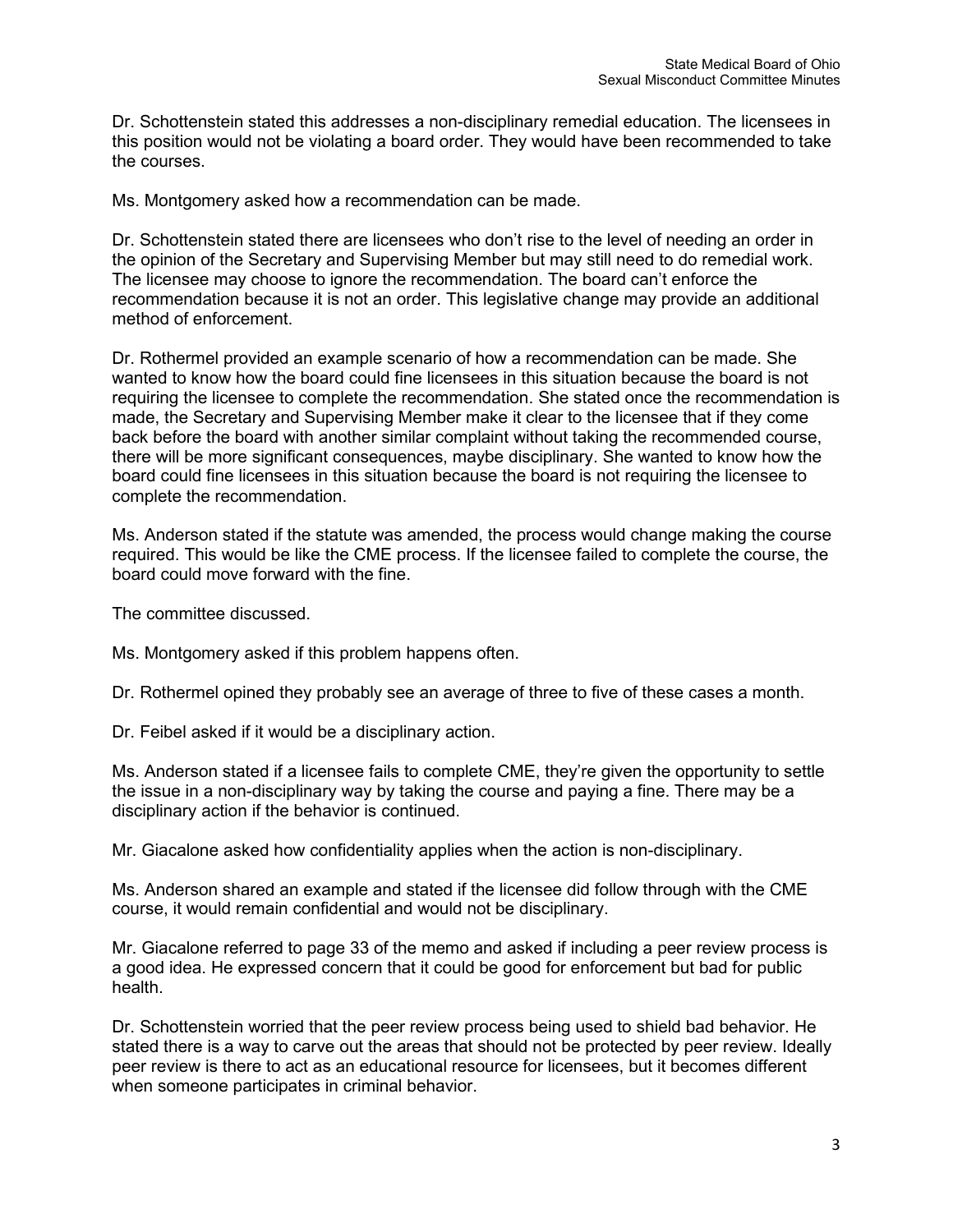Dr. Bechtel stated to move forward with the legislation the board needs buy-in from the Ohio State Medical Association and hospital associations. There will be huge concerns within the health care system.

Dr. Rothermel stated the peer reviewed process should be clearly defined up front.

#### Victim Advocate Protocol

Ms. Loucka updated the committee that the board has been working internally on the processes to incorporate the use of victim advocates. There are some victim advocates under contract now as well as staff members who have victim advocacy backgrounds. As a result of working with the investigators on the manual, a few investigators came forward and disclosed their backgrounds, offering to use their skill sets with the investigative role. The board has created teams of enforcement attorneys and investigators and those teams have victim advocates that are assigned to them as a resource. Two victim advocates are contractors, one is a current investigator. This arrangement will serve as a pilot to determine if it is more effective to have contracted victim advocates spread throughout the state or staff victim advocates. The investigator in the pilot will not fulfil both roles in a single investigation, she will be one or the other.

Ms. Montgomery asked about the current relationship between management and the investigators.

Ms. Loucka shared she does see the relationships being strengthened. She is planning to have a quarterly or semi-annual meeting with the investigators in each of the three regions to have informal conversations. She would also like to have all-staff meetings here in the office that includes investigations.

Dr. Schottenstein shared he had concerns in the past that investigators may not feel as if they have the ability to convey their concerns to the board. He suggested that one or two board members could join the regional investigator meetings.

Ms. Loucka shared that she discussed with an investigator how to keep investigators and enforcement attorney informed about techniques and practices and received ideas about gatherings.

## Training Report:

Ms. Loucka referred the committee to the summary of training accomplishments to date. At the next meeting, the board will bring forward an ongoing training plan. As part of that plan, investigators, enforcement and compliance will work together to determine what training should entail going forward.

#### Working Group Project:

Mr. Nealis shared at this time, just under 40 percent of the overall task load is competed. This includes not just the recommendations but also the tasks that support those recommendations. About 60 percent of the historical case review paper files have been scanned; all the files have been sent for scanning. *Access*, the scanning company, has indicated the board is trending under on time and cost. The scanning may be completed a couple weeks sooner than expected and a couple thousand dollars cheaper than expected, based on their current projections. The board is also about 60 percent complete with compiling the electronic records.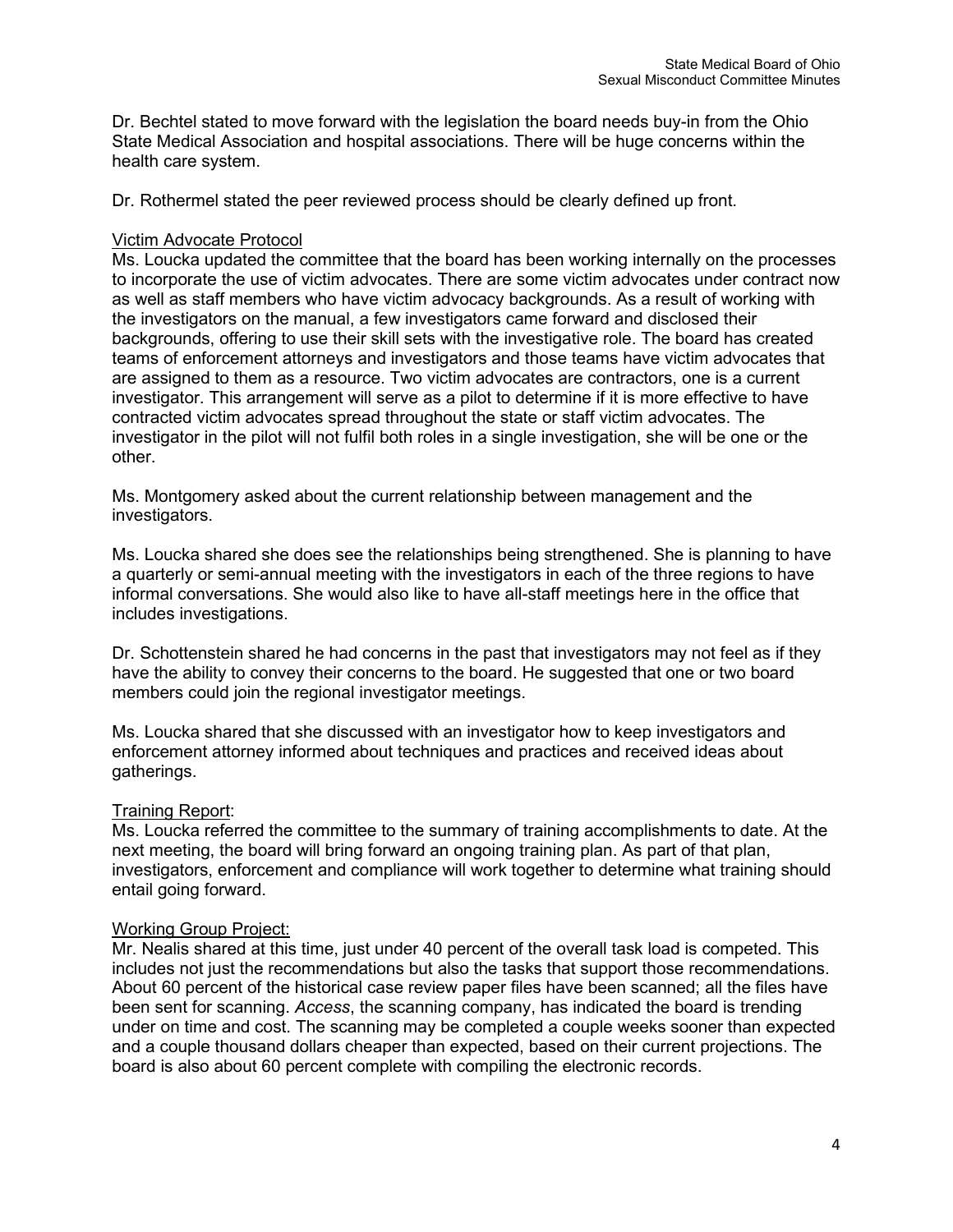Ms. Murray shared there are 11 reviewers under contract, two in the middle of the contract project and one person who is interested. There are five people in the system working on reviews and that number will continue to increase over the next couple of days. Board staff have created a job aide that outlines the goals of the project, the Working Group recommendations and how to use the system. The reviewers have access to a profile with a limited view to review cases.

Ms. Loucka shared in the last meeting, staff brought the different recommendations that could be a result of the review to the board. The staff used the selected recommendations and built the instructions.

Ms. Montgomery asked the board staff to share the materials with the committee members. She also asked what Mr. Nealis meant when he said the project was 40 percent completed.

Ms. Loucka shared the overall project, with respect to the Working Group report, is 40 percent completed. But it does not mean each of the items in the project are of equal weight. The lookback project is gigantic and has been made into its own project. Once all the reviewers are reviewing, the staff can begin putting metrics on the rate of review to compete the overall project based on the timeline.

Dr. Bechtel asked what the next step should be for a reviewer who looks at a case and is unsure if the right decision was made.

Ms. Loucka stated the board staff has built in a QA process. As reviewers get started (first three to five cases), Nate Smith in Legal will be reviewing the review to make sure the board is comfortable with their work. Based on Nate's reviews, board staff will decide how to proceed with that reviewer. The reviewers have board staff available to them to ask questions. Ms. Loucka emphasized the reviewers are instructed that these are independent reviews. She believes when the recommendation comes back into the investigator or enforcement process, the oddities should dissipate. The important part is to make sure the reviewers are giving a substantive review. With every review, the reviewers are asked for a detailed memo of their findings. Reviewers are looking for three things: appropriate closure, duty to report and notification of law enforcement, even if the board took action. If there was no action, the reviewer is looking to see if the board should have taken action and is still looking at the other two categories. The reviewer can also disagree with the board's decision to close.

Ms. Murray shared there is a fourth recommendation a reviewer can give. They can determine that pursuing an investigation would be difficult due to gaps in the evidence of the file if, for example, witnesses or victims are deceased.

Ms. Loucka stated reviewers determine an investigation was appropriately closed or it was not appropriately closed, and then provide memo details explaining why.

Dr. Bechtel shared his experience of serving as Supervising and Secretary. He expressed that getting the perspective of a victim advocate will be valuable to the process.

Mr. Nealis addressed one of the Working Group recommendations of highlighting the areas of the state with the highest occurrences of sexual misconduct complaints. A map illustrating the density of the complaints has been added to the Transparency page of the Medical Board website.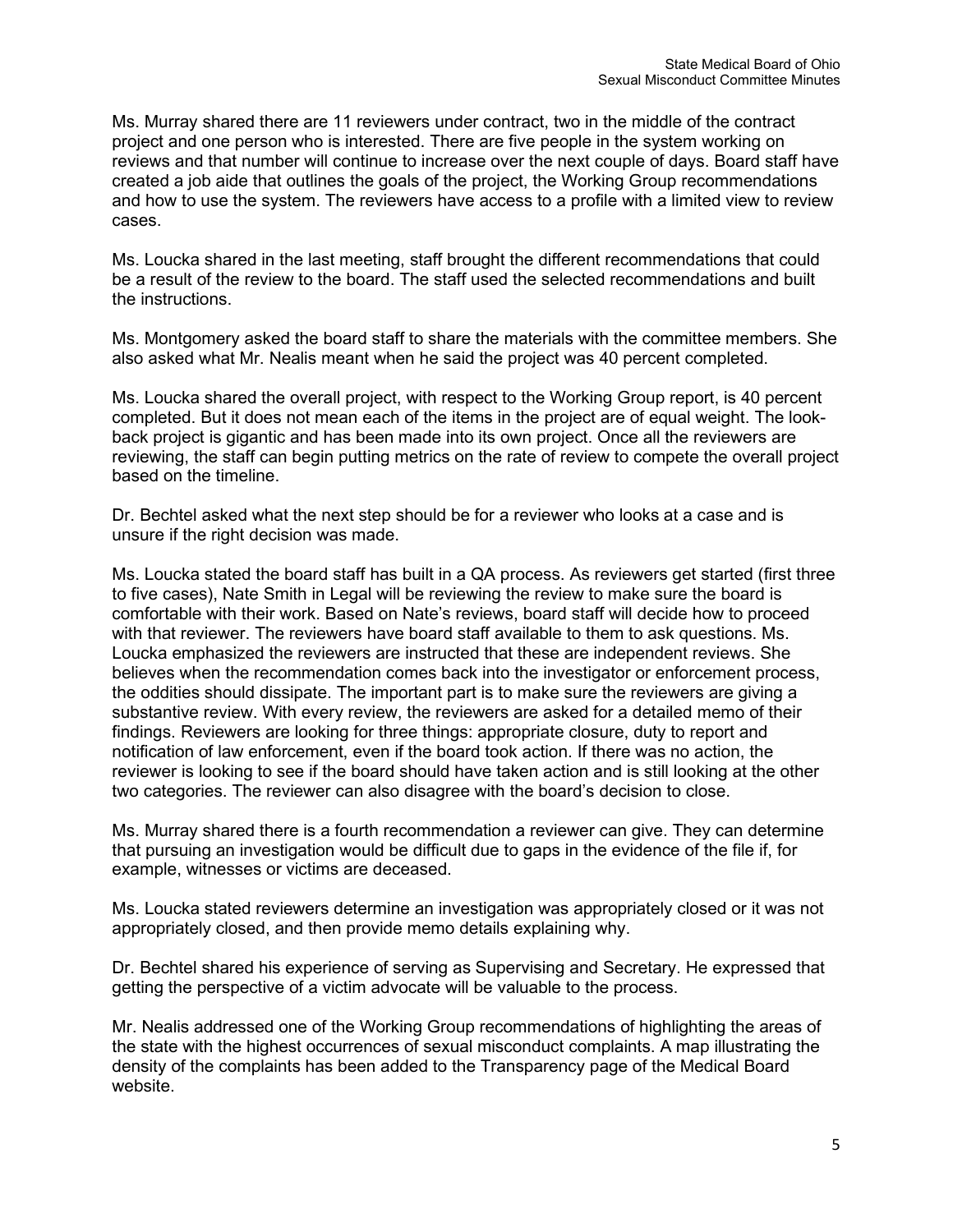## **ADJOURN**

### **Dr. Bechtel moved to adjourn the meeting. Mr. Giacalone seconded the motion. All in favor, the motion carried.**

The meeting adjourned at 8:25 a.m.

Michael Schottenstein, MD Chair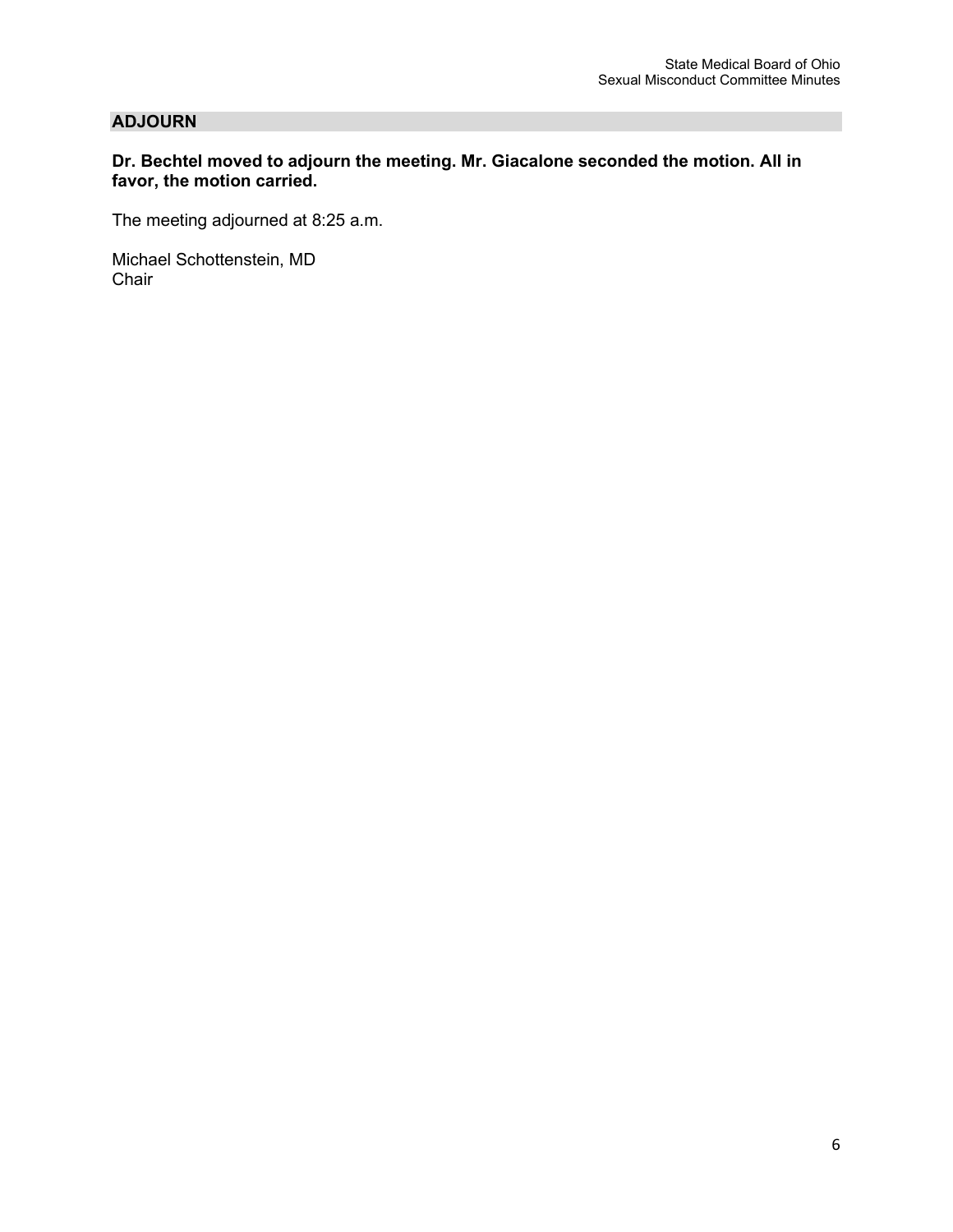

#### **LICENSURE COMMITTEE MEETING January 8, 2019** - **Room 345**

| <b>Committee Members Present:</b> | <b>Staff Present:</b>                                      |
|-----------------------------------|------------------------------------------------------------|
| Bruce R. Saferin, D.P.M, Chair    | Joseph Turek, Director of Licensure & Licensee Services    |
| Kim G. Rothermel, M.D.            | Mitchell Alderson, Chief of Licensure                      |
| Richard Edgin, M.D.               | Jerica Stewart, Communication & Outreach Administrator     |
| Jonathan Feibel, M.D.             | Kimberly Anderson, Chief Legal Counsel                     |
|                                   | Jonathan LaCross, Director of Public Policy and Government |
|                                   | Affairs                                                    |
|                                   | <b>Collin Depew, Assistant Attorney</b>                    |

Dr. Saferin called the meeting to order at 8:02 a.m.

#### **MINUTES REVIEW**

**Dr. Edgin moved to approve the draft minutes of December 11. Dr. Feibel seconded the motion. All in favor. The motion carried.**

### **LICENSURE APPLICATION REVIEWS**

#### Amy Glines

Amy Glines has applied to restore her Ohio massage therapy license. She has not practiced within the last two years.

**Dr. Feibel moved to approve Ms. Glines's application for restoration of her Ohio license contingent on her passing of the MBLEx within six months from the date of mailing of the Notice of Opportunity for a Hearing. Dr. Edgin seconded the motion. All in favor. The motion carried.**

#### Jodie Huston

Jodie Huston has applied for a respiratory care professional license in Ohio. She has not practiced within the last two years. Ms. Huston passed the Clinical Simulation Examination to obtain her RRT on October 31, 2019. Her CRT/RRT is current with an expiration date of October 31, 2024.

### **Dr. Edgin moved to approve Ms. Huston's application for an Ohio Respiratory Care Professional license. Dr. Feibel seconded the motion. All in favor. The motion carried.**

Dr. Feibel asked if this application came before the board because Ms. Huston had not practiced in five years.

Dr. Saferin confirmed.

Mr. Alderson stated she was out of practice for longer than five years.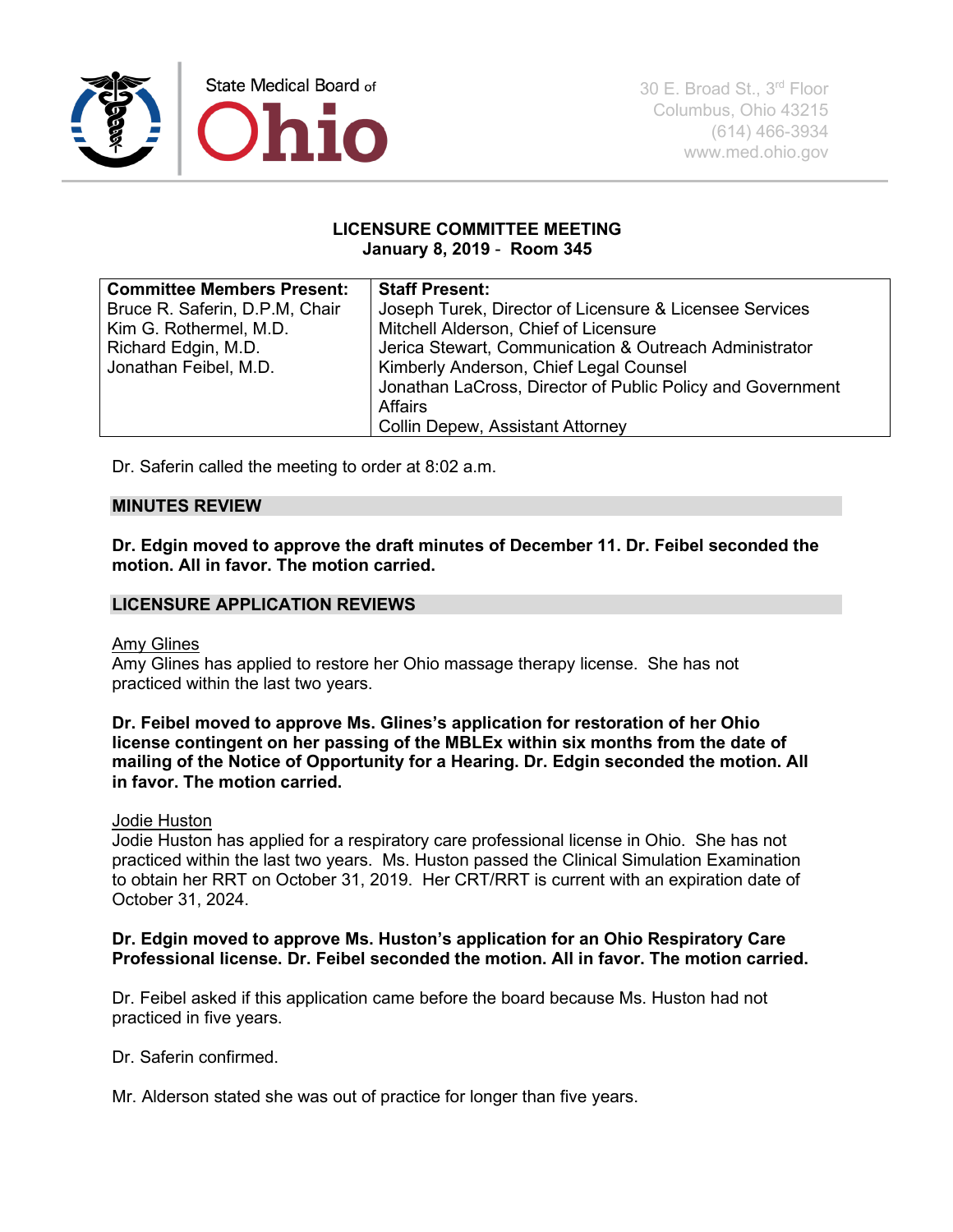Mr. Turek stated if she had practiced within the last five years and retested, her license could have been approved by the Licensure department.

### **OTHER ITEMS**

Staff requests that the board consider whether to amend the continuing education rules in chapter 4731-10 of the Ohio Administrative Code and whether to approve them for filing with the Common Sense Initiative.

Mr. Turek explained the rules were being amended as a result of the 50-hour CME change in the statute. The board received comments regarding the proposed draft with concern the rule would take away OSMA's ability to certify its own CME. Mr. Turek rewrote 4731-10-02 to address the concern. He believes it now better clarifies the requirements and who can certify CME.

The next change is regarding the one hour of CME residents receive for each week of participation in a training program. Because of the legislative change from 100 hours of CME to 50 hours of CME, Mr. Turek proposed a 0.5-hour CME for each week of participation in a training program. The board received some objections.

Mr. Turek shared the board also received some objections for the requirement to take an hour of CME on duty to report.

Dr. Saferin stated he'd like to leave the rule as one hour of CME per week for residents. There was concern from OSMA and their affiliate.

Mr. LaCross asked if the one hour CME was for category 1.

Mr. Turek replied it would have counted as one hour of credit. Residents automatically qualify for CME because an hour is accumulated each week over the course of their program.

Dr. Saferin stated no one is happy with the required CME for duty to report. He suggested Ms. Pollock create a video for the renewal process and reminded the committee applicants are now required to indicate they have a duty to report.

Dr. Feibel asked if the video is required to be watched before renewing.

Mr. Turek shared currently there is a human trafficking video that licensees are asked to watch before moving onto the next step in the application. Licensees can skip the video if they know how.

Dr. Feibel expressed concern with disseminating the information to licensees. He is worried that though duty to report CME will become a requirement, licensees will not be informed and can be disciplined.

Mr. Turek stated last month the board approved in addition to the application, the applicant will have to affirm their duty to report.

Dr. Feibel stated eliminating the CME will lessen the level of awareness of the issue.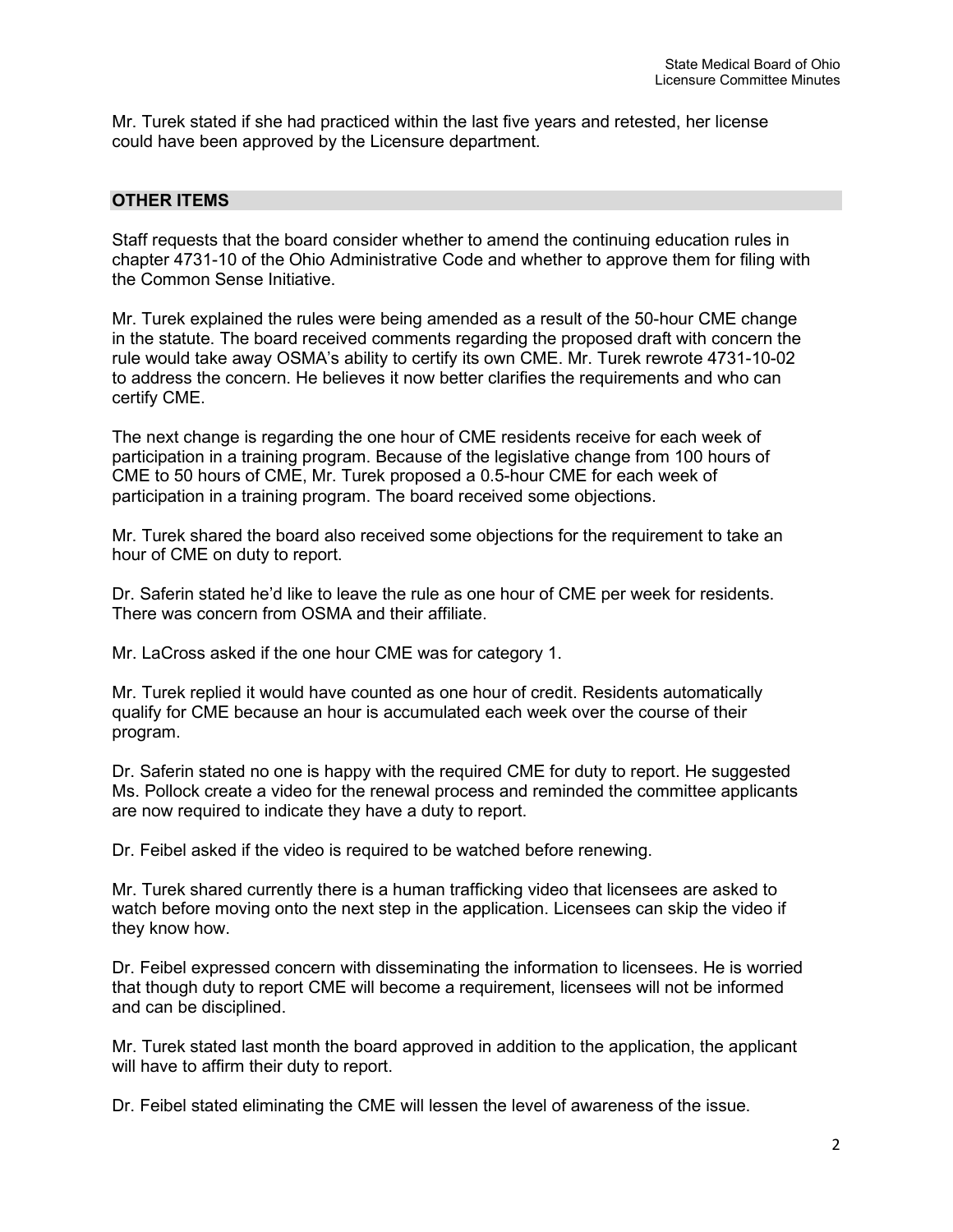Ms. Anderson pointed out the Governor's workgroup recommended the duty to report CME.

Dr. Rothermel asked where licensees get the hour of CME.

Ms. Anderson stated the board is planning to create it and work with FSMB's CME approval process to approve CME. Ms. Pollock has reached out to develop content.

Dr. Feibel asked if the board could create a 10-minute video that counts as an hour of CME, can't be skipped and can be attested.

Dr. Saferin expressed he doesn't think it is an hour long subject.

Mr. Turek suggested taking out the requirement for an hour of CME in the rule and create a process similar to that of Dietetics and Respiratory Care. The board posted a video on its website with ethics training and they were required to print out a certificate of completion that could be audited. Or the board could request the licensee upload evidence of completion.

Dr. Rothermel stated more people will see it if it is part of the renewal application. She opined the working group's intent of a one-hour CME recommendation is making all physicians aware of the requirement.

Dr. Rothermel stated licensees can get 30 minutes of CME instead of an hour minimum.

Dr. Feibel stated he thinks the video should be very short and to the point; 30 minutes is too long.

Mr. Turek reiterated the board could put the video online, print out the certificate and maybe require the certificate as part of the renewal application.

Ms. Anderson suggested it would not need to be put in a rule.

Mr. Turek stated the board could eliminate an hour requirement but have the rule state that the applicant "must provide evidence of watching the board approved video on the duty to report…" Or it could just be instructions on the front end of the application.

Ms. Anderson will write a motion to the board to create a video with information on duty to report which will be included in the renewal and new application for all license types.

Dr. Feibel asked if there is a way to prevent the applicant/licensee from moving forward until the duty to report section is completed.

Mr. Turek stated he thinks the video will have to be hosted elsewhere and then have the certificate of completion uploaded.

Ms. Anderson stated the Licensure committee should bring the proposal to the board during today's meeting.

**Dr. Edgin moved to amend the rules to take out the mandatory CME for duty to report and to restore the residency program requirement to one-hour credit per week and**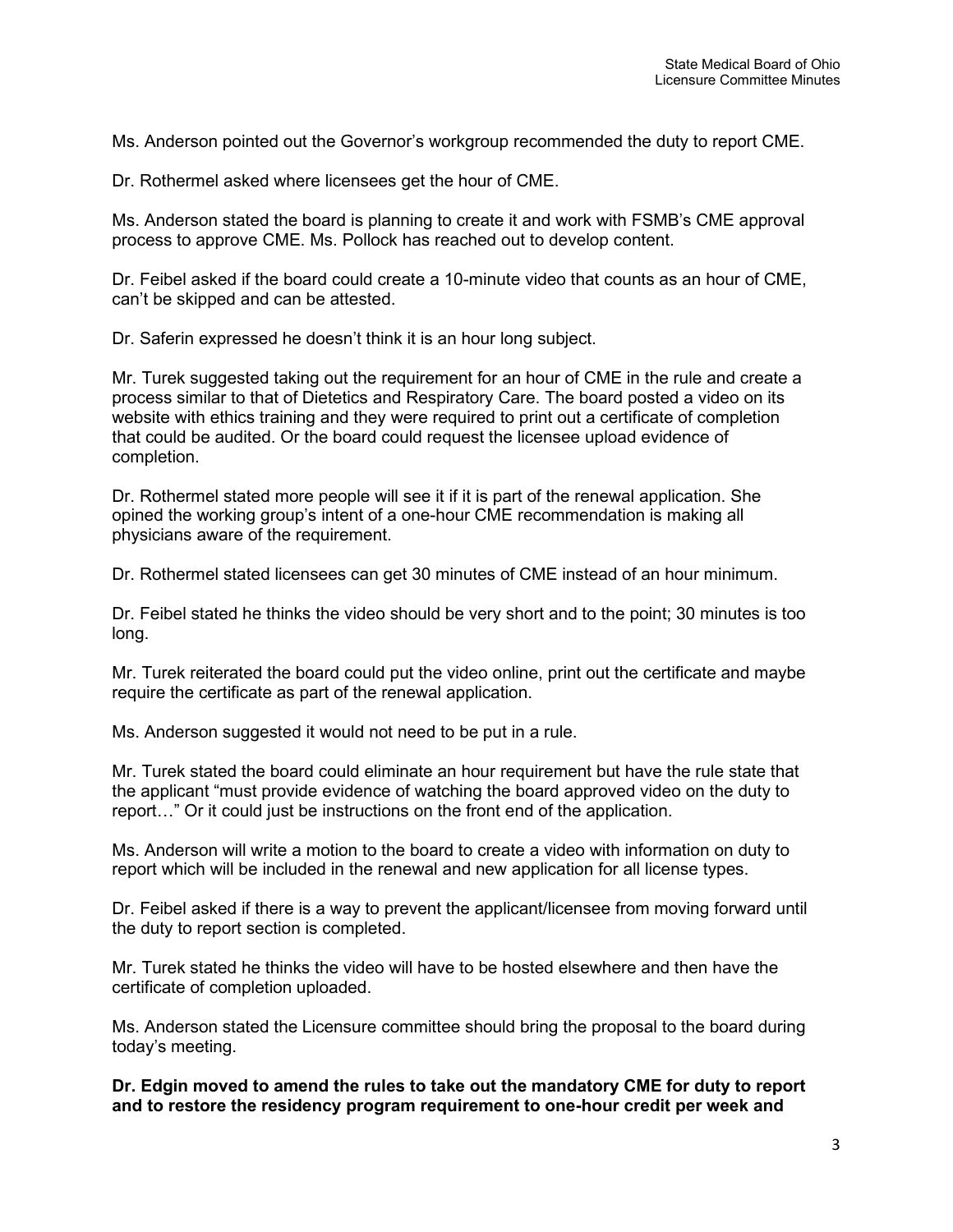#### **explore a duty to report video required for new applications and renewal for all license types. All in favor. The motion carried.**

Dr. Feibel asked to make both proposals into one motion to make it clear that the board is addressing the duty to report concern.

Mr. Lacross stated the House, Senate and local government made recommendations.

Senate Bill 255: While Mr. Groeber was Executive Director, all occupational license types were reviewed. Three license types were recommended to be eliminated: cosmetic therapists, genetic counselors and acupuncturist/oriental medicine. They are reviewing their national certification for these license types and stated it doesn't provide a medical necessity but rather a personal preference because practitioners prefer having a state license but could get national certification. Mr. LaCross stated he is not sure what the legislation entails or of the intent. It may mean the board moves to accepting the national certification as part of the licensure process and continues to regulate the practitioners. It seems to get rid of the state license process overall.

Representative Butler approached Mr. LaCross and recommended to increase the amount of volunteer hours that count toward CME from 3 to 10 hours. Dr. Schottenstein met with the representative and assuaged him. His final recommendation was for the board to recreate category 2 CME and allow volunteers to receive 20 to 25 hours toward it. Category 1 CME would remain at 50 hours. This would require a statute and rule change.

Mr. LaCross stated one reason Category 2 was eliminated was because it was not trackable or verifiable.

Mr. Turek stated physicians would still have to complete 50 hours of category 1 and questioned the benefit of the additional 20 hours.

Dr. Feibel asked if the change from 40 hours to 50 hours was legislative.

Mr. Turek and Dr. Saferin shared the board proposed the change and the legislature agreed.

Dr. Rothermel commented the CME legislation was a very recent change.

Dr. Saferin stated the board worked four years to accomplish the change in CME. He recommended a maximum of 5 hours.

Mr. LaCross stated Representative Butler wants to incentivize physicians for volunteering. He informed the representative that most physicians complete well beyond their 50 hours.

Mr. Turek asked Mr. LaCross if the proposal had a 1:1 hour for CME.

Mr. LaCross confirmed the ratio was not 1:1 but a certain amount of volunteer hours equaled 1 hour of CME.

Dr. Edgin asked how the Medical Board would have authority over the occupational license types if they have national certification.

Mr. LaCross read from the recommendation language. He shared national certification may be an idea to use. For example, PAs are required to maintain national certification for licensure.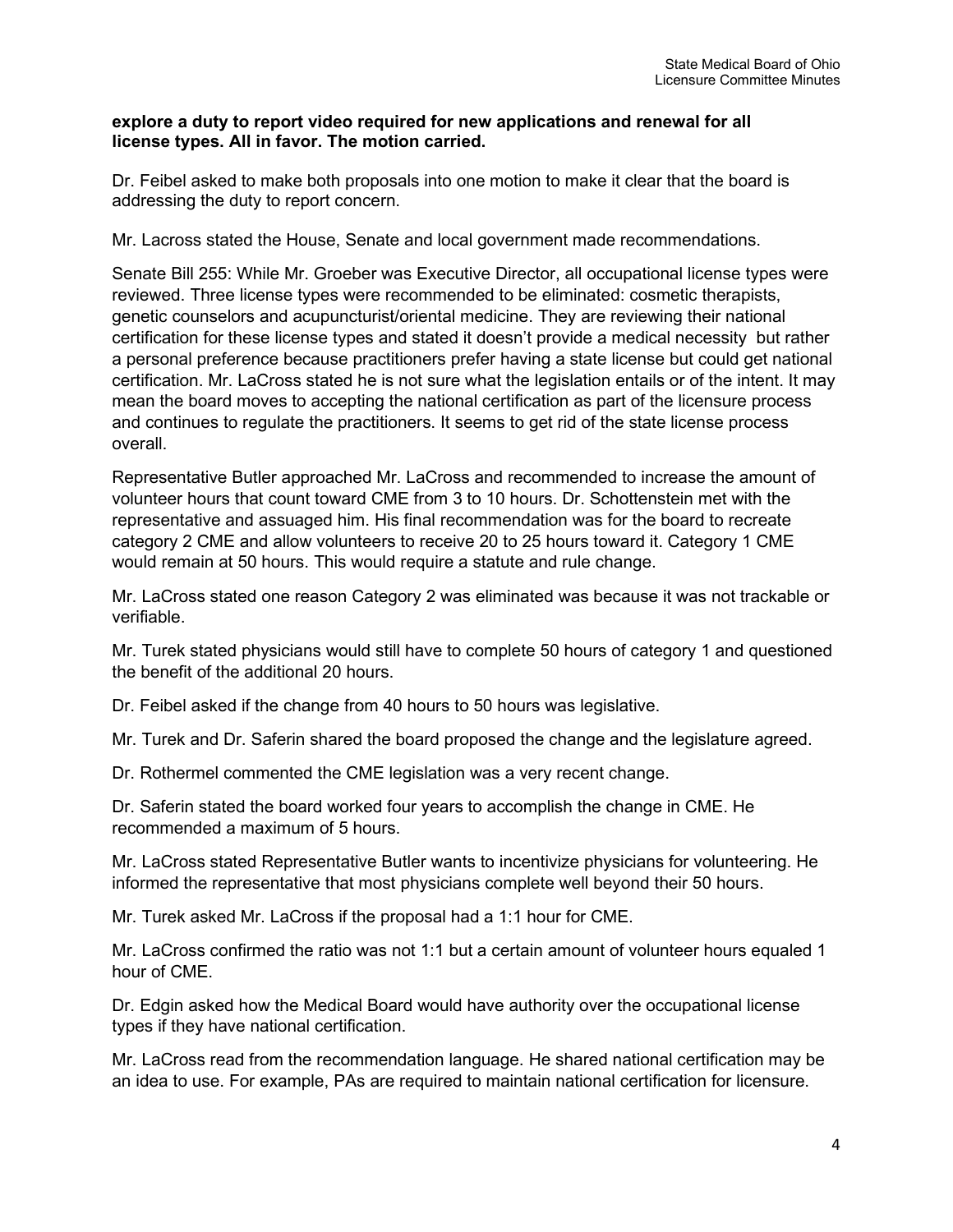National certification can be made part of the licensure process, but the board should still be allowed to regulate and enforce for public health.

Mr. Turek stated the certifications are already required for many of the board's license types. It wouldn't change the requirements.

Mr. LaCross opined the overall intention of the house and senate is to make it easier for individuals to receive licensure in the state of Ohio.

## **ADJOURN**

**Dr. Edgin moved to adjourn. Dr. Feibel seconded the motion. All in favor. The motion carried.** 

The meeting adjourned at 8:37 a.m.

Bruce R. Saferin, D.P.M. **Chair** 

js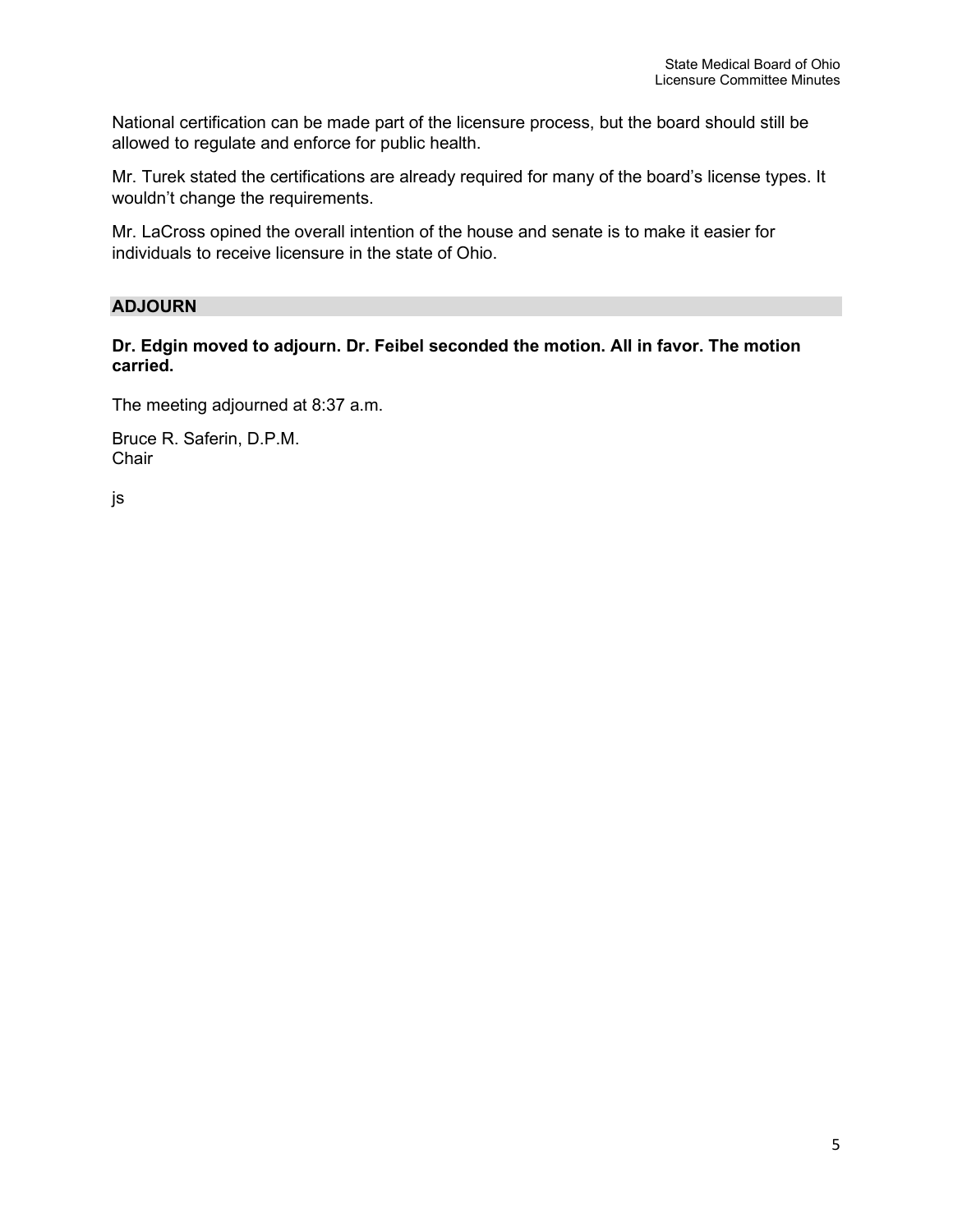

### **FINANCE COMMITTEE MEETING MINUTES January 8, 2020 - Room 335**

| <b>Members in attendance:</b>    | <b>Staff in attendance:</b>                |
|----------------------------------|--------------------------------------------|
| Michael Schottenstein, MD, Chair | Susan Loe, Director of Fiscal & Human      |
| Bruce R. Saferin, DPM            | Resources                                  |
| Richard A. Edgin, MD             | Tessie Pollock, Director of Communications |
|                                  | Kim Anderson, Chief Legal Counsel          |
|                                  | Jerica Stewart, Communication & Outreach   |
|                                  | Administrator                              |

Dr. Schottenstein called the meeting to order at 8:39 a.m.

### **MINUTES REVIEW**

**Dr. Edgin moved to approve the draft minutes of December 11. Dr. Saferin seconded the motion. All members voted aye. The motion carried.**

### **FISCAL UPDATE**

Dr. Schottenstein provided the following update: Revenue for FY 2019 was \$800,018. There was a 57 percent increase YTD compared to November 2017. During that time was the implementation of the eLicense system and licensees were encouraged to renew early in May and June 2017. The November 2017 numbers are artificially low and will likely continue through the end of 2019. Beginning in 2020 these comparisons will become more accurate. There was a net fiscal revenue for November 2019 of -\$513,803 which is substantially a function of two main factors. Sometimes there are third pay periods for wages paid out; November was one of those months. A typical pay period is \$310,000, twice a month. The board was also billed for the \$254,000 yearly eLicense cost in November. The total cost of both expenses is the amount paid over a typical month and explains the net negative fiscal revenue in November. The board has a cash balance of \$4,720,474. The balance is down from last month for the same reason. Without the unusual expenses, those are good numbers as there is no renewal deadline. The allied health groups all renew at the end of January and the respiratory care and dietitians renew in June which will be good revenue months. Expenditures are up 8 percent for November 2019 as compared to one year ago, the third pay period is reflected in those numbers.

Dr. Schottenstein continued: The board is starting to see the effect of the additional expenses related to the sexual misconduct committee work. There is a cushion because the board is spending substantially less than allocated but there is the potential to deplete it. The committee should monitor it and acknowledge at some point it may need to go to the controlling board to ask for an increase in allotted spending for this project. The situation has not reached that point and it may not be needed but Dr. Schottenstein would like to be proactive.

In the past month, the board has received \$417 in collection, \$6,000 in CME fines and \$8,500 in disciplinary fine payments.

#### **COMMUNICATIONS UPDATE**

Ms. Pollock informed the committee the communications team is preparing for a busy season of presentations. Ms. Stewart is putting together an RFP for a one-hour duty to report CME. Communications would like to contract with an outside company to assemble the video using existing media and new content. The new video will have interactive quizzes and provide a certificate of completion for audits. Once the RFP is completed, it will go out to bid and Ms. Pollock will bring the responses back to the Finance committee.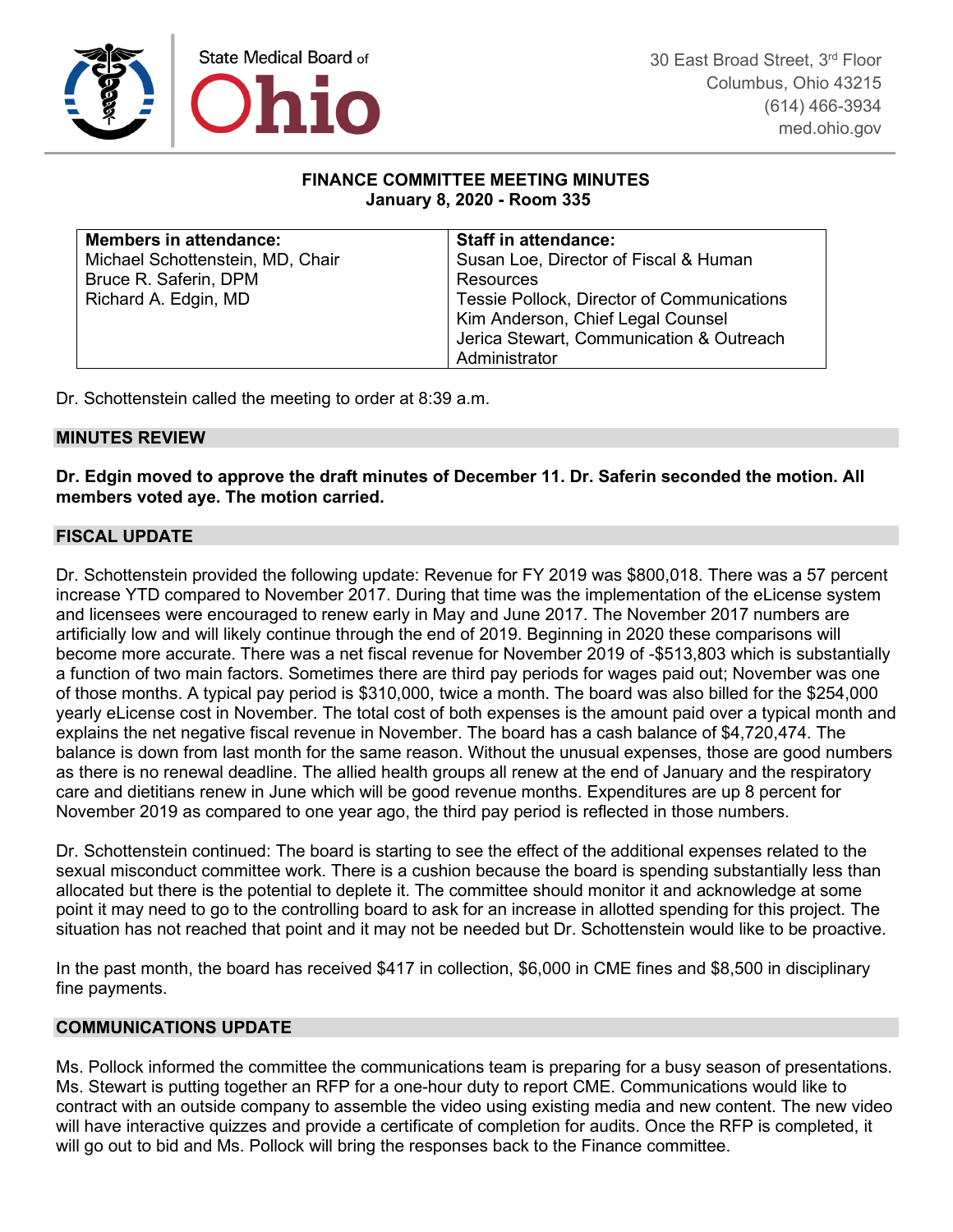Dr. Saferin referenced the discussion on this topic in Licensure committee. He asked if the video will be mandated as an hour of CME. In the previous discussion, the committee talked about creating a shorter video that is watched during the application and renewal process that provides a certificate to prove it was completed. He questioned if it was possible to prevent the viewer from moving forward until it has been completed. He communicated the committee's desire to have a video, not a one-hour mandated CME.

Ms. Pollock replied that the communications team would like to move forward with the duty to report content regardless of the legislative mandate.

Dr. Schottenstein asked for clarification of the mandate being legislative or rule based.

Ms. Anderson confirmed it would be a rule change.

Dr. Schottenstein stated ultimately the decision will be made by the board.

Ms. Pollock assured the committee the communications team will have content for either decision.

Dr. Edgin asked about the ability to bypass the video.

Dr. Schottenstein added that having questions interspersed throughout the video will help deter that type of behavior. He also stated the board could make "passing" the video questions conditional to obtaining a renewal license.

Ms. Anderson stated she was unsure if the questions are in statute or rule and that legal would have to look to see if anything would need to be amended.

Ms. Loe stated the application used to include the verbiage "answer any questions asked by the board."

Ms. Pollock shared a digital communications update and informed the committee there are a lot of searches for telemedicine on the website.

## **NEW BUSINESS**

## **Prosecutor Review of Closed Sexual Misconduct Cases**

At the November meeting the Committee and full board approved \$50,000 funding for contracting with former prosecutor or other law enforcement agents to review closed sexual misconduct cases. To date the Board has contracted with five reviewers, with a maximum cost of \$10,000 each. In order to continue to conduct a timely review of these cases, it has become apparent that additional resources will be necessary. Staff has already identified at least six additional contractors who are able to perform this work and anticipates finding several others.

## **Dr. Edgin moved to approve up to \$150,000 in funding possible for contracting with up to 15 additional prosecutor or other law enforcement agents to review closed sexual misconduct cases. Dr. Saferin seconded the motion. All in favor, the motion carried.**

Dr. Schottenstein asked if there is anticipation of using all the allotted funds.

Ms. Loe replied there is a buffer.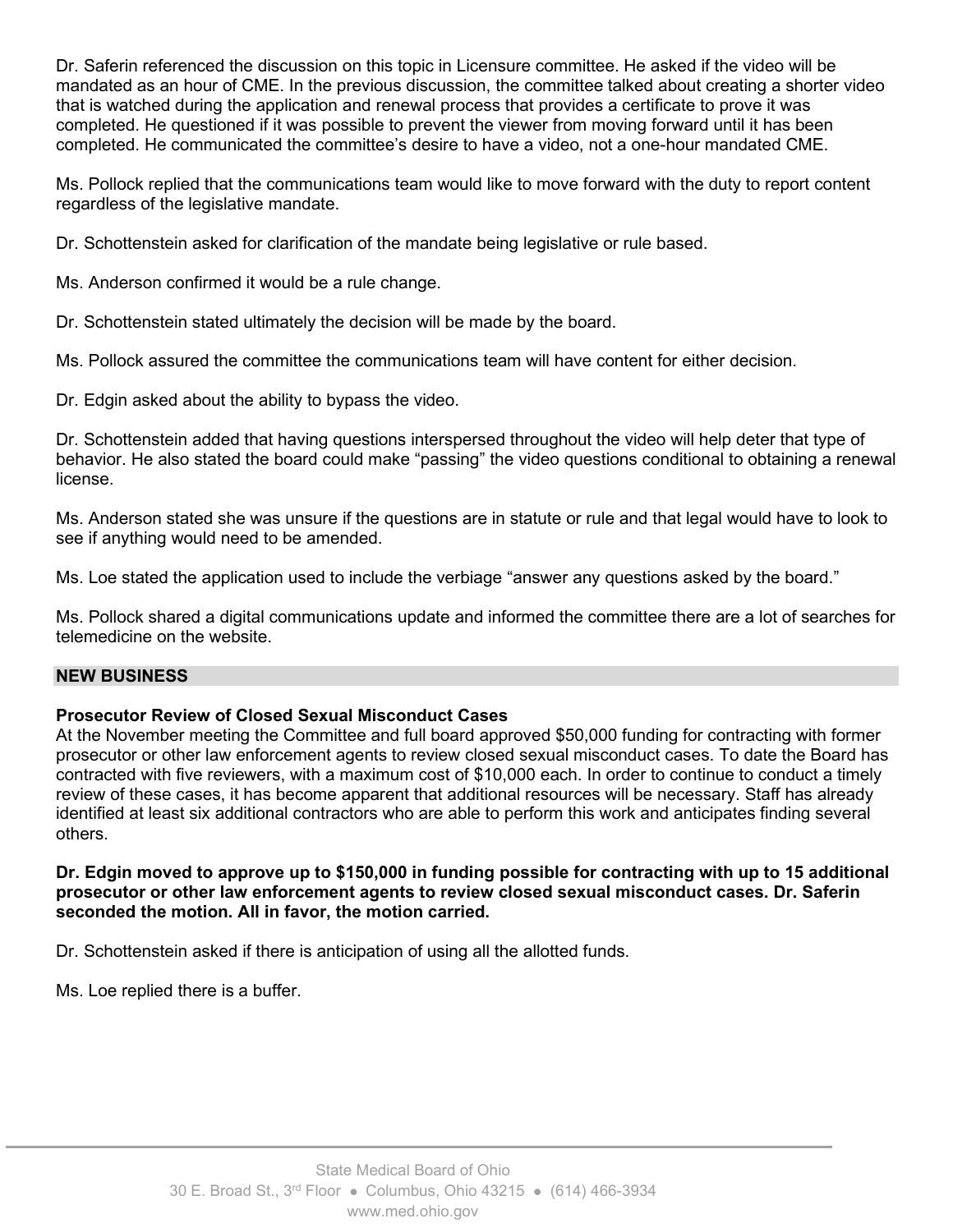### **Board Member Compensation Annual Report**

Ms. Loe shared the total compensation for all board members is approximately \$88,000. The board's policy states every January, fiscal will share with the full board what each board member is turning in to compare. Last year the total compensation for the board was also in the \$80,000 range, so this is typical.

### **Outside Counsel for Depositions**

As part of the work on the recommendations from the Strauss Working Group, there are approximately 30 investigative depositions that need to be completed by the Chief Enforcement Attorney. The Attorney General's office has approved the hiring of special counsel to assist with these investigative depositions. Isaac, Wiles is the assigned law firm. Approval is requested for an amount up to \$60,000 for legal fees in completing these investigative depositions.

**Dr. Edgin moved to approve up to \$60,000 for Isaac, Wiles counsel as special counsel for completion of investigative depositions. Dr. Saferin seconded the motion. All in favor, the motion carried.** 

#### **ADJOURN**

**Dr. Saferin moved to adjourn the meeting. Dr. Edgin seconded the motion. Voice vote- all aye. The motion carried.**

The meeting adjourned at 8:53 a.m.

Michael Schottenstein, M.D. **Chair** 

js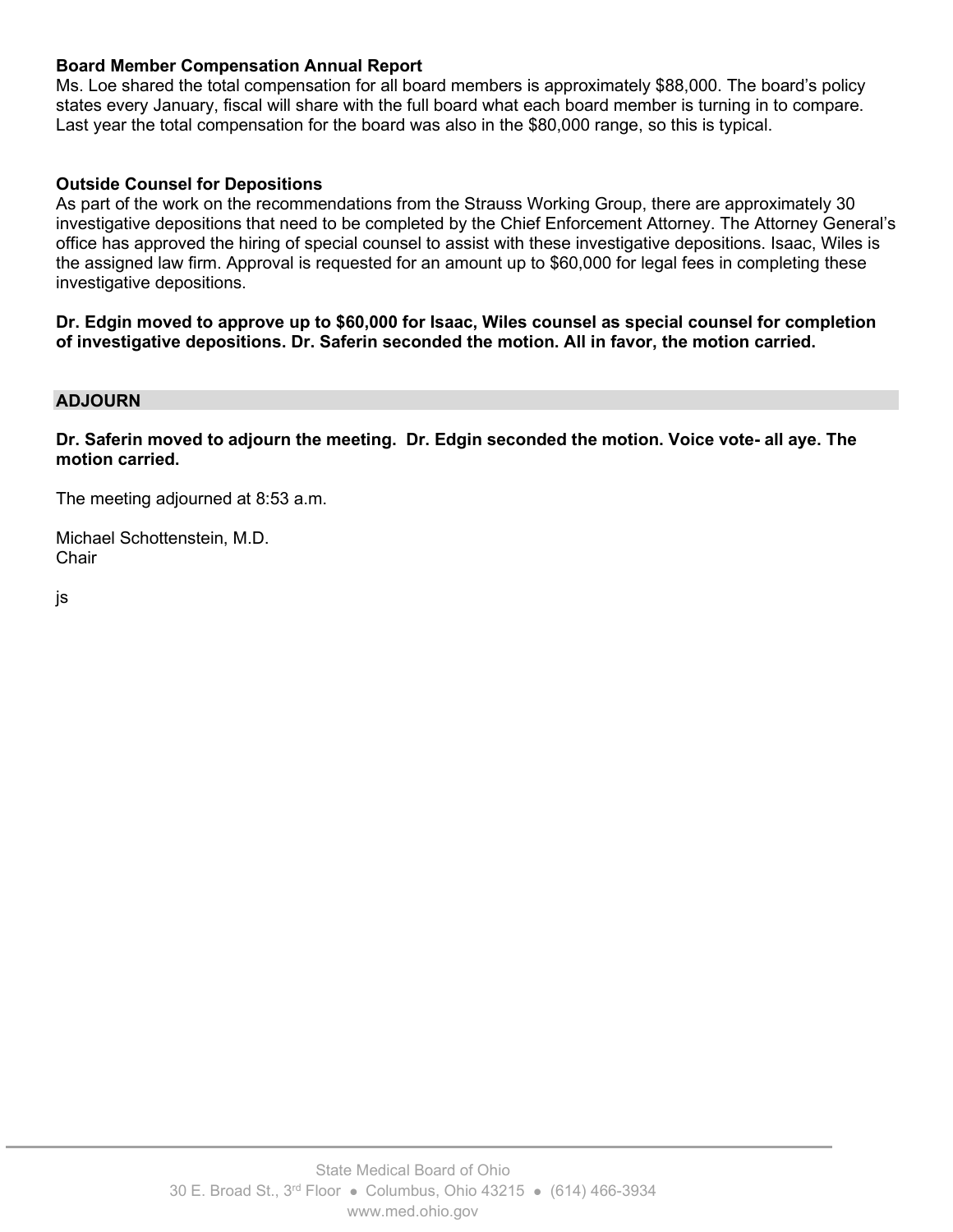

#### **POLICY COMMITTEE MEETING January 8, 2019 30 East Broad Street, Columbus, OH 43215, Room 336**

| <b>Members:</b>                                                                                                                                                                          | Staff:                                                                                                                                                                                                                                   |
|------------------------------------------------------------------------------------------------------------------------------------------------------------------------------------------|------------------------------------------------------------------------------------------------------------------------------------------------------------------------------------------------------------------------------------------|
| Mark Bechtel, MD                                                                                                                                                                         | Stephanie Loucka, Executive Director                                                                                                                                                                                                     |
| <b>Betty Montgomery</b>                                                                                                                                                                  | Jill Reardon, Deputy Director Strategic Services                                                                                                                                                                                         |
| Sherry Johnson, DO                                                                                                                                                                       | Kim Anderson, Chief Legal Counsel                                                                                                                                                                                                        |
| <b>Robert Giacalone</b>                                                                                                                                                                  | Rebecca Marshall, Chief Enforcement Attorney                                                                                                                                                                                             |
| <b>Other Board Members</b><br>present:<br><b>Bruce Saferin, DPM</b><br>Kim Rothermel, MD<br>Richard Edgin, MD<br>Michael Schottenstein, MD<br>Jonathon Feibel, MD<br>Harish Kakarala, MD | Jonithon LaCross, Director of Public Policy and Government<br>Affairs<br>Joe Turek, Director of Licensure and Licensee Services<br>Nate Smith, Senior Legal and Policy Counsel<br>Jerica Stewart, Communication & Outreach Administrator |

Mr. Giacalone called the meeting to order at 9:03 a.m.

## **Meeting Minutes Review**

Mr. Giacalone reported that the draft minutes of the December 11, 2019 meeting had been distributed to the committee and were included in the agenda materials.

### **Ms. Montgomery moved to approve the draft minutes of the Policy Committee meeting on December 11. Dr. Bechtel seconded the motion. All in favor. The motion carried.**

#### **Rules Review Update**

#### 2020 Schedule

Ms. Anderson provided an update. She directed the committee's attention to the 2020 schedule. She observed the schedule is light and that they are looking at rules that are initially being brought to Policy committee and the rules that are up for their five-year review in 2021. The board is also anticipating new legislation that will require rules. The schedules lists radiology assistant rules in February, personal information systems rules in March, hearing rules in April and universal precautions rules in May. The intent of the schedule is to keep the board on track for the five-year rule review, but other rules will also be addressed throughout the year.

#### CSI Determination on Light-Based Medical Device Rules

Ms. Anderson shared in 2017 or 2018, the board made amendments to the light-based medical device rules and received comments indicating possible anti-trust concerns. The board sent the rules to CSI for an anti-trust review and the board has now received them back with the finding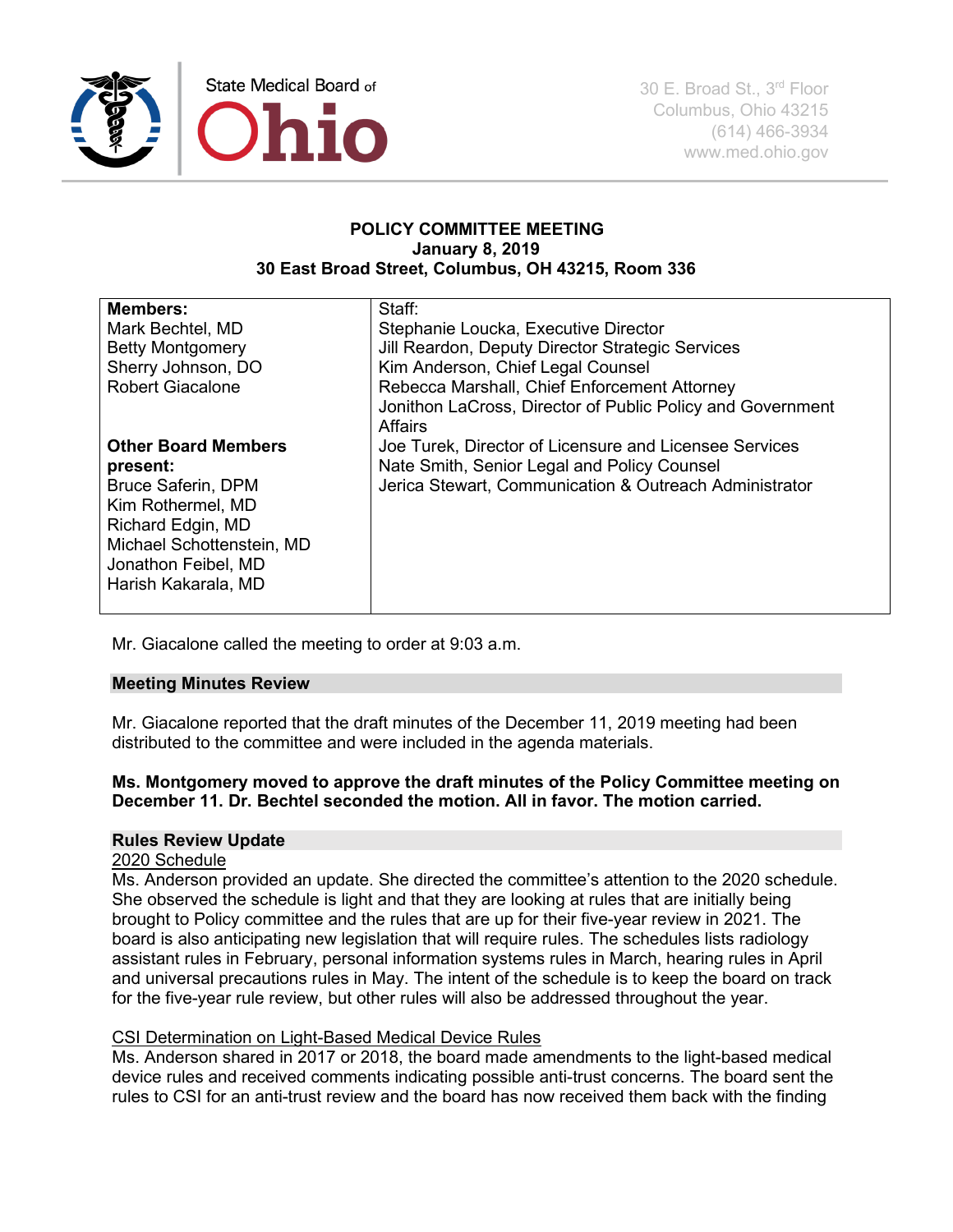that the rules as drafted do not raise anti-trust issues. The rules will now move forward and will be sent back to CSI for the business impact analysis and small business review hopefully before the end of the month. After it passes, it will be filed with JCARR.

### **Legislative Update**

HB 263 (Occupational License-Criminal Convictions Bill)

Mr. LaCross shared his memos with the board. The Medical Board has been working with the other health care boards to put together a summary of the concerns in desired amendments. The bill has been submitted but is in an unknown stage, though leadership is reviewing it. The health care boards are waiting for an IP meeting presumably to be scheduled within the next month.

Mr. Giacalone asked about Mr. LaCross' statement "board staff concerns did not impact the representative's position on the legislation."

Mr. LaCross explained the first conversation occurred between Ms. Anderson, Mr. Turek and the representative. The representative was not overly receptive to the Medical Board's individual concerns. However, once he heard the combined concerns from the boards, the message was better received. Mr. LaCross stated he is not sure if the bill has the traction to pass.

#### HB 432 Occupational licenses reciprocity bill

Mr. LaCross stated there are companion bills in the House and the Senate. The house bill is currently sitting because it was not an initial priority.

Ms. Loucka added the Medical Board will be working with the other boards to address the bill as well.

#### House State and Local Government Occupational Licensure Recommendations

Senate bill 255 requires a six-year review of all state occupational licenses. In 2019, Executive Director Groeber testified to the house and received initial feedback that the Medical Board would likely not see changes. However, the Senate and House have both focused on making licensing in Ohio easier. The House evaluated a few of the board's license types and recommended eliminating the cosmetic therapists, genetic counselors and acupuncturist/oriental medicine licenses. The recommendation identifies these three as licenses that provide a personal preference instead of a medical necessity and the practitioners can be certified through a national registry if they choose. The associations for the license types are in opposition to the bill. If the professions are no longer licensed, the board could no longer regulate or discipline them. Other license types do have national certifications; however, the board still regulates the licensees.

Ms. Montgomery asked how many of the occupations are dangerous to the public without local regulation.

The committee discussed.

Mr. LaCross shared the house staff informed him they had reviewed data from other states before providing this recommendation. Mr. LaCross expressed concern over national certification that the national standard can differ from Ohio.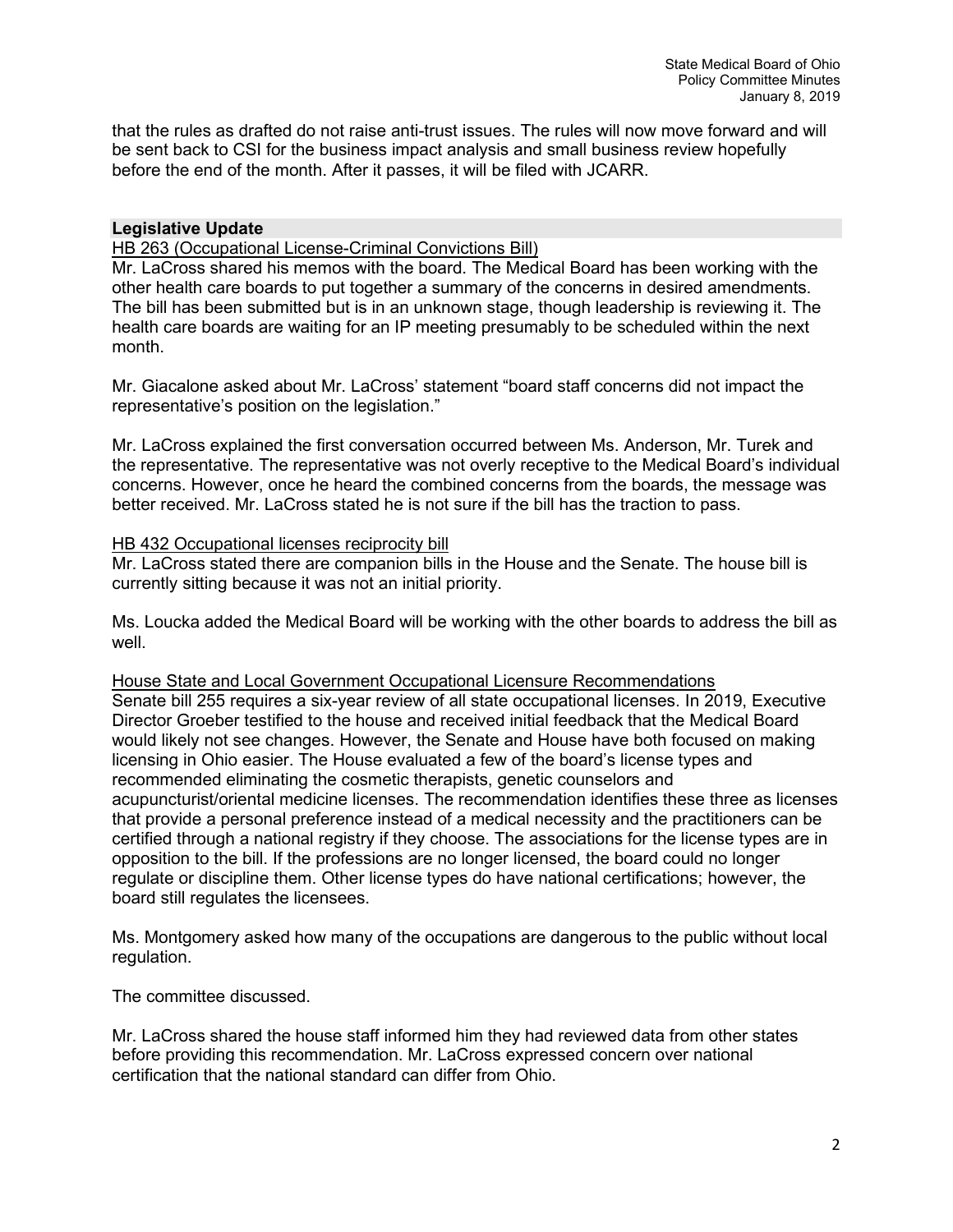Mr. Turek shared between the three license types; the board probably issues less than 100 new licenses a year. There are approximately 175 licensed cosmetic therapists and though he did not have an estimate for the genetic counselors and acupuncturists he acknowledged they also have low numbers. He also stated the genetic counselors and acupuncturists already have national certification as a requirement of licensure.

### CME

Recently, the board changed the CME requirement from 40 to 50 hours of category 1. The onethird volunteer opportunity for CME was decreased to 3 hours. Representative Butler proposed increasing the volunteer CME credit to 10 hours. After speaking with Dr. Schottenstein the representative instead proposed implementing a category 2 of 20 to 25 hours physicians could use to volunteer. This would require a statute change.

Dr. Saferin expressed his opposition with re-implementing category 2 after four years of working to eliminate category 2. Category 2 could not be audited or verified. He is in favor of maintaining 3 hours or increasing to a maximum of 5 hours.

Dr. Rothermel shared Mr. Turek's data showed since volunteer hours were implemented, no audited physicians have used it. There is also a lot of paperwork required. She stressed physicians will volunteer because they want to and don't need an incentive.

The committee came to a consensus that 3 volunteer hours is sufficient.

Dr. Johnson suggested asking physicians how many hours they are volunteering during their renewal process.

#### HB224 Nurse Anesthetists (CRNA bill)

The nurse anesthetists cannot practice without physician supervision.

#### HB452 Occupational Regulations

In accordance with HB255 (reviews every six years). This could be the placeholder bill for the recommendations.

#### HB 455 surgical assistants

They are taking a registry approach instead of a license request at this time. Mr. LaCross will take the board's recommendations. The bill appears to propose a registry which will just be a list that surgical assistants will be on for the board but will not allow it to regulate.

Dr. Feibel stated surgical assistants want registration to be able to bill at higher rates. He recommended Mr. LaCross inform the legislature creating a registry would increase the cost of health care.

Mr. Giacalone stated the board should take a negative position on the registration.

Mr. LaCross stated surgical assistant positions are seen as an entry position in the field. Creating a registry could act as a barrier.

The committee discussed.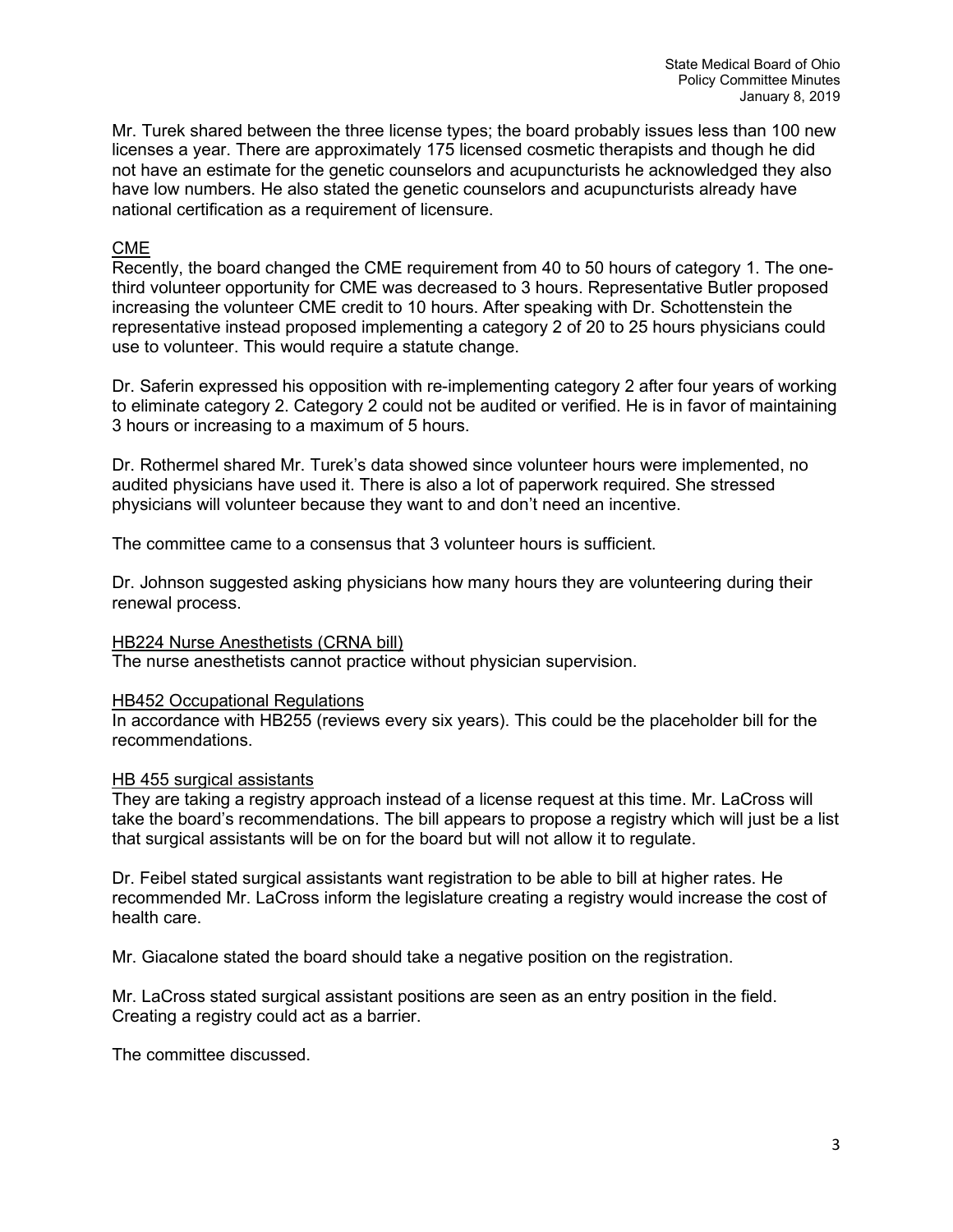Dr. Saferin stated if the surgical assistants want to be a part of the Medical Board they should be licensed and become able to be disciplined.

Mr. Giacalone instructed Mr. LaCross to get an understanding of the scope of practice for surgical assistances before the board makes any decisions or takes a position.

#### SB 250 physicians using radiation equipment

The bill regards the authority of a physician to operate radiation equipment for the purpose of patient medical treatment but only if the equipment is not capable of generating energy of a level that does not exceed 200 kilovolts. The board will have to create rules and work with the Department of Health and other boards. Right now, it's referred to Health and Human Services.

Dr. Bechtel explained there's an evolution of new radiation oncology equipment that can be used in an office and not a hospital setting. Many times, it can be used for skin cancer and similar situations. There are states that allow it but there are patient safety and employee safety issues associated with its use.

#### FAQs for prescribing to patients after a sudden office closure

Last month the board had a statement regarding prescribing to patients after office closure and it was recommended to be developed into FAQs. There are now two documents. The FAQs illuminate the Medical Board's prescribing rules. It also informs prescribers that the board will not initiate a disciplinary action for prescribers following an appropriate weaning program that brings the patient in compliance within six months. It also states this response only applies to those situations where prescribers are undertaking care of a patient following an office closure. The FAQs provides resources instead of providing a written response for MAT.

Dr. Rothermel asked how Dr. Soin responded to the six-month time limit.

Ms. Anderson explained Dr. Soin agreed it was an appropriate time, but also noted some exceptions to the six months.

Mr. Giacalone suggested adding in a reference to qualified substance abuse treatment providers where appropriate.

#### HB224 Nurse Anesthetists (CRNA bill)

Ms. Anderson explained the verbiage is not coming from the bill. There are three states that may have recognized an optional title of nurse anesthesiologist for a CRNA.

- The American Association of Nurse Anesthetists has provided a paper about this issue. The AMA has issued a brief indicating allowing CRNAs to use the title anthologists is misleading and confusing and doesn't further the mission of protecting the safety and welfare of citizens of the state.
- New Hampshire Board of Nursing issued a position statement that nurses can be referred to nurse as anesthesiologists, but the New Hampshire Board of Medicine issued a position statement that the word "anesthesiologist" cannot be used to refer to a nurse.
- Florida has a pending bill that makes several types of physician specialties available only to physicians including anesthesiologist.

Ms. Anderson and Ms. Loucka have spoken with Board of Nursing leadership. Their leadership has indicated they are not planning to promote nurse anesthetists using the title of